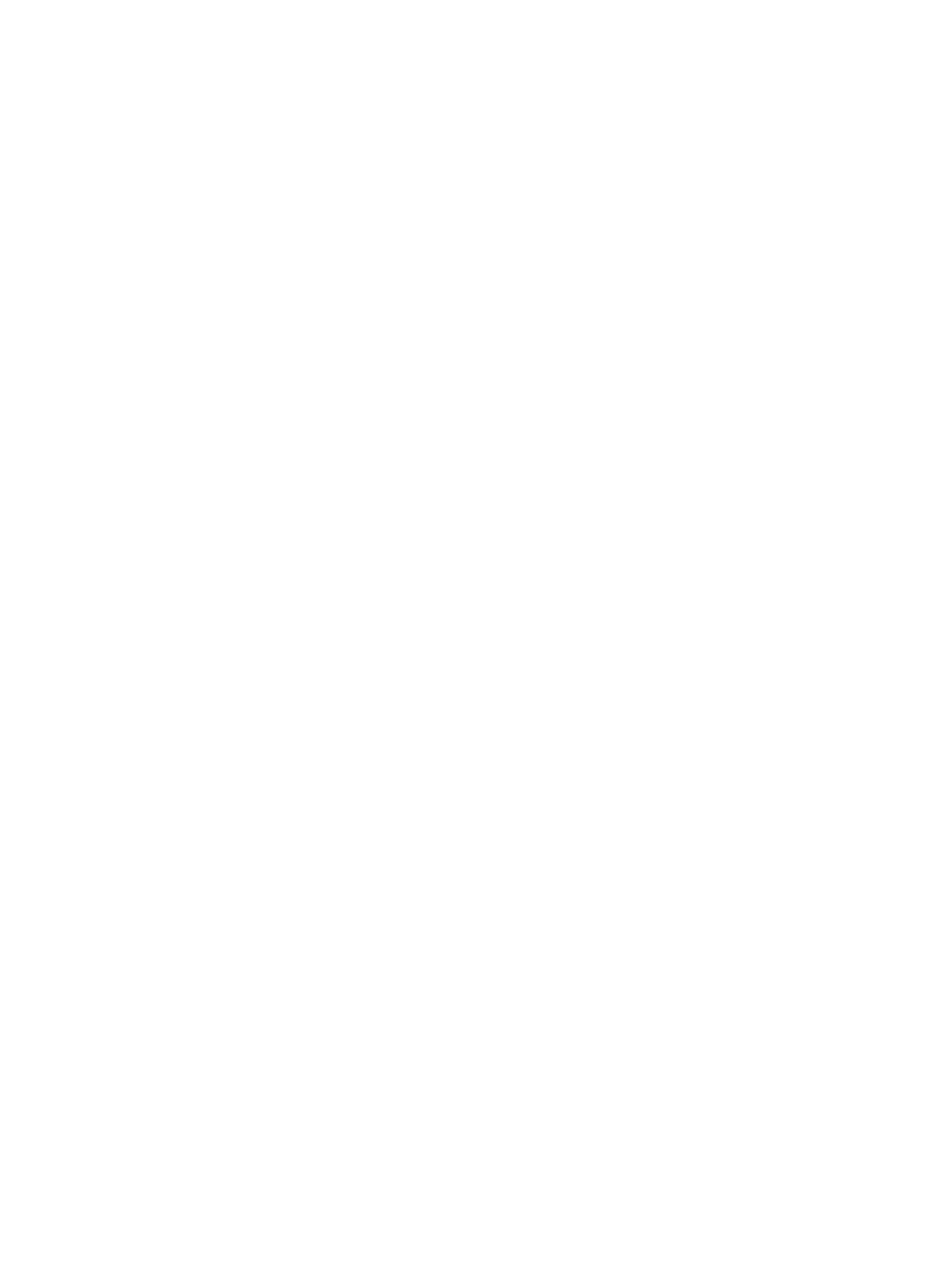**VICTORIA** 

Victorian Auditor-General

# The Effectiveness of Student Wellbeing Programs and Services

Ordered to be printed

VICTORIAN GOVERNMENT PRINTER February 2010

PP No 270, Session 2006–10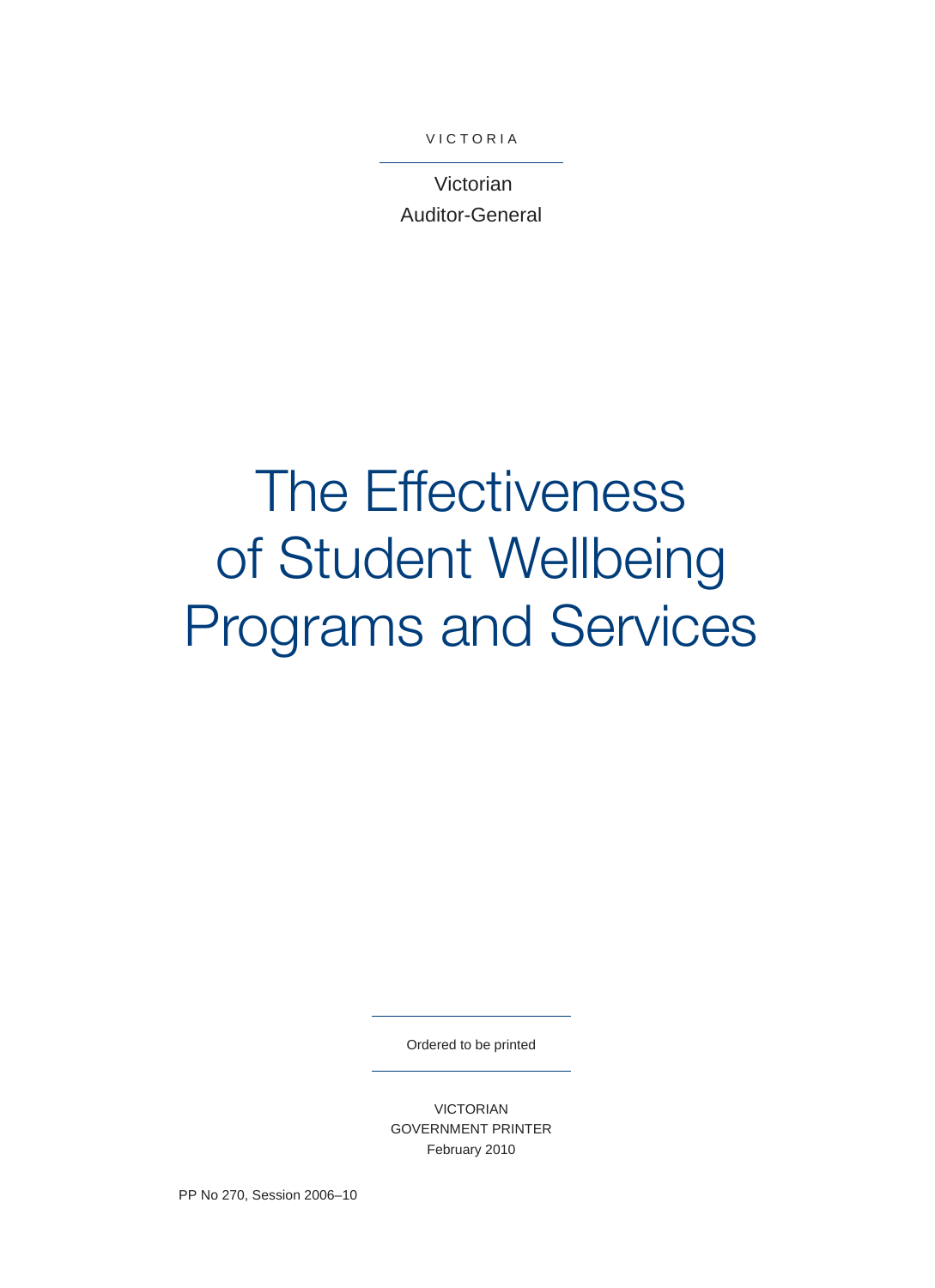ISBN 978 1 921650 24 6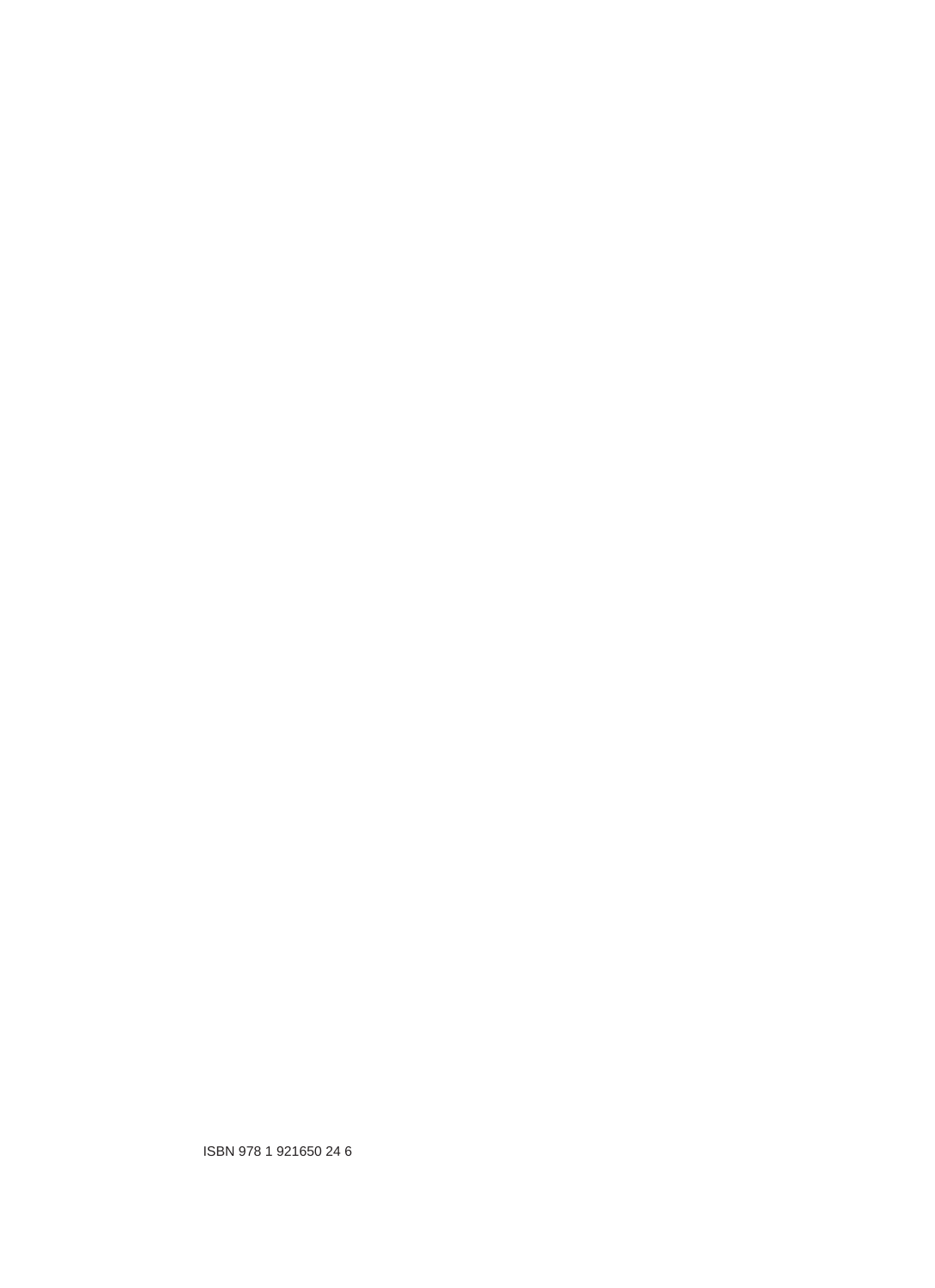

The Hon. Robert Smith MLC The Hon. Jenny Lindell MP President Speaker Legislative Council **Legislative Assembly** Parliament House **Parliament House** Melbourne Melbourne Melbourne Melbourne Melbourne Melbourne Melbourne Melbourne Melbourne Melbourne Melbourne

Dear Presiding Officers

Under the provisions of section 16AB of the *Audit Act 1994*, I transmit my performance report on *The Effectiveness of Student Wellbeing Programs and Services.* 

Yours faithfully

DR PETER FROST *Acting Auditor-General* 

3 February 2010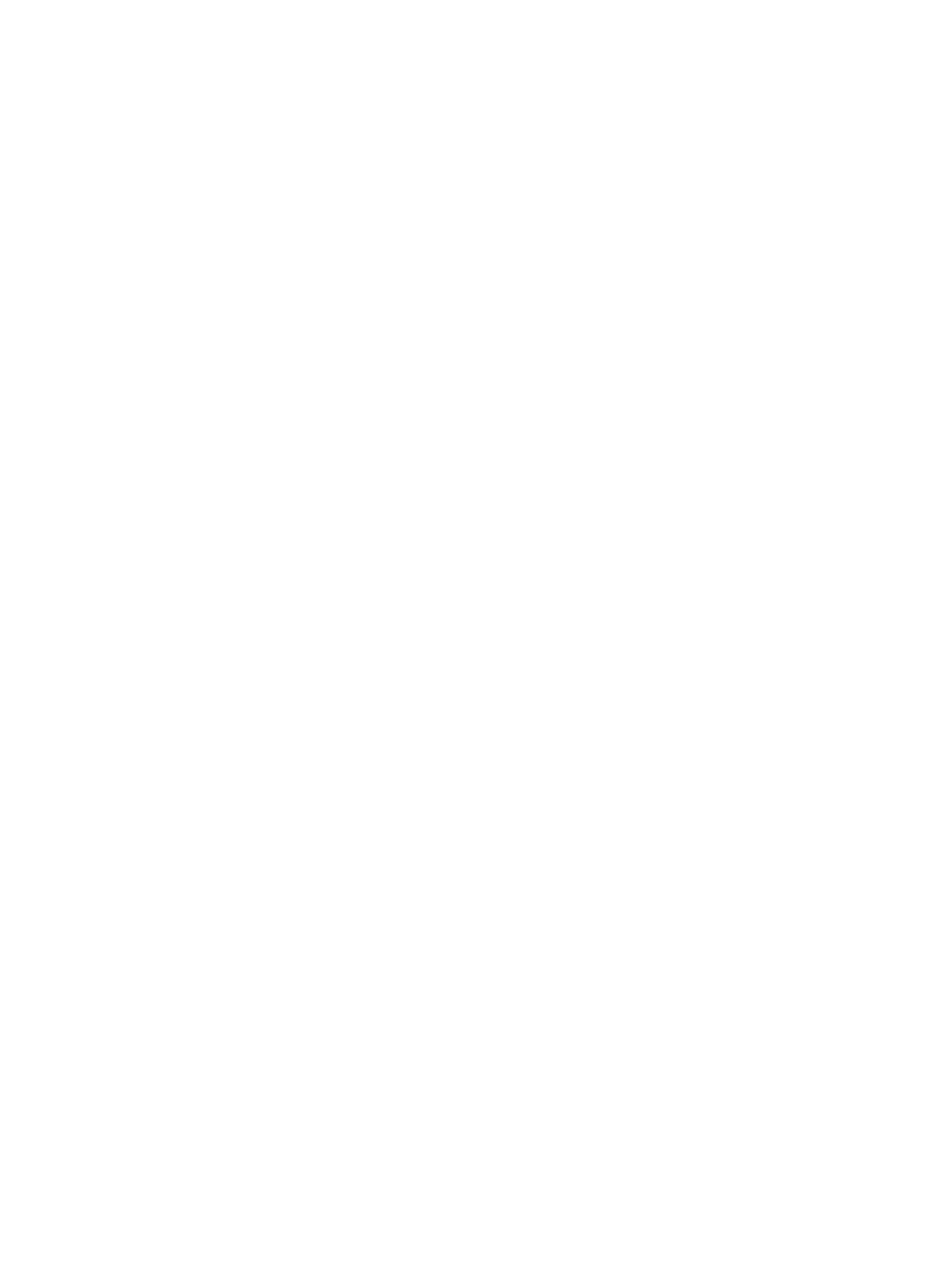# **Contents**

| 1.1                                                                |  |
|--------------------------------------------------------------------|--|
| 1.2                                                                |  |
| 1.3                                                                |  |
| 2. Delivery framework for student wellbeing programs and services5 |  |
| 2.1                                                                |  |
| 2.2                                                                |  |
|                                                                    |  |
| 2.3                                                                |  |
| 2.4                                                                |  |
| 2.5                                                                |  |
| 2.6                                                                |  |
| 3. Measuring the effectiveness of student wellbeing programs and   |  |
|                                                                    |  |
| 3.1                                                                |  |
| 3.2                                                                |  |
| 3.3<br>Wellbeing programs and services: measures and results 17    |  |
| 3.4                                                                |  |
| 3.5                                                                |  |
|                                                                    |  |
|                                                                    |  |
| Appendix B. Audit Act 1994 section 16-submissions and comments35   |  |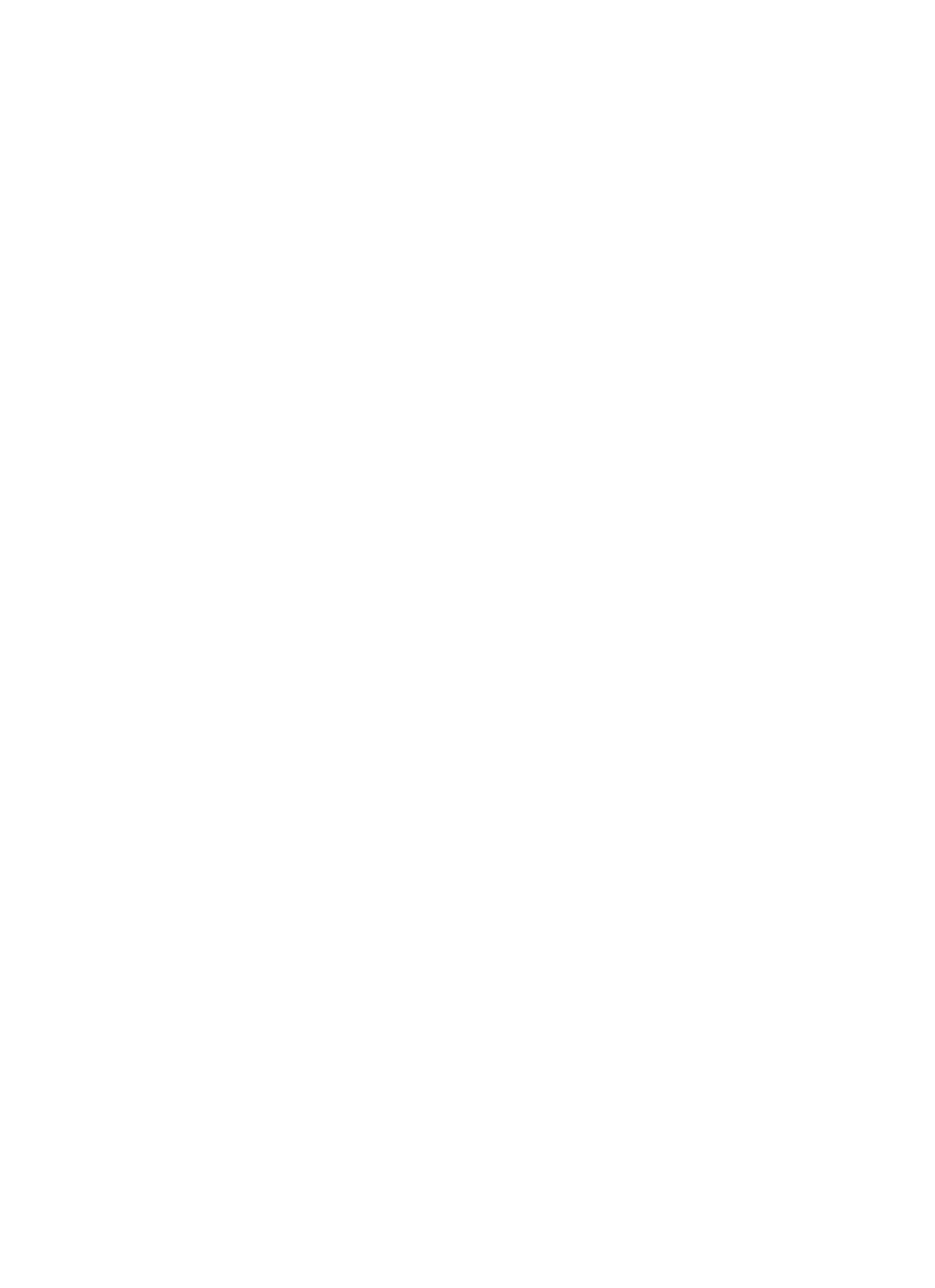# Audit summary

## Introduction

Student wellbeing affects most aspects of students' functioning at school and is an important factor that affects learning and development outcomes. The Department of Education and Early Childhood Development (DEECD) has defined student wellbeing as '*…a sustainable positive mood and attitude, health, resilience, and satisfaction with self, relationships and experiences at school*'. While wellbeing is critical to student development and success, it is difficult to clearly define and determine how much various factors affect it.

DEECD has a long history of providing student wellbeing programs and services, guided by a range of policy and planning documents. In 2009–10, DEECD budgeted \$116.3 million for student wellbeing programs and services. Schools also plan, fund and deliver a range of student wellbeing programs and services.

Student wellbeing programs and services can be broadly categorised as professional support, including psychologists, youth workers and social workers, nursing, and other health and welfare related staff.

The objective of this audit was to assess whether DEECD's student wellbeing programs and services are effective. We assessed three major programs and services—Student Support Services Program (SSSP), Primary Welfare Officer Initiative (PWOI) and Secondary School Nursing Program (SSNP). The audit covered DEECD's central office, three regional offices and two case study schools.

## **Conclusions**

While DEECD's performance data indicates that student wellbeing is improving overall, it has only recently commenced actions to determine the effectiveness of its programs and services on student wellbeing. Particular gaps we found that are now being addressed by DEECD are:

- the lack of a comprehensive and up-to-date overarching policy framework for student wellbeing
- inadequate measurement of the effectiveness of student wellbeing programs and services.

#### No clear and current overarching policy framework for student wellbeing

Multiple stakeholders deliver DEECD's student wellbeing programs and services. In this complex operational environment, it is important that the main stakeholders for each program and service share a common vision of student wellbeing.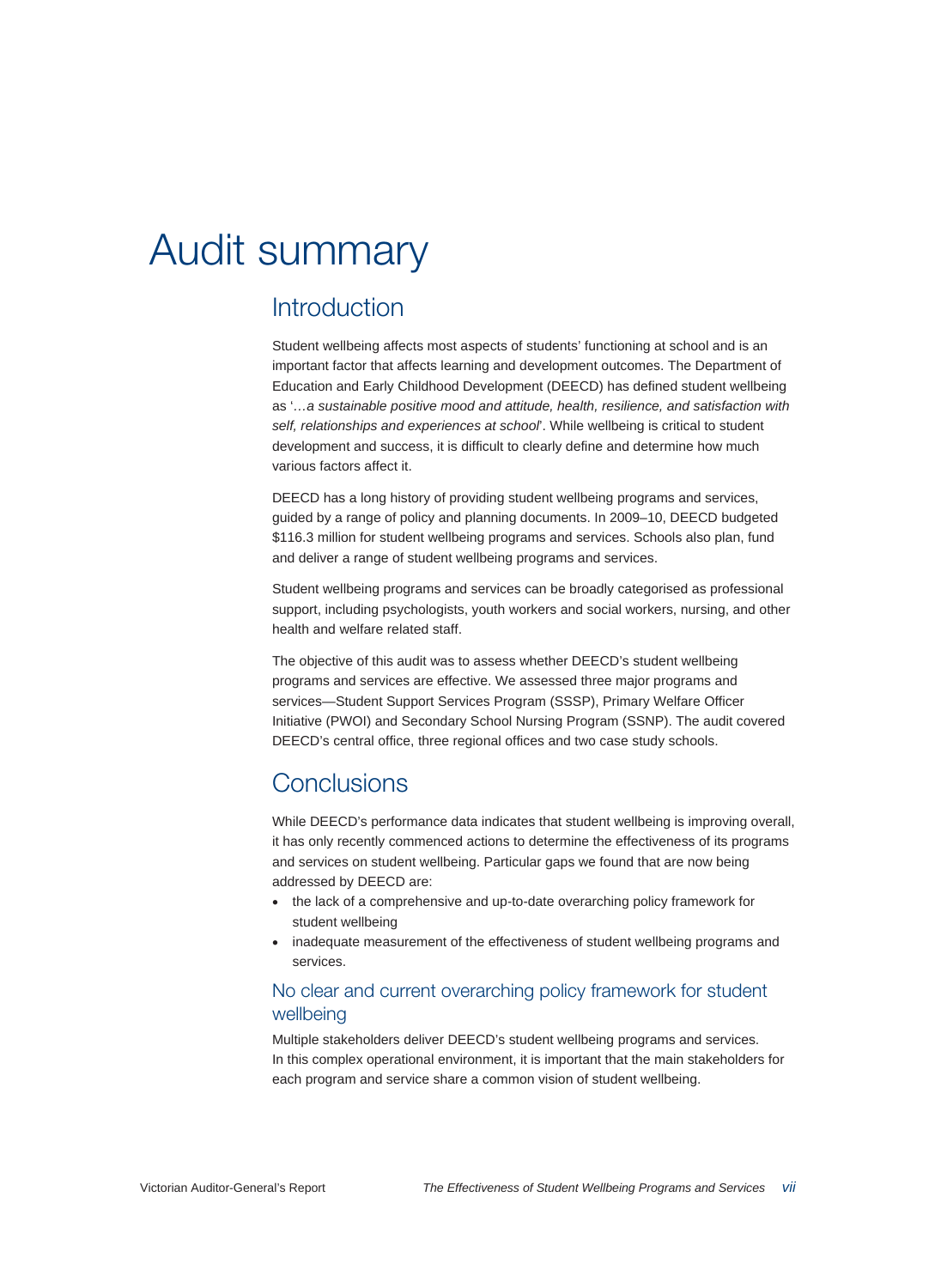DEECD's 1998 Framework for Student Support Services sets out its key policies and principles, accountability measures and targets for student wellbeing. However, it does not constitute a comprehensive and up-to-date, overarching framework that links DEECD's current student wellbeing objectives with the goals and objectives of related programs and services, and the expected outcomes for student wellbeing. Moreover, there is no single document that integrates all of DEECD's student wellbeing programs and services and shows how, for example, school nurses, student welfare coordinators and student support service officers align with other wellbeing staff in schools.

A sound policy framework should also include a process of continuous improvement. A substantial amount of wellbeing-related survey data is collected from students, parents and school staff. However, there is no evidence that this data, or the results of program and service evaluations, is being used to drive a planned and systematic program of continuous improvement. There is also scope for research and best practice to be shared more effectively across regions, including information about what is and is not working in schools.

#### Inadequate measurement of the effectiveness of student wellbeing programs and services

The main sources of data on student wellbeing are the Attitudes to School Survey (ATSS), and attendance data collected from schools.

The results from the ATSS indicate that student wellbeing has improved between 2006 and 2009. It also shows that primary school students have a higher level of wellbeing than secondary students, and that the gap between the two school types has remained around the same level over the four-year period for which comparative data was available. Our analysis also revealed that wellbeing declines as a cohort moves from the primary school system into and through the secondary school system. While these situations may be expected, DEECD needs to monitor wellbeing levels between schools and explore opportunities for redressing any gaps.

There has been no significant change in attendance rates between 2006 and 2008, with average attendance remaining constant at about 92 per cent. However, mean absent days per student increased marginally between 2006 and 2008.

DEECD has not established a link between the ATSS results or attendance data, and the student wellbeing programs and services being delivered. Further, the limited number of targets or benchmarks makes it difficult to determine whether the results achieved in student wellbeing, and more specifically student wellbeing programs and services, are meeting DEECD's expectations, and are providing value for money.

While the *State of Victoria's Children* report is not designed to measure the effectiveness of DEECD's programs and services, it provides a source of information upon which to base the planning of programs and services. However, it is difficult to draw a clear conclusion about student wellbeing from the data presented in the report as some indicators show improvement while others show negative trends.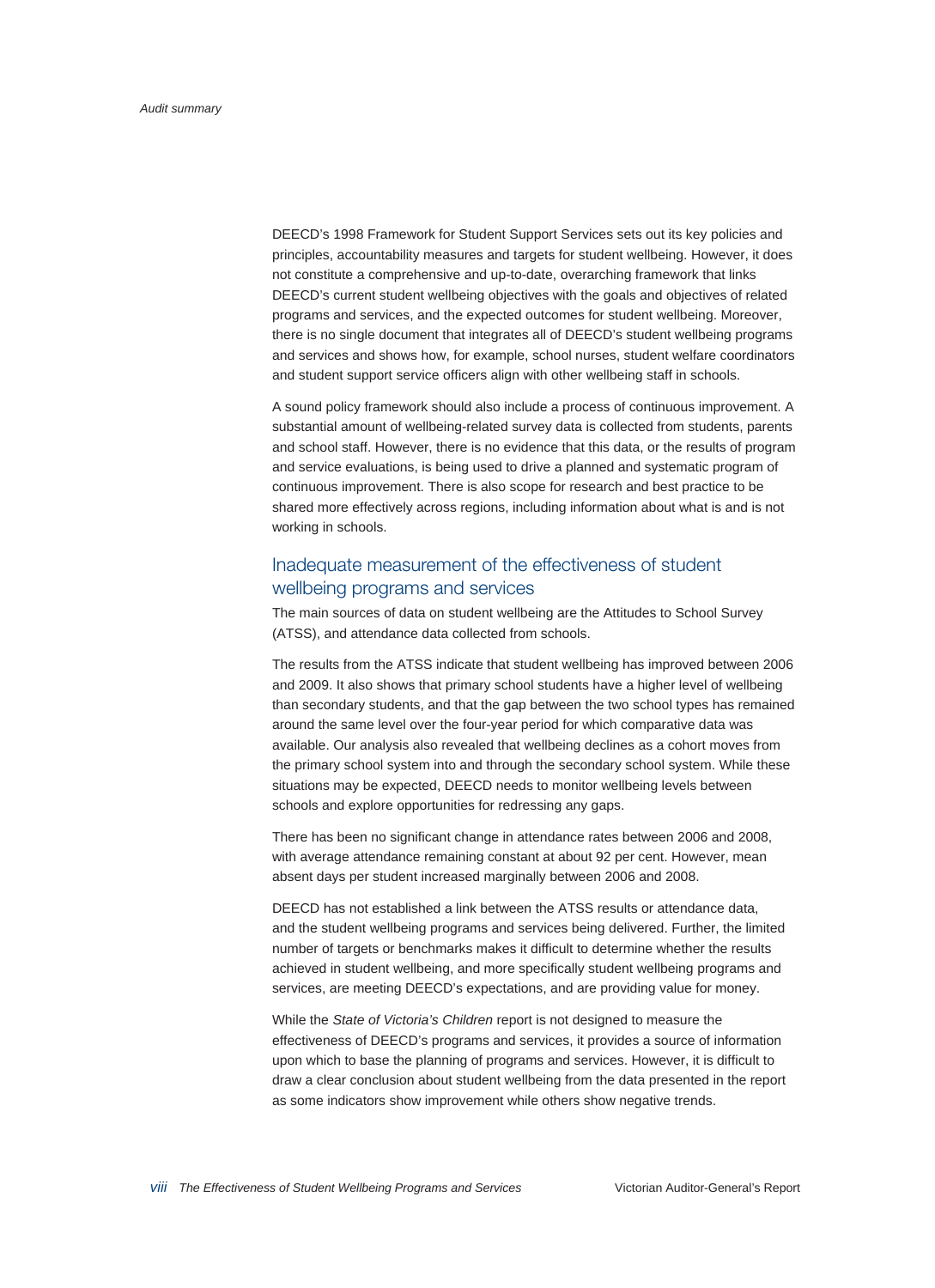Without robust data on program and service effectiveness it is hard to determine whether student wellbeing trends are the result of planned activities, other external influences, or general population trends. The lack of such data also undermines the reliability of decisions on resource allocations.

#### Planned improvements to DEECD's outcomes and evaluation processes

More positively, DEECD is undertaking extensive work in three areas that can help measure the effectiveness of student wellbeing programs and services:

- **Health and Wellbeing Service Framework (HWSF)**—The HWSF will include a set of agreed measurable outcomes for program and service performance.
- **Outcomes and Evaluation Framework**—DEECD has recently developed this framework to better measure whether it is achieving its outcomes and goals.
- **Student Support Services Program (SSSP)**—Planned revisions to the SSSP include introducing new accountability and performance reporting arrangements that will include impact and service provision data. DEECD plans to roll out these new arrangements in 2010, however, for one region we visited there is a risk that service delivery demands may prevent it from delivering the planned service revisions as intended and within the required time frames.
- **Secondary School Nursing Program (SSNP)**—DEECD has commenced implementation of the recommendations from the 2009 review of the SSNP. This includes strategies to strengthen the quality, delivery and management of the program.

Given the extensive resources allocated annually to improving student wellbeing, DEECD needs to implement and purposely drive these frameworks and service revisions.

## Recommendations

| <b>Number</b> | <b>Recommendation</b>                                                                                                                                                                                                                                             | Page |  |  |
|---------------|-------------------------------------------------------------------------------------------------------------------------------------------------------------------------------------------------------------------------------------------------------------------|------|--|--|
|               | DEECD should:                                                                                                                                                                                                                                                     |      |  |  |
| 1.            | Include in its Health and Wellbeing Service Framework:                                                                                                                                                                                                            | 10   |  |  |
|               | clearly defined overall student health and wellbeing<br>$\bullet$<br>outcomes                                                                                                                                                                                     |      |  |  |
|               | descriptions of how programs and services relate to and<br>$\bullet$<br>affect each other, and how their delivery across relevant<br>agencies will be coordinated.                                                                                                |      |  |  |
| 2.            | Apply its Outcomes and Evaluation Framework to monitor,<br>evaluate and review the effectiveness of its student wellbeing<br>programs and services, and drive continuous improvement.                                                                             | 23   |  |  |
| 3.            | Continue to actively monitor the differences in wellbeing<br>levels across all primary and secondary schools and explore<br>opportunities to redress the gaps between schools, including<br>identifying and disseminating better practices adopted by<br>schools. | 23   |  |  |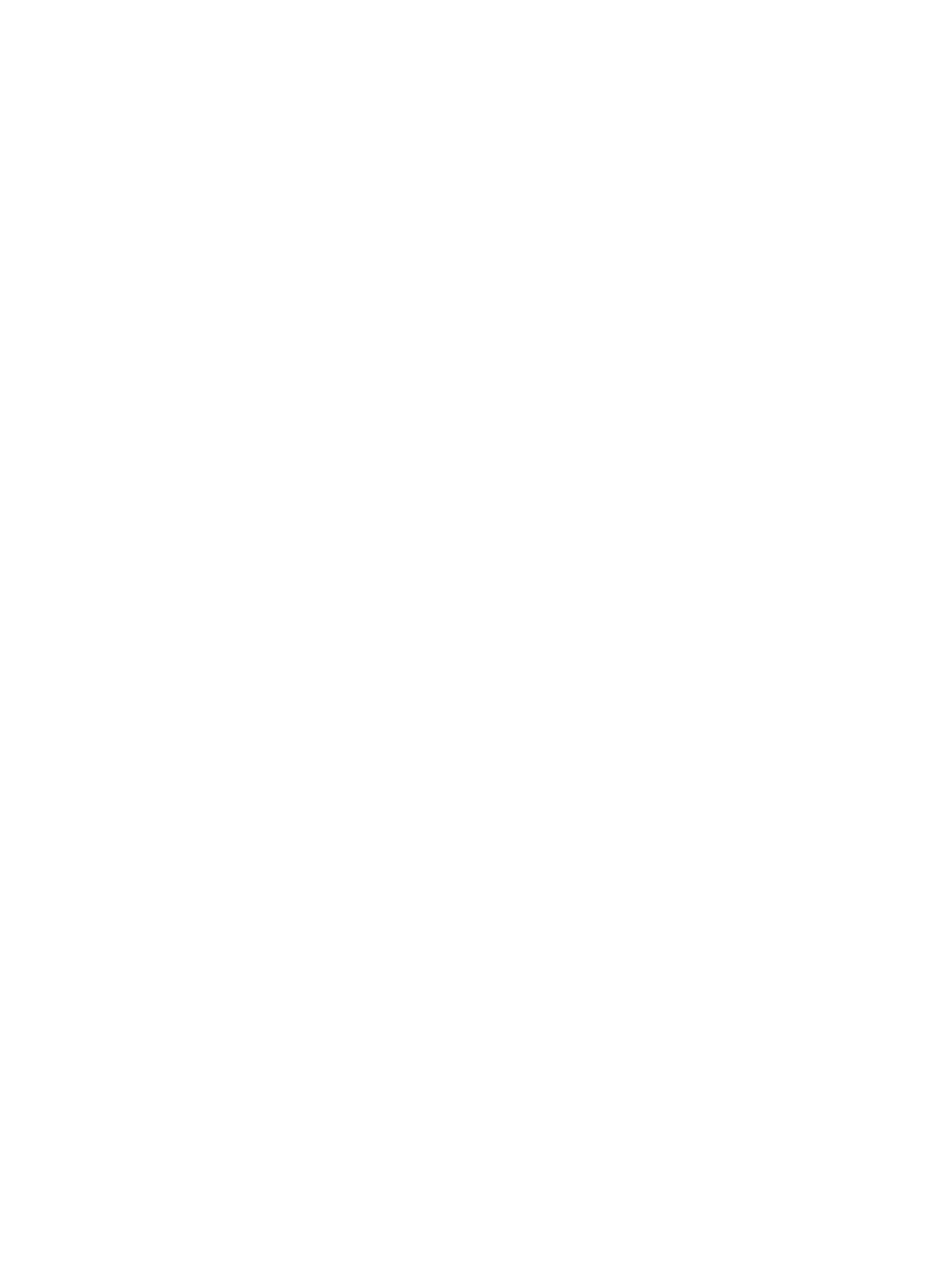# Audit Act 1994 section 16 submissions and comments

## Introduction

In accordance with section 16(3) of the *Audit Act 1994* a copy of this report, or relevant extracts from the report, was provided to the Department of Education and Early Childhood Development with a request for comments or submissions.

The comments and submissions provided are not subject to audit nor the evidentiary standards required to reach an audit conclusion. Responsibility for the accuracy, fairness and balance of those comments rests solely with the agency head.

## Submissions and comments received

#### *RESPONSE provided by the Acting Secretary, Department of Education and Early Childhood Development*

The following is an extract of the response provided by the Acting Secretary, Department of Education and Early Childhood Development (DEECD). The full response is provided in Appendix B of this report.

**Recommendation 1 –** DEECD should include in its Health and Wellbeing Service Framework:

- clearly defined overall student health and wellbeing outcomes
- descriptions of how programs and services relate to and affect each other, and how their delivery across relevant agencies will be coordinated.

*Response: This recommendation is accepted. As the report indicates, DEECD is developing this framework that will include a set of agreed measurable outcomes that will be drawn from the outcomes and indicators already set out in the Victorian Child and Adolescent Outcomes Framework. This will enable each program and service to account*  for their performance and will support an integrated approach to service delivery. The *Framework, which will include student health and wellbeing outcomes, is due for completion in 2010.*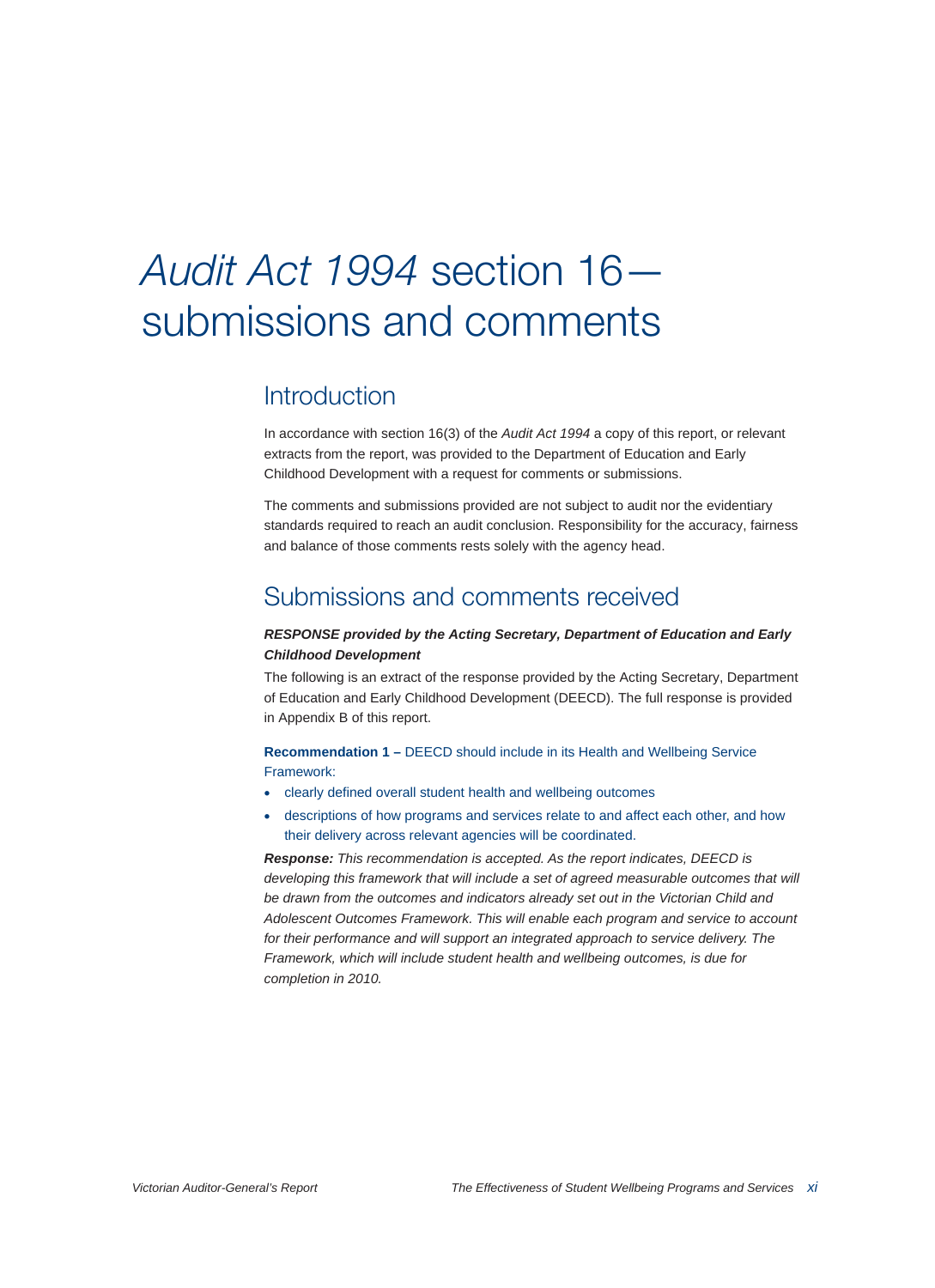**Recommendation 2 –** DEECD should apply its Outcomes and Evaluation Framework to monitor, evaluate and review the effectiveness of its student wellbeing programs and services, and drive continuous improvement.

*Response: This recommendation is accepted. As the report indicates, DEECD has recently developed an outcomes and evaluation framework to better measure its progress towards achieving its outcomes and goals. This framework has been subject to audit by the Auditor General's office in the performance audit examining Performance Reporting Across Government which is forthcoming. DEECD's progressive implementation of this framework will include application to student wellbeing programs and services.* 

**Recommendation 3 –** DEECD should continue to actively monitor the difference in wellbeing levels across all primary and secondary schools and explore opportunities to redress the gaps between schools, including identifying and disseminating better practices adopted by schools.

*Response: The recommendation is accepted. Differences in wellbeing levels identified by the audit report are, however, considered by DEECD to be expected across student year levels and reflect normal pathways for adolescent development. The Department's Attitudes to School Survey (ATSS) will however continue to be used to monitor wellbeing levels over time. DEECD will continue to explore opportunities for service system coordination and improvements that will make better use of the existing resources and redress gaps between schools, while providing a basis for identifying and disseminating better practices to be adopted by schools.* 

*The findings and recommendations of the audit report can be expected to provide a basis for DEECD to drive improvement in student health and wellbeing services and programs. However, DEECD makes the following comments on the specific finding that 'Service delivery demands (on the student support services program) may prevent some regions from delivering the planned service revisions and or within the required time frames' (Section 2.4.2 of the VAGO Report).* 

*DEECD believes this finding is at odds with feedback received through the regional forums and the data collection process established for the Program.* 

*DEECD acknowledges that there are high service demands for student support services across the state. However, the Department's Student Wellbeing Division, together with Regional Student Support Services Coordinators, have established an effective mechanism for planning, monitoring and reviewing implementation of the new service delivery model through the monthly Statewide Student Support Services Coordination forum where regions routinely report progress in implementing the reforms and any issues or potential barriers are raised and addressed. Feedback from this forum indicates the Program is on track in meeting all its key project milestones. In addition, data from the student support services interim reporting process provides direct evidence that the service delivery model including school referral to the service and multidisciplinary service delivery is in place at the school level.*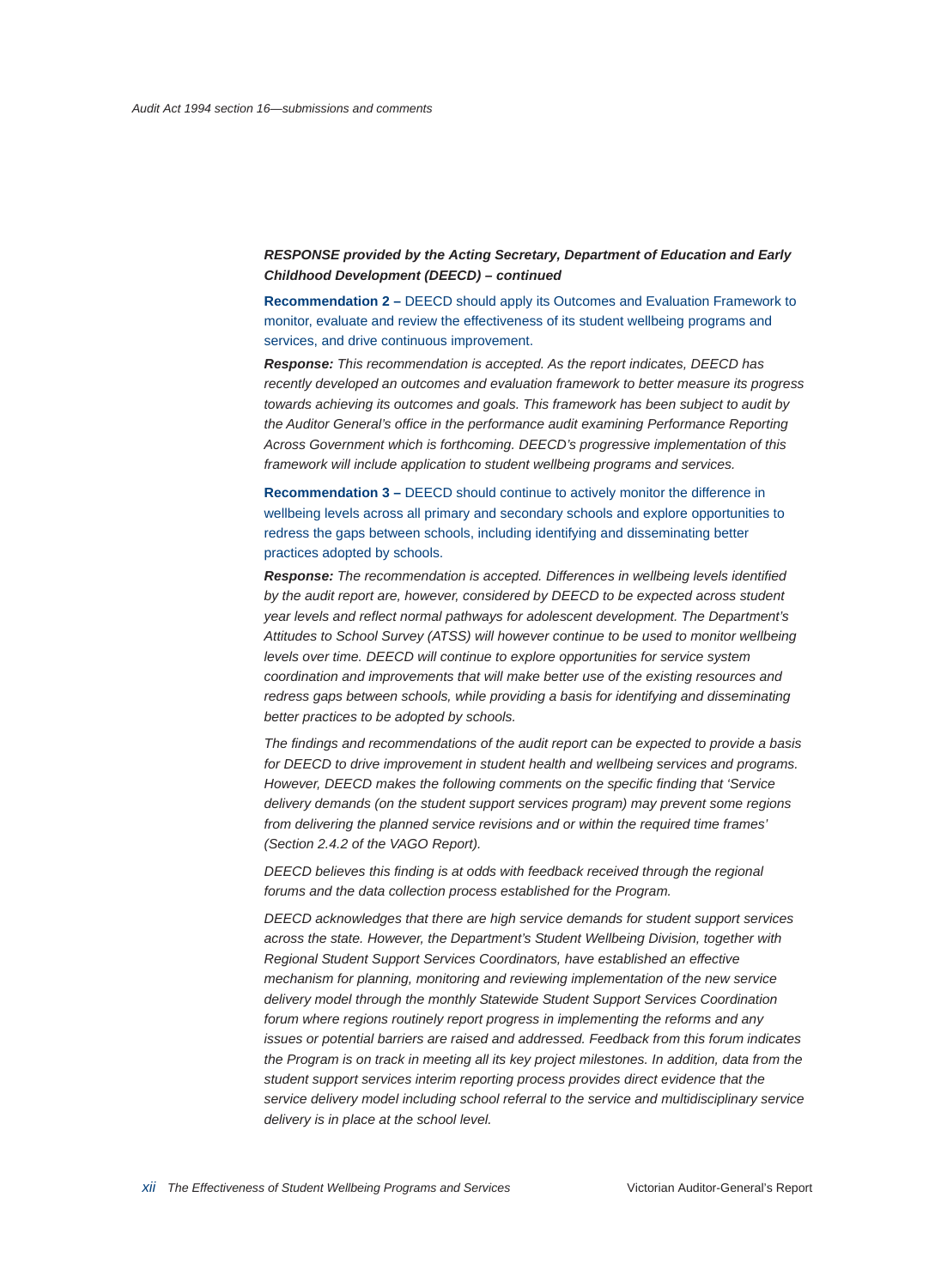# **Background**

## 1.1 Introduction

## 1.1.1 What is student wellbeing?

Young people's wellbeing is a reflection of how connected they feel to their family, school and community. Although family is vital to young people's wellbeing, both the school and community environment play an important role in developing mental and physical health. For some young people the school environment can engender feelings of friendship, safety and connectedness, while for others it can present an isolated struggle that can stop them achieving their full potential.

The main elements of wellbeing are:<sup>1</sup>

- mental—what I think about myself
- emotional—how I react to situations
- physical—how well am I
- spiritual—what I believe
- social-how I relate to others.

The Department of Education and Early Childhood Development (DEECD) has defined student wellbeing as:

*'…a sustainable positive mood and attitude, health, resilience, and satisfaction with self, relationships and experiences at school.'* 

Student wellbeing affects most aspects of students functioning at school and, in the context of this audit, refers to the aspects of a young person's wellbeing that schools can reasonably be expected to have an impact on and take responsibility for.

## 1.1.2 Student wellbeing policy

The government's *Blueprint for Education and Early Childhood Development*, launched in 2008, outlined its school reform agenda to improve outcomes, including wellbeing outcomes for all Victorian children and young people. The blueprint had a particular focus on improving outcomes for disadvantaged children, including Koorie children and children from low socio-economic backgrounds. Figure 1A shows how major policy and planning documents articulate DEECD's vision for student wellbeing.

-

<sup>&</sup>lt;sup>1</sup> Masters, G.N., Australian Council for Educational Research, Student wellbeing conference 2004, *Conceptualising and Researching Student Wellbeing*, 2004, p.2.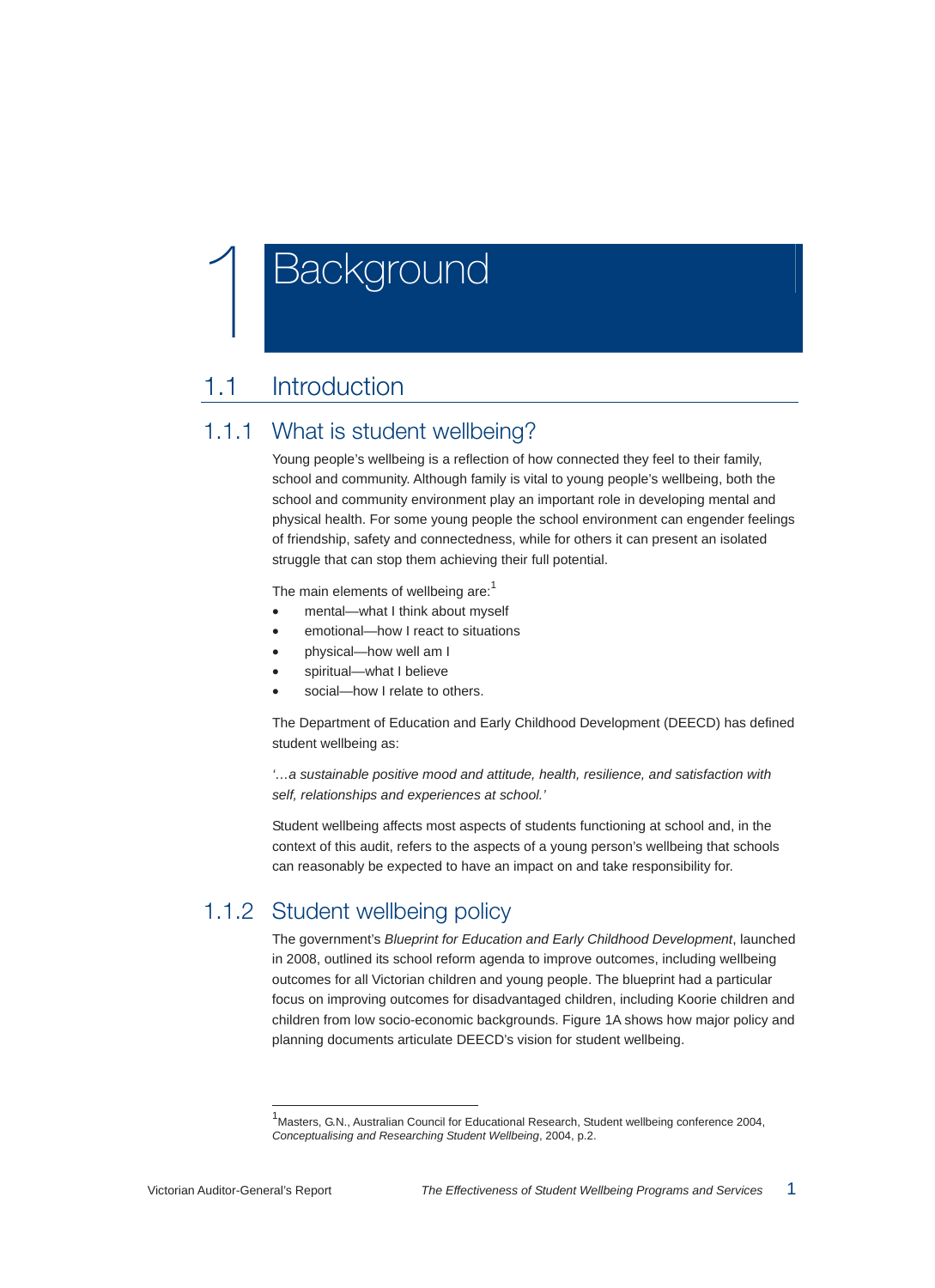| Student wellbeing-major policy and planning documents                                                                     |                                                                                                                                                                                                                                                                                                                                                                                                                                                                                   |  |  |  |  |
|---------------------------------------------------------------------------------------------------------------------------|-----------------------------------------------------------------------------------------------------------------------------------------------------------------------------------------------------------------------------------------------------------------------------------------------------------------------------------------------------------------------------------------------------------------------------------------------------------------------------------|--|--|--|--|
| <b>Policy/planning document</b>                                                                                           | <b>Student wellbeing summary</b>                                                                                                                                                                                                                                                                                                                                                                                                                                                  |  |  |  |  |
| <b>Growing Victoria Together</b><br>(GVT)                                                                                 | Outlines the government's long-term vision and goals,<br>which include providing high-quality education and training<br>for lifelong learning. One of the main indicators outlined in<br>GVT is that the wellbeing of young people will improve.                                                                                                                                                                                                                                  |  |  |  |  |
| <b>DEECD Corporate Plan</b>                                                                                               | DEECD's vision is that every young Victorian thrives,<br>learns and grows, enjoying a productive, rewarding and<br>fulfilling life, while contributing to their local and global<br>communities. The learning, development, health and<br>wellbeing of all young Victorians, from birth to adulthood<br>are central to DEECD's operations.                                                                                                                                        |  |  |  |  |
| <b>Blueprint for Education and</b><br>Early Childhood<br>Development                                                      | Outlines a five-year reform agenda for the education and<br>early childhood development sector. It contains three major<br>strategies that impact on student wellbeing:<br>system improvement<br>$\bullet$<br>partnerships with parents and community<br>$\bullet$<br>building a stronger workforce.<br>$\bullet$<br>These strategies outline planned student wellbeing<br>improvements and articulate the complex service system<br>needed to support improved student outcomes. |  |  |  |  |
| The Victorian Child and<br>Adolescent Outcomes<br>Framework                                                               | Establishes the government's outcomes for Victoria's<br>children, including aspects of safety, health, development,<br>learning and wellbeing.                                                                                                                                                                                                                                                                                                                                    |  |  |  |  |
| Accountability and<br><b>Improvement Framework</b><br>for Victorian Government<br>Schools (AIF)                           | Establishes key accountability areas for DEECD's central<br>office, regional offices and schools. The AIF identifies<br>student engagement and wellbeing as a main area of<br>accountability for government schools.                                                                                                                                                                                                                                                              |  |  |  |  |
| <b>Framework for Student</b><br>Support Services in<br><b>Victorian Government</b><br>Schools (FSSS)                      | Developed in 1998 in response to the Victorian Suicide<br>Prevention Task Force report, it outlines the delivery<br>framework for a range of student support services. The<br>FSSS includes a student wellbeing policy, which states<br>that students are better prepared for learning when they<br>are healthy, safe and happy; therefore, student welfare is<br>the responsibility of all staff working in a whole school<br>context.                                           |  |  |  |  |
| Safe Schools are Effective<br>Schools Strategy-a<br>resource for developing<br>safe and supportive school<br>environments | Outlines DEECD's commitment to safe, secure and<br>stimulating environment for all students. The strategy aims<br>to promote positive student behaviour, prevent anti-social<br>behaviour, such as bullying, and encourage respect,<br>compassion and cooperation.                                                                                                                                                                                                                |  |  |  |  |
| <b>Effective Schools are</b><br>Engaging Schools-<br><b>Student Engagement</b><br><b>Policy Guidelines</b>                | Designed to support schools and create a positive school<br>culture where students and teachers share a collective<br>responsibility for the learning and wellbeing of children and<br>young people in our communities. The policy seeks to<br>outline processes, actions and consequences for student<br>engagement and disengagement.                                                                                                                                           |  |  |  |  |

**Figure 1A** 

#### *Note:* There are a number of lower-level program and service guidelines and standards, which support these major policy initiatives.

*Source:* Victorian Auditor-General's Office.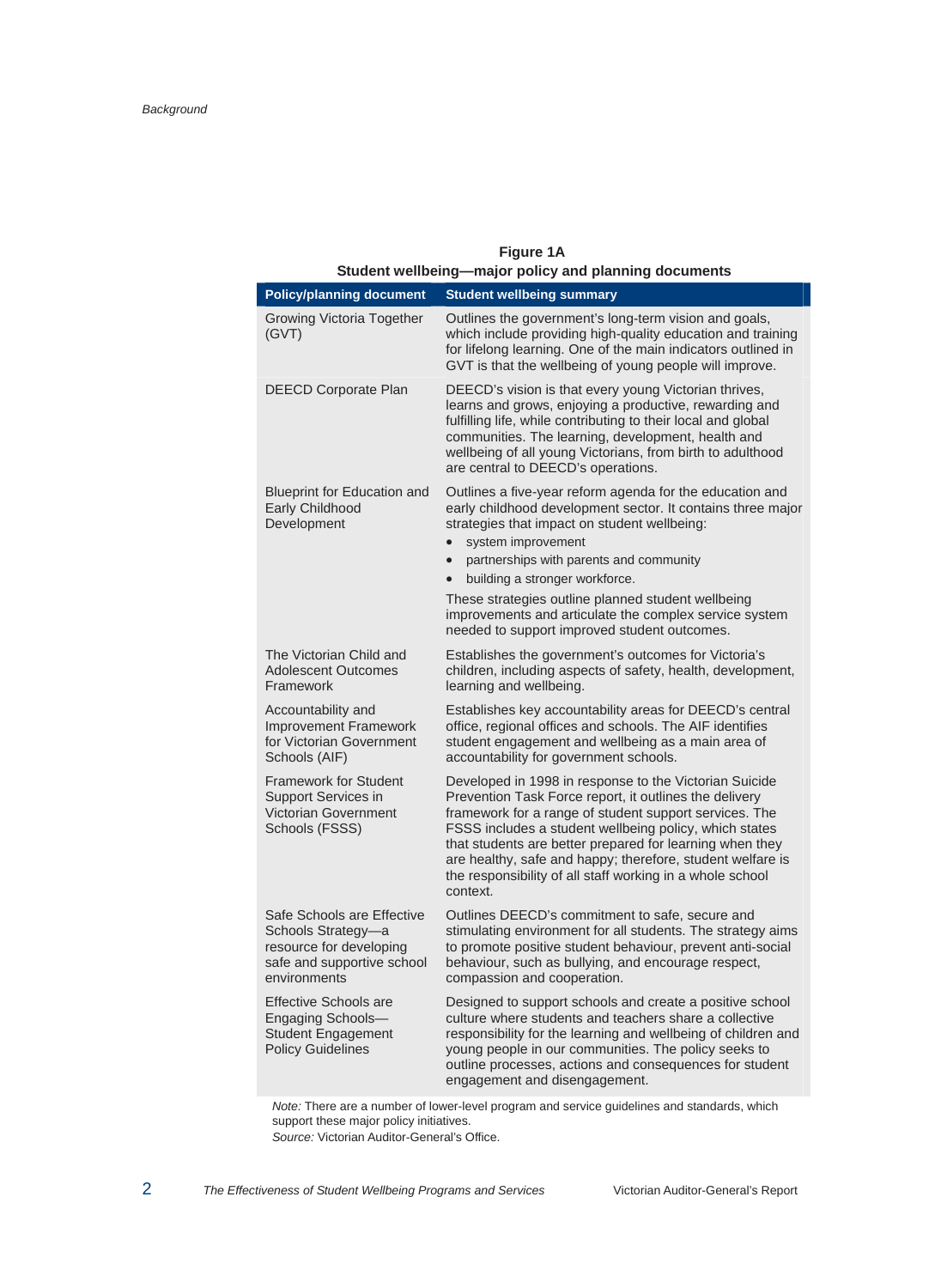## 1.2 Student wellbeing programs and services

DEECD has identified that student wellbeing is strongly influenced by their learning experiences in the classroom and their overall experiences of teaching and learning *teacher effectiveness*, *teacher empathy* and *stimulating learning*. On this basis, it has placed a strong emphasis on improving student wellbeing by improving teacher effectiveness and empathy, and creating a stimulating learning environment.

In addition to this whole-of-school focus, DEECD also runs various specific health and wellbeing services, including some transferred from the former Department of Human Services. Figure 1B shows the main student wellbeing programs and services.

| Program                                                                                                                                                                                                                                                                                                                                                                                                                              | <b>Funding 2009-10</b><br>(Smil) |
|--------------------------------------------------------------------------------------------------------------------------------------------------------------------------------------------------------------------------------------------------------------------------------------------------------------------------------------------------------------------------------------------------------------------------------------|----------------------------------|
| <b>Budget Paper 3 Output Group-Services to students</b>                                                                                                                                                                                                                                                                                                                                                                              |                                  |
| Investment in student welfare and support                                                                                                                                                                                                                                                                                                                                                                                            | 92.4(a)                          |
| <b>Student Support Services Program (SSSP)</b><br>Established to help vulnerable students by giving them access to student<br>support services staff. These staff comprise psychologists, guidance<br>officers, speech pathologists, social workers and visiting teachers.<br>DEECD administers the SSSP through its nine regional offices.                                                                                          | 59.9                             |
| <b>Primary Welfare Officers Initiative (PWOI)</b>                                                                                                                                                                                                                                                                                                                                                                                    | 20.3                             |
| Established to assist schools' ability to support students at risk of<br>disengagement who are not achieving their educational potential.<br>Approximately one-third of schools teaching primary aged children receive<br>PWOI funding on a needs basis. Schools administer the PWOI and select<br>staff to meet their needs from professionals, including teaching staff,<br>social workers, nurses, counsellors and psychologists. |                                  |
| <b>Student Welfare Coordinators Initiative (SWCI)</b>                                                                                                                                                                                                                                                                                                                                                                                | 12.2                             |
| Established to help students handle issues, such as truancy, bullying,<br>drug use and depression. DEECD provides funding for all government<br>secondary schools to employ student welfare coordinators. Schools<br>administer SWCI.                                                                                                                                                                                                |                                  |
| <b>Budget Paper 3 Output Group-Child health and support services</b>                                                                                                                                                                                                                                                                                                                                                                 | 13.8(b)                          |
| <b>School Focused Youth Service (SFYS)</b><br>Established in response to the Victorian Government Suicide Prevention<br>Taskforce. DEECD funds local government, community health and youth<br>service organisations to manage the program, which support children and<br>young people who are vulnerable and at risk of disengagement from<br>school.                                                                               | 7.0                              |
| <b>Primary School Nursing Program (PSNP)</b>                                                                                                                                                                                                                                                                                                                                                                                         | 6.8                              |
| The PSNP is offered to all children attending primary and English<br>Language Centre schools in Victoria. The aim of the program is to provide<br>all Victorian children the opportunity to have a health assessment, to link<br>children, families and school communities to services available in the<br>community, and to provide information and advice that promotes health<br>and wellbeing.                                   |                                  |

**Figure 1B Student wellbeing programs and services that DEECD funds**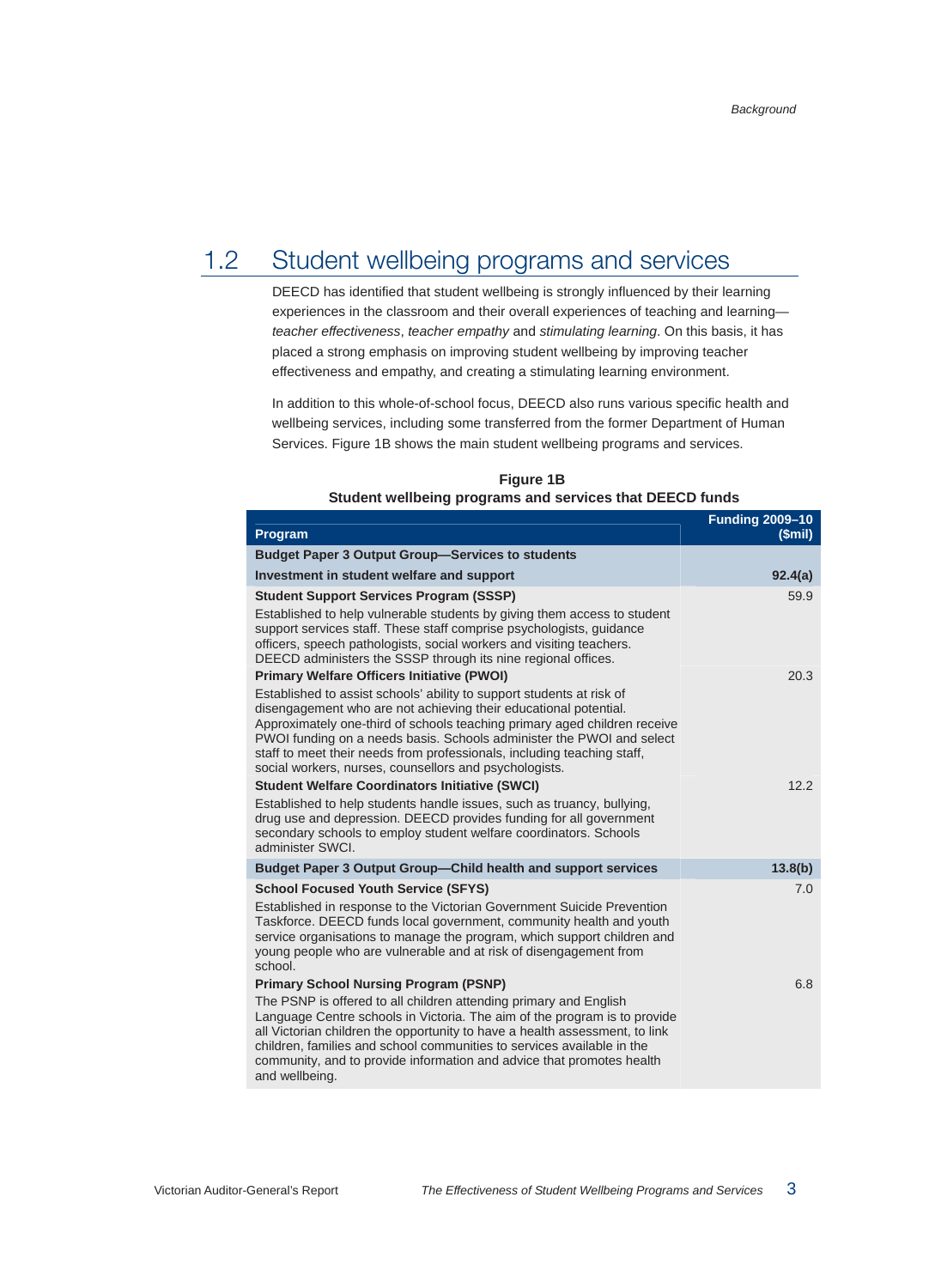#### **Figure 1B**

#### **Student wellbeing programs and services that DEECD funds –** *continued*

| <b>Program</b>                                                                                                                                                                                                                                                                                                    | <b>Funding 2009-10</b><br>(Smil) |
|-------------------------------------------------------------------------------------------------------------------------------------------------------------------------------------------------------------------------------------------------------------------------------------------------------------------|----------------------------------|
| <b>Budget Paper 3 Output Group—Adolescent health services (schools)</b>                                                                                                                                                                                                                                           | 10.1                             |
| <b>Secondary School Nursing Program (SSNP)</b><br>The SSNP aims to improve the health and wellbeing of young people.<br>reduce negative outcomes, and minimise risk-taking behaviour. DEECD<br>funds the employment of 100 nurses across 199 schools, which is<br>administered through its nine regional offices. | 10.1                             |
| <b>Total</b>                                                                                                                                                                                                                                                                                                      | 116.3                            |

*Note: (a)* Investment in student welfare and support funding for 2009–10 was \$124.7 million, which includes \$32.3 million in student resource package funding line items for middle years' equity, secondary equity and mobility. These are not programs as such, but items under which schools can receive funding. This funding has not been included in this Figure.

*Note: (b)* Child health and support services funding for 2009–10 was \$98.6 million. This includes funding for community-based maternal and child health services available to all families with children aged 0 to 6 years, which has not been included in this Figure.

*Source:* Victorian Auditor-General's Office using DEECD information.

In addition to the programs and services that DEECD funds directly, schools independently plan, fund and deliver a range of student wellbeing programs and services. Consequently, some schools employ student wellbeing staff directly from their own budget.

## 1.3 Conduct of audit

## 1.3.1 Audit objectives

This audit assessed whether DEECD's student wellbeing programs and services are effective. Specifically, we examined the:

- comprehensiveness of DEECD's planning and implementation of the programs and services
- robustness of DEECD's data collection and analysis of the programs and services
- impact of DEECD's programs and services on student wellbeing.

## 1.3.2 Scope

The audit examined DEECD's central and three regional offices, as well as the application of student wellbeing programs and services in two schools.

We assessed three key student wellbeing programs and services—SSSP, PWOI and SSNP.

## 1.3.3 Cost of the audit

The audit was performed in accordance with the Australian Auditing Standards applicable to performance audits. The total cost of the audit was \$320 000 and included staff time, overheads, expert advice and printing.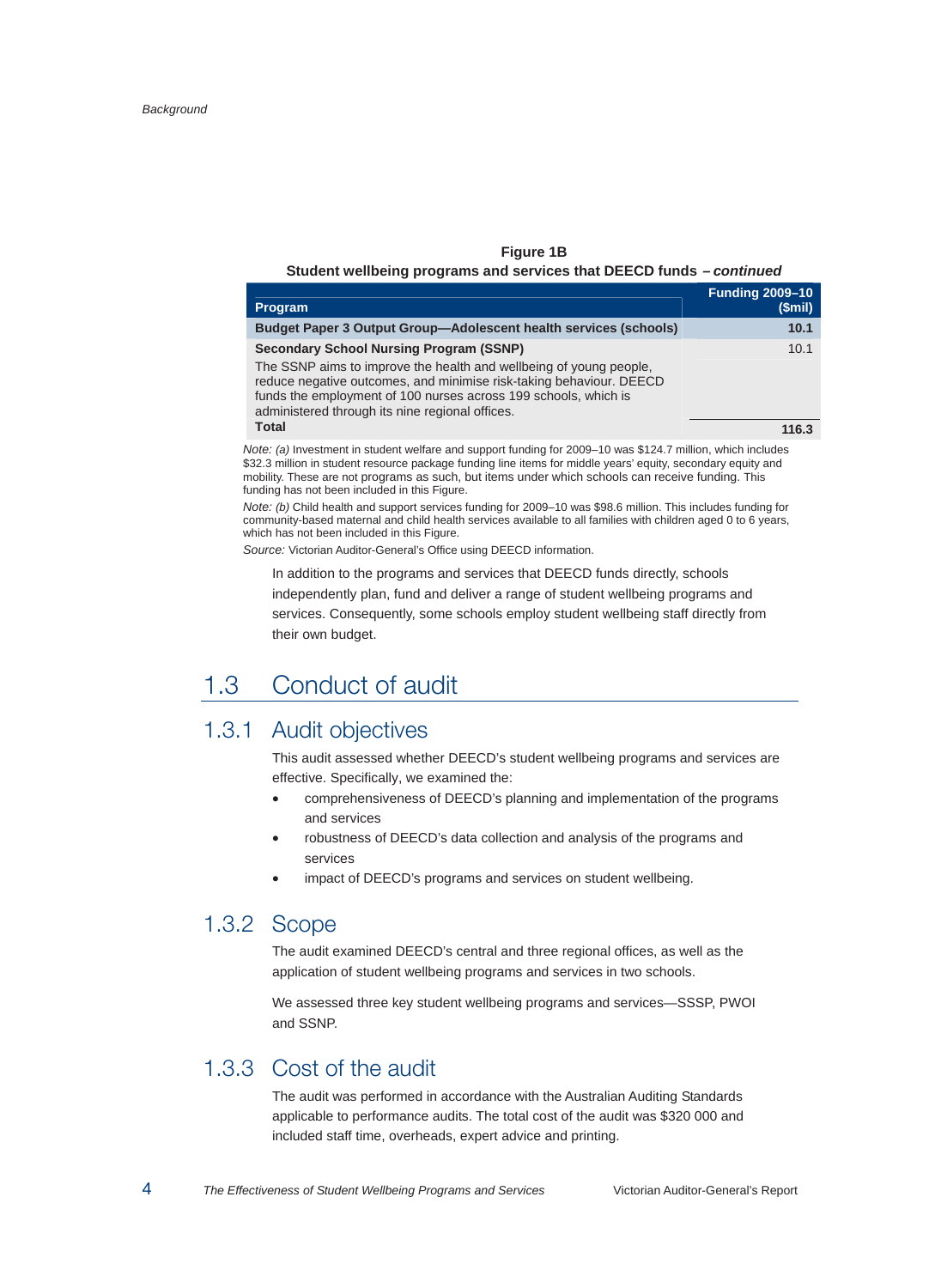# Delivery framework for student wellbeing programs and services

# At a glance

## **Background**

The Department of Education and Early Childhood Development (DEECD) funds various health and wellbeing services across approximately 1 500 schools, including six major student wellbeing programs and services that DEECD regional offices and schools deliver.

## **Findings**

- There is no clear and current, overarching framework defining the overall objectives for student wellbeing and linking them with the objectives of individual programs and services.
- DEECD's central office, the three regional offices and two schools we visited, did not have a shared understanding of the main elements of student wellbeing, reinforcing the need for an overarching framework.
- There was strong evidence and a clear need for the three student wellbeing programs and services we examined.
- Student wellbeing data and the results of program evaluations are not used to drive a planned and systematic program of continuous improvement.
- Funds allocated to schools for the Secondary School Nursing Program (SSNP) have not been reviewed since it started in 2000, raising questions about the ongoing appropriateness of the allocations. DEECD has started planning to address the findings of its 2009 review of the SSNP including dealing with this issue.

## Recommendation

DEECD should include in its Health and Wellbeing Service Framework:

- clearly defined overall student health and wellbeing outcomes
- descriptions of how programs and services relate to and affect each other, and how their delivery across relevant agencies will be coordinated.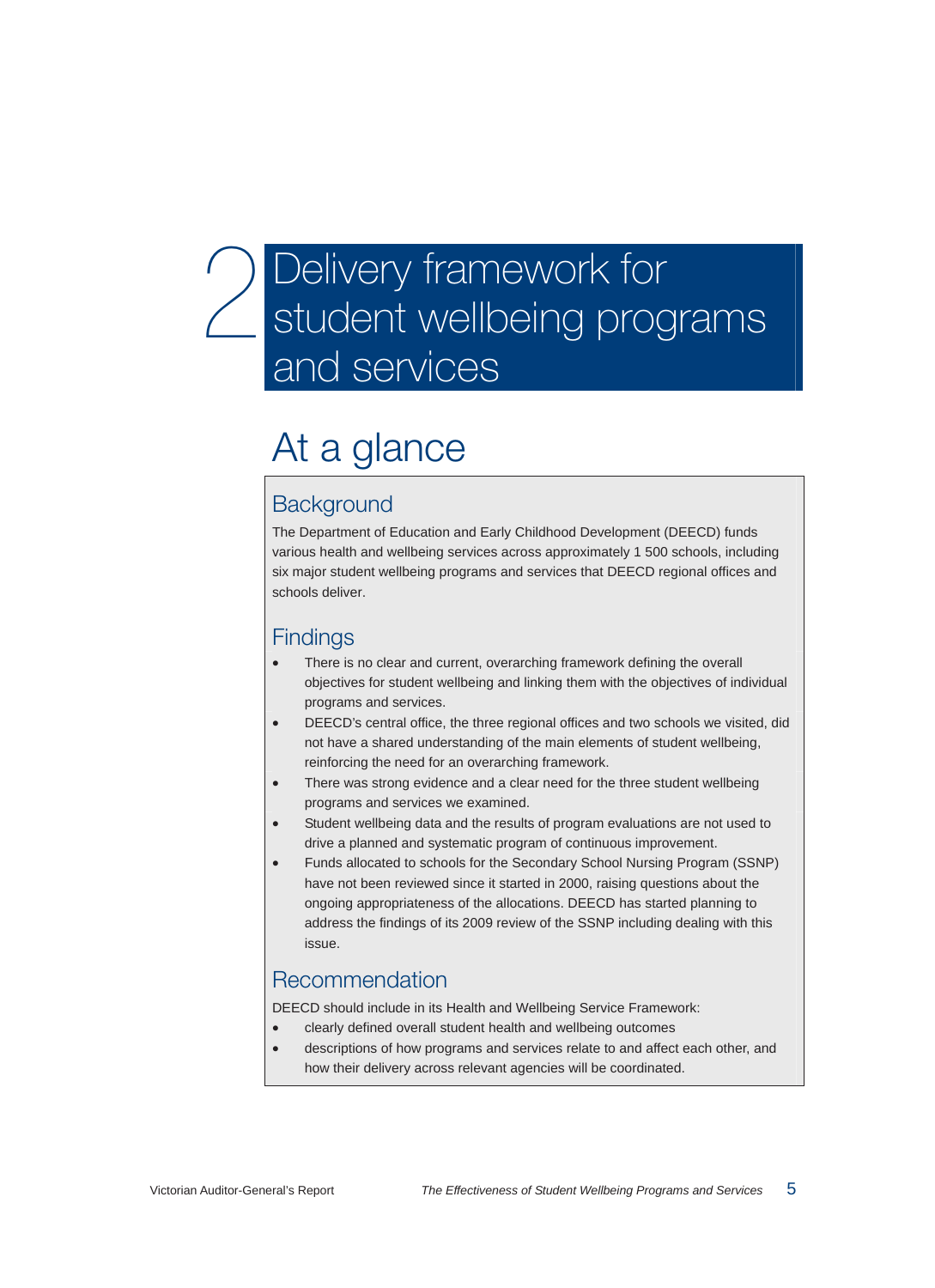## 2.1 Introduction

The Department of Education and Early Childhood Development (DEECD) administers a range of interconnected student health and wellbeing programs and services across 1 587 schools. These programs and services also affect the health, learning, development, and economic and social outcomes of children and young people in their future years. Consequently, the planning and implementation of student wellbeing programs and services is an important task and requires a clear and focused policy framework to facilitate their efficient and effective delivery.

In this chapter, we examine whether:

- DEECD has a framework or policy that clearly defines its approach to, and objectives for, student wellbeing
- there is a sound evidentiary basis for the student wellbeing programs and services
- programs and services are regularly monitored and evaluated for ongoing relevance and appropriateness
- communication with schools about available programs and services is timely and comprehensive
- resource allocation criteria enables resources to be targeted towards areas of greatest need.

## 2.2 Policy framework

Under DEECD's Accountability and Improvement Framework for Victorian government schools (AIF), its central and regional offices, and schools are collectively responsible for improving student outcomes. The roles of each office and schools are detailed in Figure 2A.

| DEECD's roles and responsibilities—student outcomes |                                                                                                                                                                                                                  |  |  |  |
|-----------------------------------------------------|------------------------------------------------------------------------------------------------------------------------------------------------------------------------------------------------------------------|--|--|--|
| <b>System level</b>                                 | <b>Responsibility</b>                                                                                                                                                                                            |  |  |  |
| Central office                                      | Accountable to government and the community for the overall<br>performance of the system and for establishing appropriate<br>policies and frameworks that can support sustained improvement<br>in schools.       |  |  |  |
| Regional offices                                    | Responsible for overseeing the performance of their school's,<br>effective provision planning, resource distribution and support.                                                                                |  |  |  |
| Schools                                             | Responsible for student achievements, for providing<br>high-quality education programs, for the ongoing health and<br>sustainability of their school and for the provision of equity and<br>quality in programs. |  |  |  |

#### **Figure 2A DEECD's roles and responsibilities—student outcomes**

*Source:* Department of Education and Early Childhood Development, Accountability Framework for Victorian Government Schools.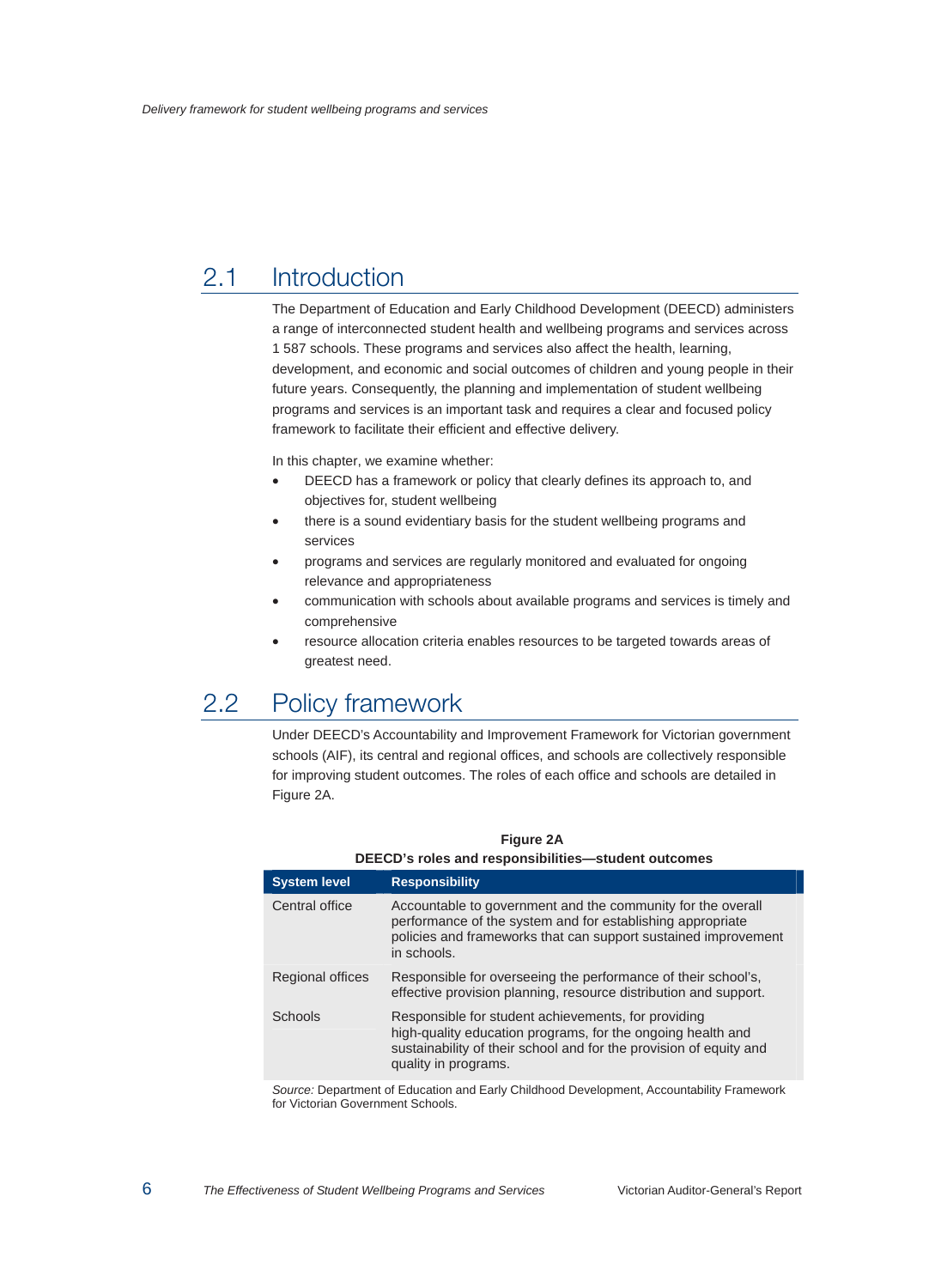Student wellbeing services are delivered and monitored in line with the AIF.

Under the service delivery model, multiple stakeholders deliver separate but linked programs and services. For DEECD's central office to acquit its responsibilities under the AIF it should have established a strategic framework with clear overall student wellbeing policy objectives that are linked to the objectives of the individual student wellbeing programs and services. This has not been achieved.

DEECD's policy document, *Blueprint for Education and Early Childhood Development, Framework for Student Support Services* (*FSSS*)*,* the Student Wellbeing Division's Business Plan for 2009–10, and *Effective Schools are Engaging Schools* are the main documents guiding student wellbeing policies and practices. However, there is currently no single document that integrates the programs and services and shows how, for example, school nurses, student welfare coordinators and student support service officers align with other wellbeing staff in schools.

DEECD's 1998 FSSS outlined a broad whole-of-school approach to student wellbeing, describing the principles, arrangements and additional resources provided to strengthen student welfare and support services. However, it does not cover the current range of services supporting schools or address the roles and relationships that exist between these services nor how they align. The FSSS does not cover a number of new programs and services established since 1998.

DEECD is developing a Health and Wellbeing Service Framework (HWSF) that will include a set of agreed measurable outcomes to allow each program and service to account for their performance. It intends to complete the HSWF in early 2010.

DEECD's central office, three regional offices and the two schools we visited had different views on what were the main elements of student wellbeing, although some common themes, such as safety and connectedness were identified. However, many of the main elements reflected the programs and processes that address student wellbeing rather than the conceptual understanding that underpins these programs. In other words, there is a difference between a conceptual understanding of student wellbeing—safety and connectedness; and a programmatic understanding—the programs, services, policies, protocols, processes and procedures that support wellbeing.

The variety of responses also illustrates that without a clear conceptual framework for student wellbeing, DEECD's central office, three regional offices and the two schools we visited have interpreted wellbeing in different ways. While this allows regional offices and schools the flexibility to target resources towards areas of specific need, it also has the potential for their actions to be inefficient or ineffective in achieving the desired wellbeing outcomes.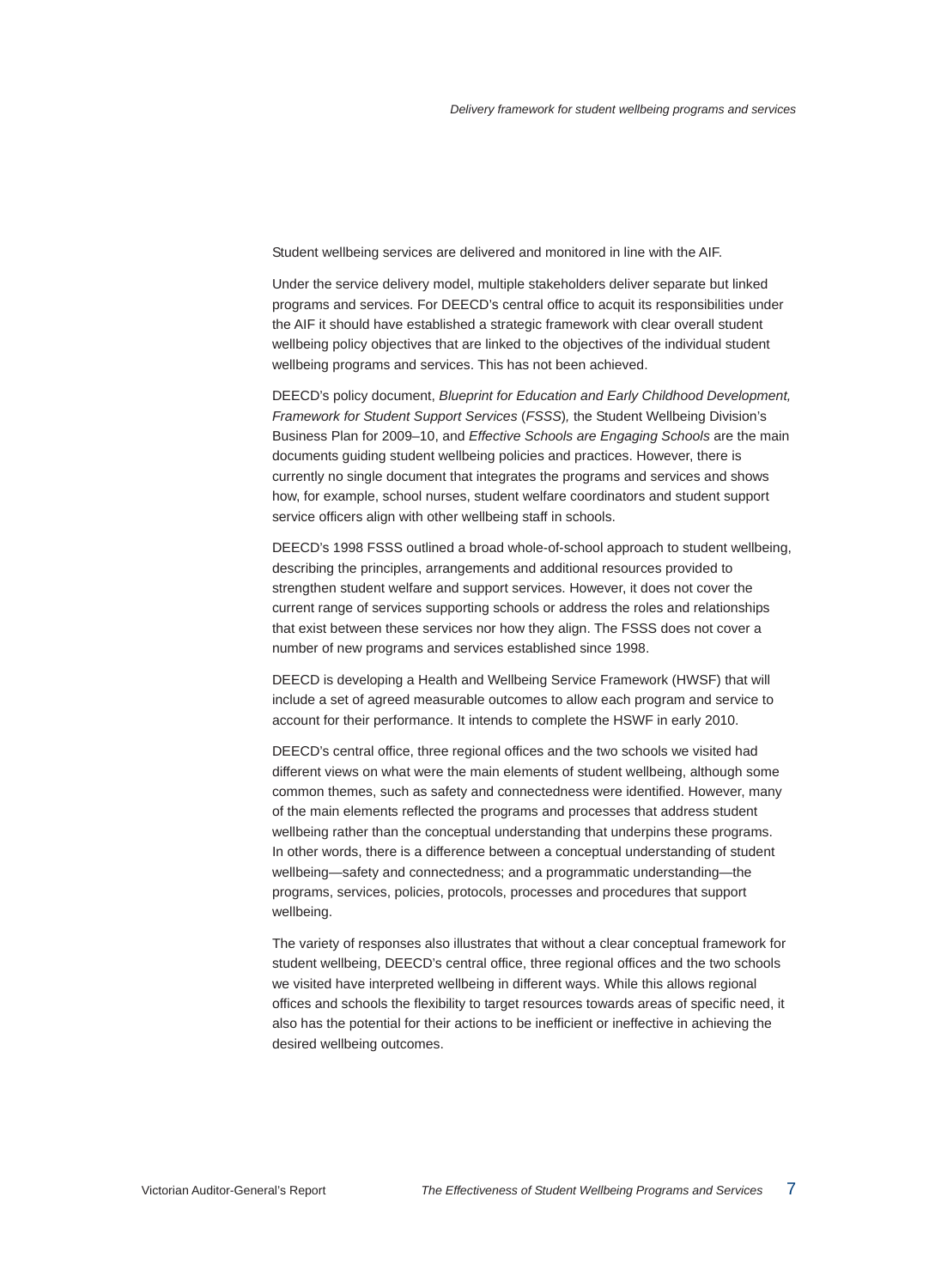## 2.3 Development of programs and services

## 2.3.1 Evidence base

There was a strong evidence base and a clear need for the three student wellbeing programs and services we examined. The Student Support Services Program (SSSP) and the Primary Welfare Officer Initiative (PWOI) both sit under the FSSS, developed from the 1998 Victorian Suicide Prevention Taskforce recommendations. The Secondary School Nursing Program (SSNP) arose from a 1999 election commitment to promote better health in schools and reduce increasingly prevalent health risks to young people, such as drug use, alcohol abuse, eating disorders and depression.

## 2.3.2 Objectives

Each of the programs examined had clearly defined objectives.

## 2.3.3 Consultation

Key stakeholders across government and in the community were extensively involved in the development of the three programs and services examined for the audit. Stakeholder feedback also provided detailed input into how components of the revised service could best be implemented.

## 2.3.4 Reviews

While DEECD is reviewing and restructuring some of its student wellbeing programs and services, none of the original delivery models incorporated planned review processes, such as assessing the ongoing need for, and appropriateness of, the program or service.

DEECD has conducted large-scale, high-level reviews of student wellbeing programs and services since 2000; however, they were not part of a planned program of evaluations covering all programs and services. Nor did the review results form part of a planned and systematic approach to continuous improvement.

## 2.4 Resource allocations

Different resource allocation formulae are used to determine the level of funding for student wellbeing programs and services. Resource models include school level and regional factors, such as rates of disadvantage using the Student Family Occupation Index, rurality, and the proportion of students receiving an education maintenance allowance.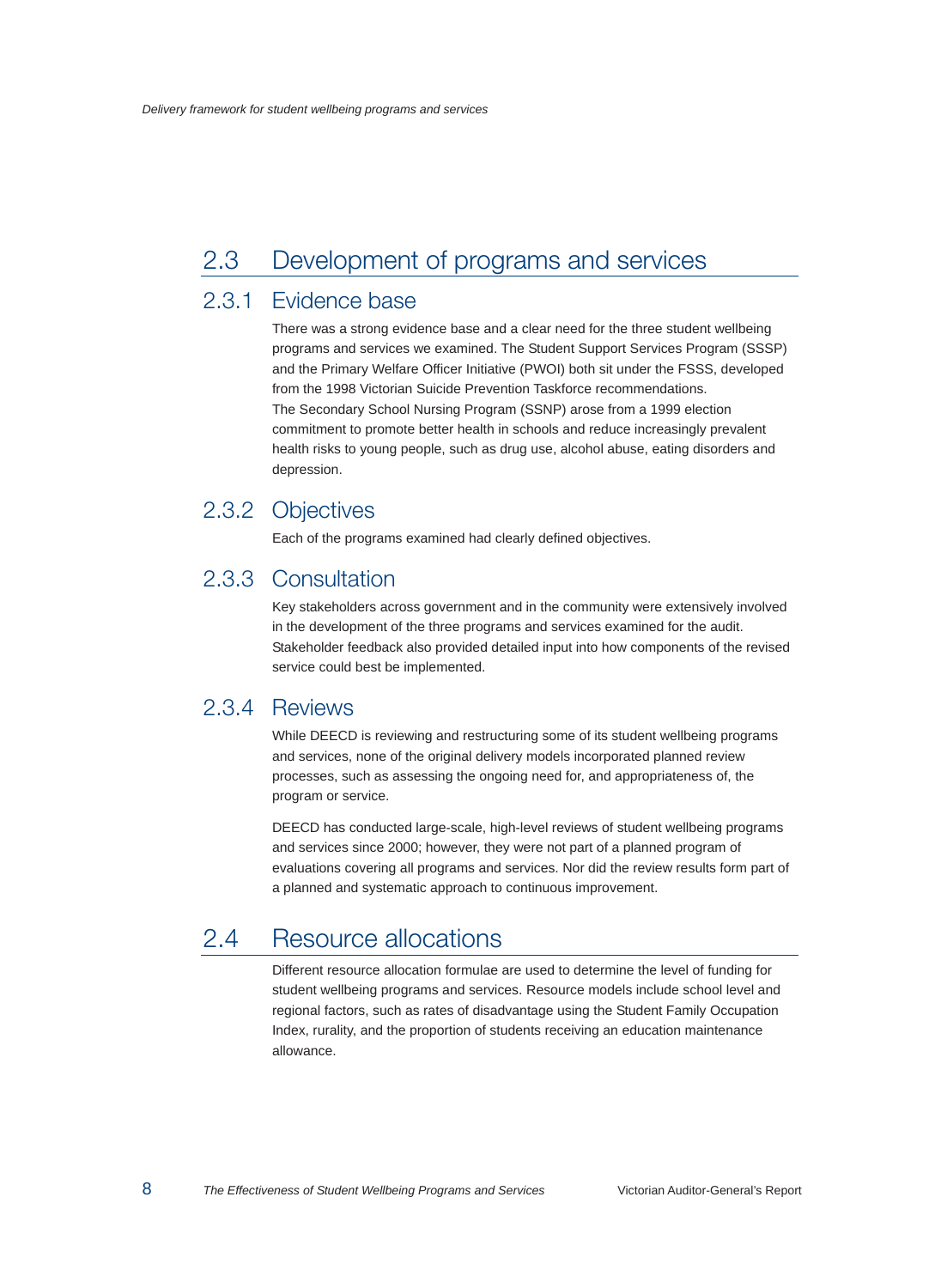## 2.4.1 Secondary School Nursing Program

School funding allocations for the SSNP have not been reviewed since the program started in 2000, when schools were selected to participate according to their level of need and socioeconomic disadvantage. Since school needs and socioeconomic status may change, DEECD may not be directing enough resources to schools in greatest need.

DEECD has started planning to address the findings of its 2009 review of the SSNP, which includes developing strategies to strengthen the quality, delivery and management of the program.

## 2.4.2 Student Support Services Program

The planned revisions to the SSSP, in progress, will reorganise program staff into co-located, multi-disciplinary teams to increase service coordination and staff support. This is a major shift from the previous service delivery model, which allocated SSSP staff to schools annually. The three regional offices that we examined indicated that they were adopting this model progressively and in different ways. For example, while one region has taken the opportunity to examine their general service delivery model and identify opportunities for improvement, another indicated that they are so busy delivering services that they do not have time to spend planning and strategising. This suggests that service delivery demands may prevent some regions from delivering the planned service revisions as intended and or within the required time frames.

DEECD reviews SSSP funding allocations annually.

## 2.4.3 Primary Welfare Officers Initiative

Schools receive PWOI funding as part of their annual school budget. They are responsible for recruiting suitable people to fill these roles and for overseeing the work programs of their primary welfare officers (PWO). Schools also report to DEECD once a year on the role and utilisation of their PWO staff in an online survey. This devolved management approach allows schools to target their specific needs, while the online survey provides DEECD with the opportunity to identify inefficient or ineffective use of resources across the system.

DEECD reviews PWOI allocations on a four-year cycle.

## 2.5 Communication of program and service information

Across DEECD's regions and schools, there are various communication forums for student wellbeing staff and regional coordinators. These forums focus on professional development activities and addressing issues. Regional office and school staff we visited expressed high levels of support for these forums.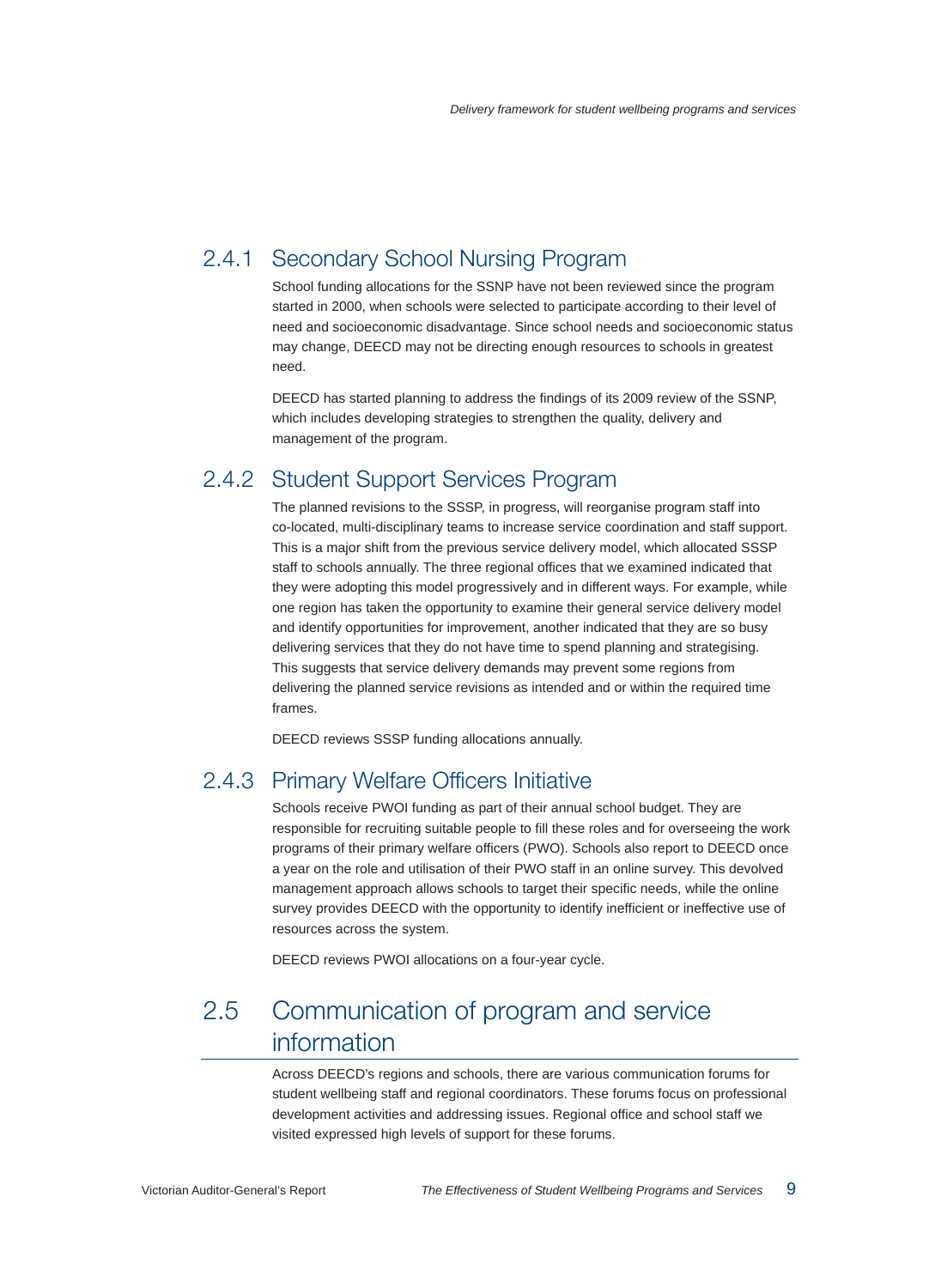## 2.5.1 DEECD's central office

All three regional offices we visited acknowledged that communication from DEECD's central office to schools about the availability of student wellbeing programs and services is limited, particularly for the PWOI and the SSNP.

DEECD reviews of the PWOI and SSNP have recommended improving communication with schools to clarify the roles of service providers and the expectations of DEECD.

DEECD started developing a communications strategy for the SSNP in September 2009, with a completion target of December 2009. At the time of the audit, this was not available for review.

## 2.5.2 DEECD's regional offices

Regional office employees coordinate student wellbeing programs and services, support wellbeing staff in schools and work closely with schools to make sure that service delivery is efficient and effective. However, information sharing and collaboration between regions could be improved.

While student wellbeing professionals share information within regions and across periodic intra-regional forums, there is scope for regional office staff to play a more prominent role in assessing and disseminating current research and best practice, including information about what is and is not working in schools.

## 2.6 Conclusion

DEECD does not have a clear, and current, overarching framework defining its student wellbeing objectives and linking them with the goals and objectives of related programs and services. Further, there was not a common and agreed understanding across DEECD's central office, and three regional offices and two schools that we visited, which had differing views of what student wellbeing actually means.

Unless there is a clear understanding of how individual programs and services collectively contribute to improving student wellbeing, there is a risk that resources will not be used efficiently and effectively.

#### **Recommendation**

- 1. DEECD should include in its Health and Wellbeing Service Framework:
	- clearly defined overall student health and wellbeing outcomes
	- descriptions of how programs and services relate to and affect each other, and how their delivery across relevant agencies will be coordinated.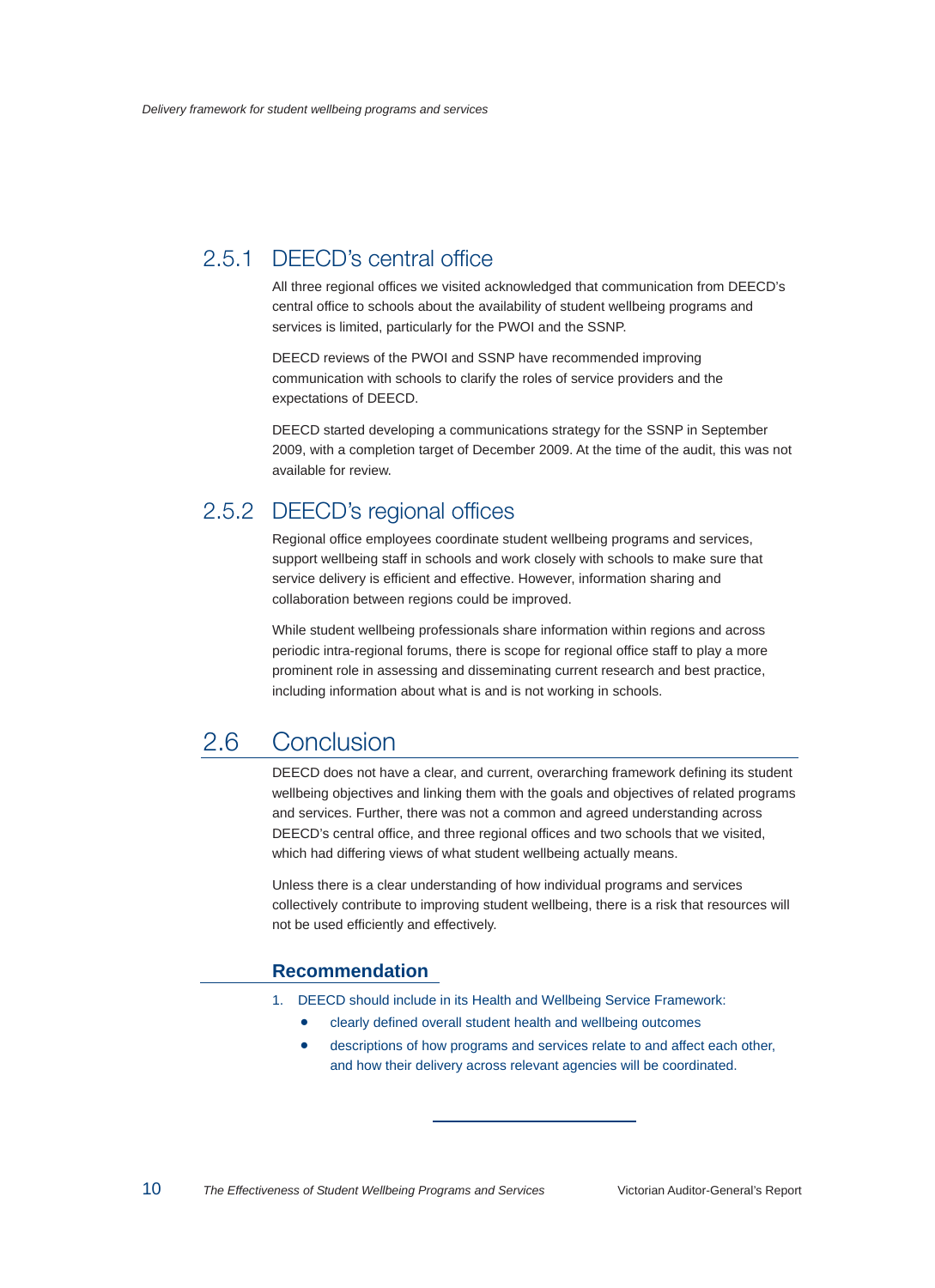# Measuring the effectiveness of student wellbeing programs and services

# At a glance

## **Background**

The Department of Education and Early Childhood Development's (DEECD) central and regional offices and schools have specific roles and responsibilities for measuring the effectiveness of student wellbeing programs and services. DEECD sources wellbeing data from the Attitudes to School Survey (ATSS), student attendances and the results of its evaluations. DEECD uses the *State of Victoria's Children* report for planning wellbeing programs and services.

## Findings

- ATSS results show an improvement in wellbeing between 2006 and 2009 and that wellbeing generally decreases as students advance through school.
- While student attendances were relatively constant between 2006 and 2008, mean absent days increased slightly.
- Data presented in the 2008 *State of Victoria's Children* report that relates to student wellbeing is inconclusive because there is no clear pattern of improvement across the range of indicators.
- DEECD has not developed evidence-based descriptions that show how, and to what extent, achievement of the objectives of their programs and services will affect student wellbeing.
- With only limited targets or benchmarks, it is difficult to gauge whether the wellbeing results match expectations or represent value for money.
- Evaluations of student wellbeing programs and services did not establish whether they had a positive effect on student wellbeing.
- Successful implementation of the planned Outcomes and Evaluation Framework and other actions in train should improve measurement of student wellbeing program and service effectiveness.

## Recommendations

DEECD should:

- Apply its Outcomes and Evaluation Framework to monitor, evaluate and review the effectiveness of its student wellbeing programs and services, and drive continuous improvement.
- Continue to actively monitor the differences in wellbeing levels across all primary and secondary schools and explore opportunities to redress the gaps between schools, including identifying and disseminating better practices adopted by schools.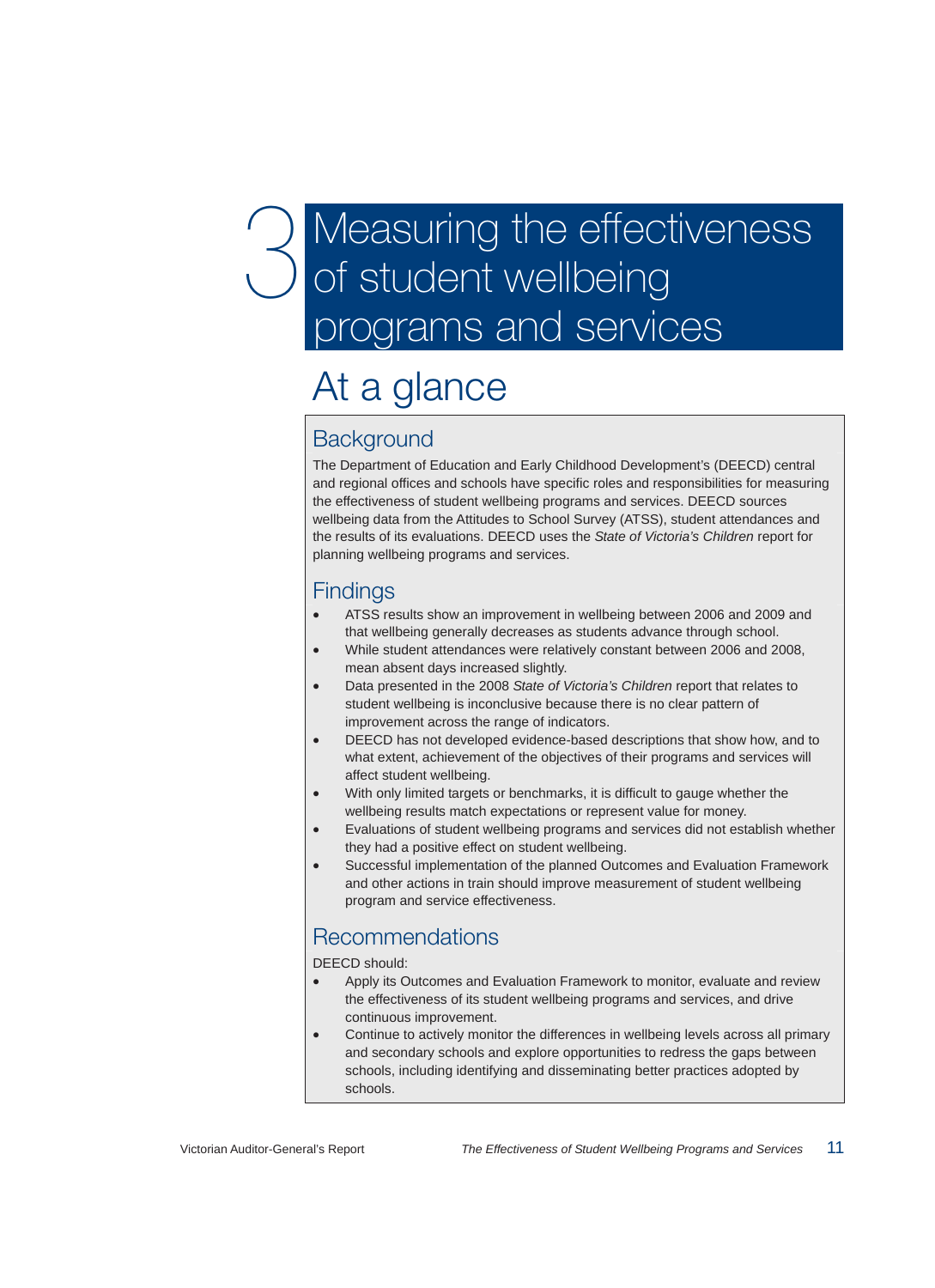## 3.1 Introduction

Figure 3A sets out the roles and responsibilities of DEECD's central and regional offices and schools for measuring the effectiveness of student wellbeing programs and services.

| <u>Measurement responsibilities—student weilbeing</u> |                                                                                                                                                                                                                       |  |  |  |
|-------------------------------------------------------|-----------------------------------------------------------------------------------------------------------------------------------------------------------------------------------------------------------------------|--|--|--|
| <b>Organisation</b>                                   | <b>Responsibility</b>                                                                                                                                                                                                 |  |  |  |
| Central office                                        | Examine the effectiveness of particular programs and services in:                                                                                                                                                     |  |  |  |
|                                                       | achieving stated program or service objectives<br>$\bullet$                                                                                                                                                           |  |  |  |
|                                                       | achieving DEECD's corporate objectives and student wellbeing<br>$\bullet$<br>policy outcomes                                                                                                                          |  |  |  |
|                                                       | improving wellbeing across the state.<br>$\bullet$                                                                                                                                                                    |  |  |  |
| Regional offices                                      | Assess how consistently and effectively programs and services are<br>delivered by, and to, schools. Regions can also examine the collective<br>effectiveness of programs and services across schools in their region. |  |  |  |
| Schools                                               | Directly assess the effectiveness of programs and services in improving<br>the wellbeing of their students.                                                                                                           |  |  |  |

**Figure 3A Measurement responsibilities—student wellbeing** 

*Source:* Victorian Auditor-General's Office.

In this chapter we examine whether:

- suitable criteria, including performance indicators, to measure student wellbeing and the effectiveness of student wellbeing programs and services, have been developed
- there has been an overall improvement in student wellbeing.

## 3.2 Student wellbeing: measures and results

Student wellbeing is hard to measure, because it is both difficult to define precisely and because it is multi-faceted. As such, it is difficult to directly attribute the impacts of specific programs and services to more general improvements in student wellbeing.

While a positive state of wellbeing is needed for each individual to thrive and ultimately succeed, it is difficult to isolate the specific influence of a wide range of factors, including the home and school environment on a person's wellbeing.

DEECD's primary sources of data about student wellbeing are its Attitudes to School Survey (ATSS) and attendance data collected from schools. It also uses wellbeing data from staff and parent opinion surveys, the Principal's Mid Year Supplementary Census and the *State of Victoria's Children* report*.* The *State of Victoria's Children* report is not designed to measure the effectiveness of DEECD's programs and services, rather it provides a source of information upon which to base the planning of programs and services.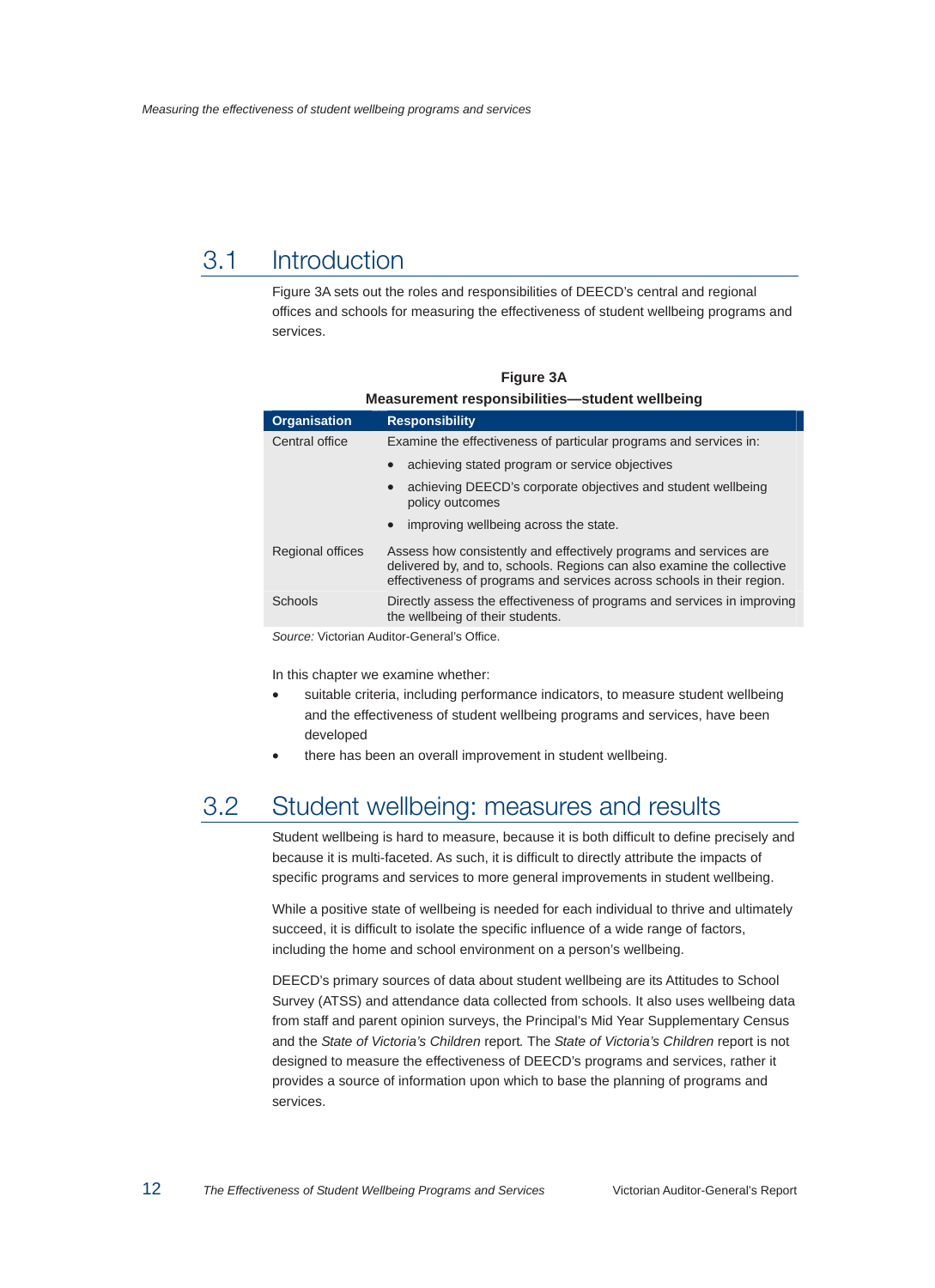## 3.2.1 Attitudes to School Survey

The ATSS is a survey of student opinion that covers the following wellbeing related measures:

- student morale
- student distress
- student safety
- perceptions of classroom behaviour
- connectedness to school.

Schools administer the ATSS to students from Year 5 to Year 12 and submit the results to DEECD's central office for analysis. DEECD benchmarks the school data and reports averages (mean scores) back to schools showing how they are performing against other schools. Data is presented as a series of charts showing how a school's overall mean scores and year group mean scores compare with other schools. While school and student participation in the survey is voluntary, response rates are generally high, 99 per cent of schools and 85 per cent of students participated in the survey in 2009.

DEECD's new school performance reporting system, *The Victorian Government School Performance Summary,* includes a school-level measure of student wellbeing based on aggregated results from the ATSS. This is not currently provided at a system wide level.

#### Analysis

Figure 3B shows the mean survey scores for primary and secondary schools across the five wellbeing measures for 2006 and 2009, and the percentage change in these scores.

| Student wendeling ineasures—mean scores and variance, zuoo-zuos |               |                 |               |                               |                                        |
|-----------------------------------------------------------------|---------------|-----------------|---------------|-------------------------------|----------------------------------------|
| <b>School</b>                                                   | <b>Morale</b> | <b>Distress</b> | <b>Safety</b> | <b>Classroom</b><br>behaviour | <b>Student</b><br><b>connectedness</b> |
| Primary                                                         |               |                 |               |                               |                                        |
| 2006                                                            | 5.44          | 5.53            | 4.02          | 2.81                          | 4.14                                   |
| 2009                                                            | 5.67          | 5.84            | 4.27          | 3.23                          | 4.30                                   |
| Change (%)                                                      | 4.23          | 5.61            | 6.22          | 14.95                         | 3.86                                   |
| <b>Secondary</b>                                                |               |                 |               |                               |                                        |
| 2006                                                            | 4.65          | 4.80            | 3.96          | 2.70                          | 3.38                                   |
| 2009                                                            | 4.81          | 5.06            | 4.16          | 2.88                          | 3.50                                   |
| Change (%)                                                      | 3.44          | 5.42            | 5.05          | 6.67                          | 3.55                                   |

**Figure 3B Student wellbeing measures—mean scores and variance, 2006–2009** 

*Note:* In all measures, a higher score represents a more positive result. Mean scores for morale and distress have a maximum possible score of seven, and should not be directly compared with mean scores for the other three measures, which have a maximum possible score of five. *Note:* Primary school results are represented by Years 5 and 6 students.

*Source:* Victorian Auditor-General's Office, analysis of DEECD's ATSS results from 2006 to 2009.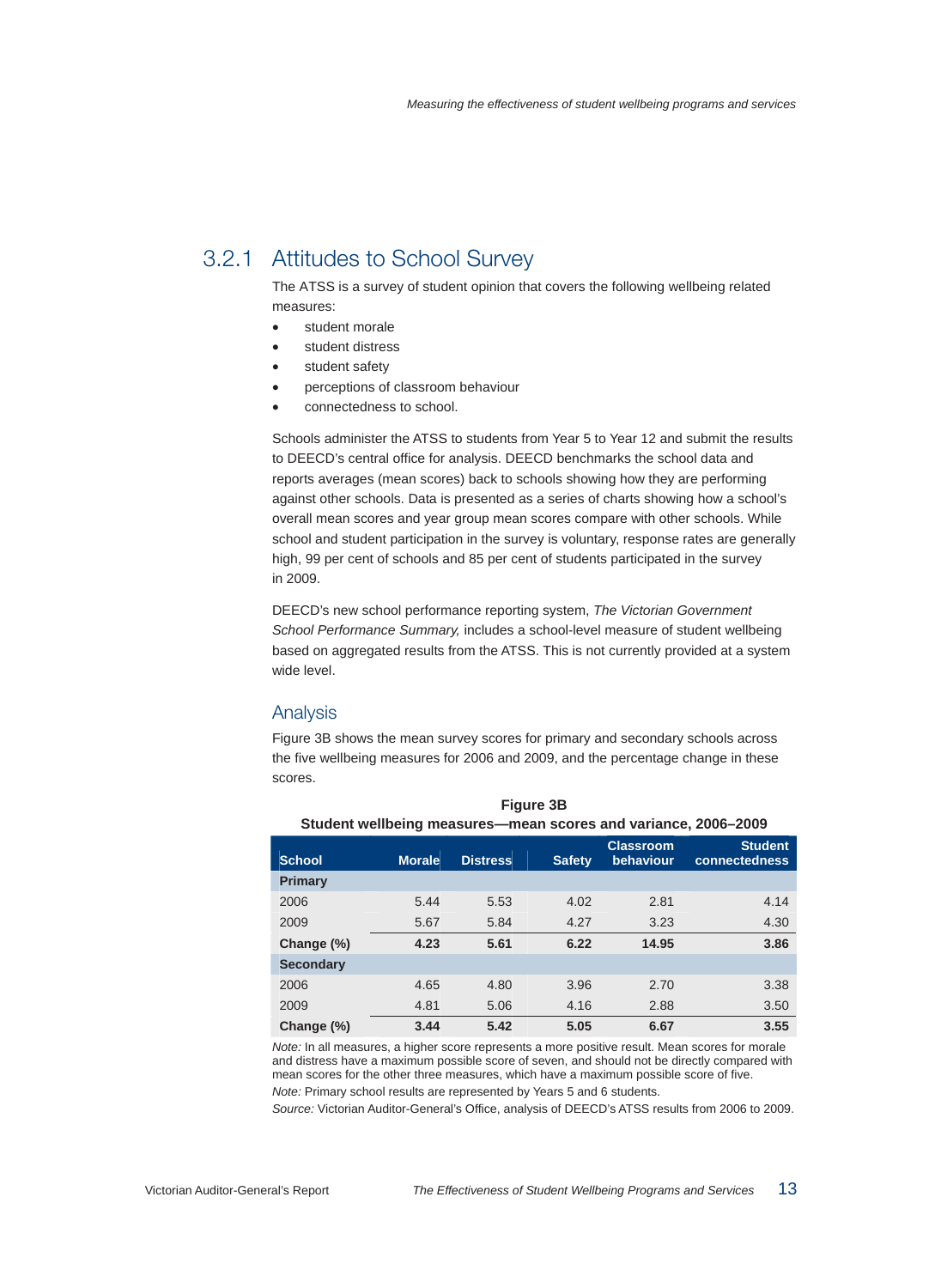To the extent that the five ATSS measures directly reflect student wellbeing, the survey results indicate an improvement in student wellbeing between 2006 and 2009.

However, Figure 3B shows that aggregated mean scores for primary schools are higher than secondary school mean scores across every measure; and that the gap between the two school types has remained relatively constant over the four-year period.

Through further analysis of the detailed results, we identified that as student cohorts moved through year levels their mean scores for each measure generally decreased. For example, in 2006 the Year 7 cohort mean score for student morale was 5.06. As this group moved into Year 8 in 2007, the mean score dropped to 4.84, then to 4.79 in 2008 and to 4.74 in 2009. The reasons for this drop warrants further investigation by DEECD.

Further details about the ATSS results for the five wellbeing measures are in Appendix A.

#### Data limitations

DEECD has made limited use of the ATSS data which has restricted its usefulness for measuring wellbeing and the effectiveness of student wellbeing programs and services, namely:

- **A lack of connectivity with programs and services**—DEECD has not established a link between the ATSS data and student wellbeing programs and services. Therefore, it is not possible to identify what impact programs and services have had on each measure, or on student wellbeing overall.
- **A lack of targets**—Only one measure in the survey is supported by targets. Budget Paper No.3 of the Victorian State Budget details two targets for student connectedness to school. Reports provided to schools show their performance relative to other schools, but not against an expected level of performance.
- **Data is available only from 2006 onwards**—Because of changes to the administration of the survey, results before 2006 are not comparable with those from 2006 onwards.

## 3.2.2 School attendance data

DEECD collects data on student absence rates at all schools. This is reported at the school level as the average number of days absent per student. DEECD uses absence data to establish attendance rates at the whole-of-government-school-system level. These 'inferred' attendance rates are reported as one of the main output performance measures in DEECD's annual report and in Budget Paper No.3. Such reporting is in accordance with the Australian Government's practice to enable national comparability.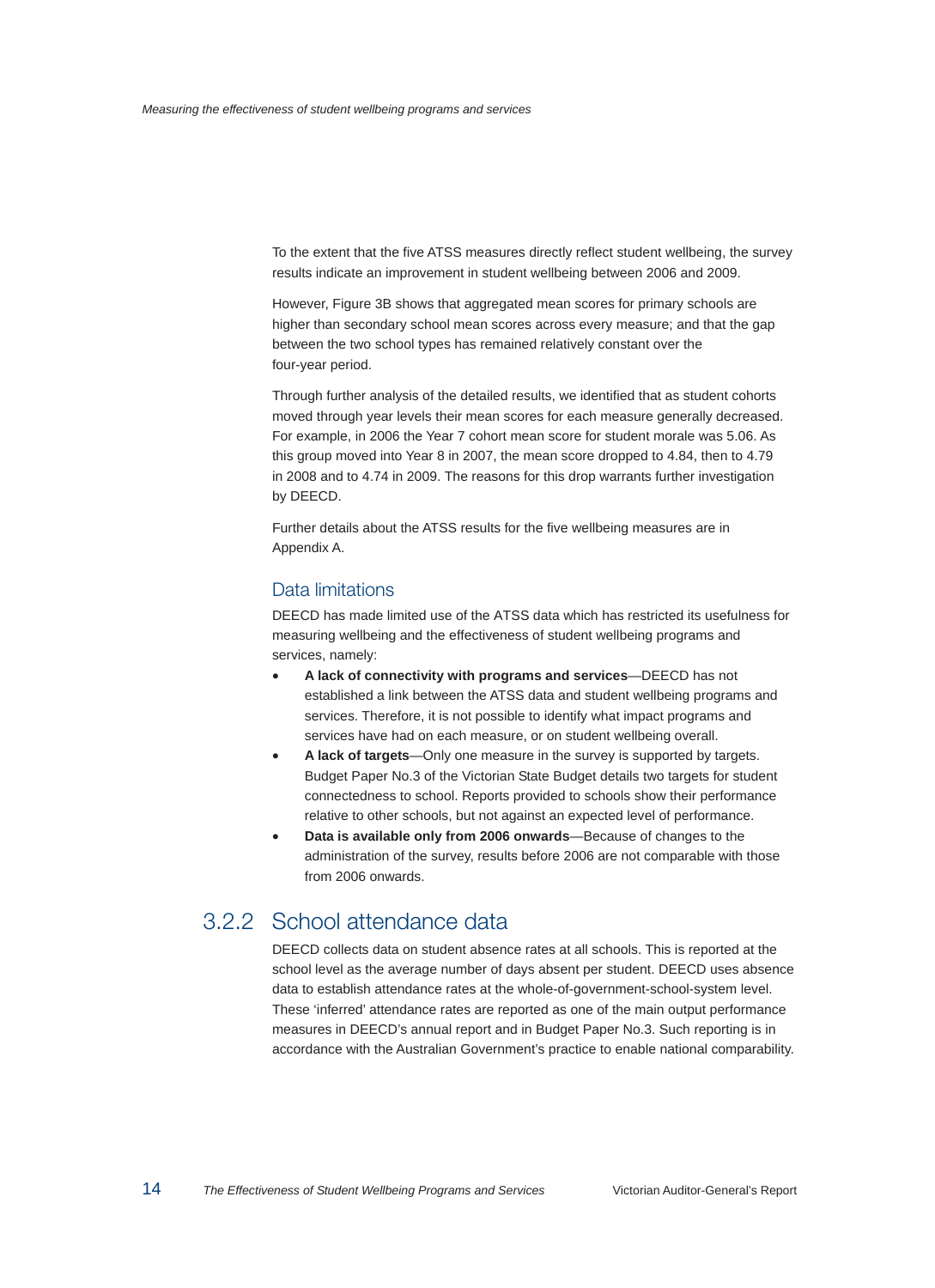The standard definition of absences reported in government schools only includes non-curriculum related absences. Non-curriculum absences include those related to health/illness and parental choice, for example family holidays and religious ceremonies. DEECD uses full time equivalent (FTE) numbers to report absence data, rather than student headcount data.

#### Analysis

Attendance data presented in DEECD's annual reports does not indicate any significant change in attendance rates between 2006 and 2008, with average attendance remaining constant at about 92 per cent.

However, mean absent days per student increased between 2006 and 2008, from 13.2 days to 13.7 days across primary schools and from 16.2 days to 17.0 days across secondary schools. If the number of days absent is treated as an indicator of student wellbeing, then this indicates that student wellbeing has not improved and may, on average, be declining across Victoria.

As with the ATSS data, absence/attendance data shows a clear gap between primary and secondary schools.

#### Data limitations

DEECD presents attendance data in its annual report and in Budget Paper No. 3, as a percentage of school days, rounded to a whole number. Using attendance rates in this way introduces a potential risk that trends may not be clearly identified.

## 3.2.3 The State of Victoria's Children 2008 report

*The State of Victoria's Children 2008* report is a whole-of-government report on outcomes for children and young people. It is based on the Victorian Child and Adolescent Outcomes Framework.

The report incorporates a broad suite of measures relating to the health, wellbeing, development, learning and safety of all children aged 0 to 17 in Victoria. It has a focus on monitoring the outcomes for priority population groups such as Indigenous children, refugee children, children with disabilities, children in out-of-home care and with chronic disadvantage.

*The State of Victoria's Children 2008* report outlines 35 outcomes of health, safety, learning, development and wellbeing with 150 indicators identified to quantify these outcomes. As set out in the Victorian Child and Adolescent Outcomes Framework, the outcomes also consider the influence of family and community, and the supports and services in the wider society. The report is not intended to provide detailed explanations of patterns observed across the 150 indicators, rather it is intended to present a comprehensive picture of outcomes for children and flag issues that warrant further investigation.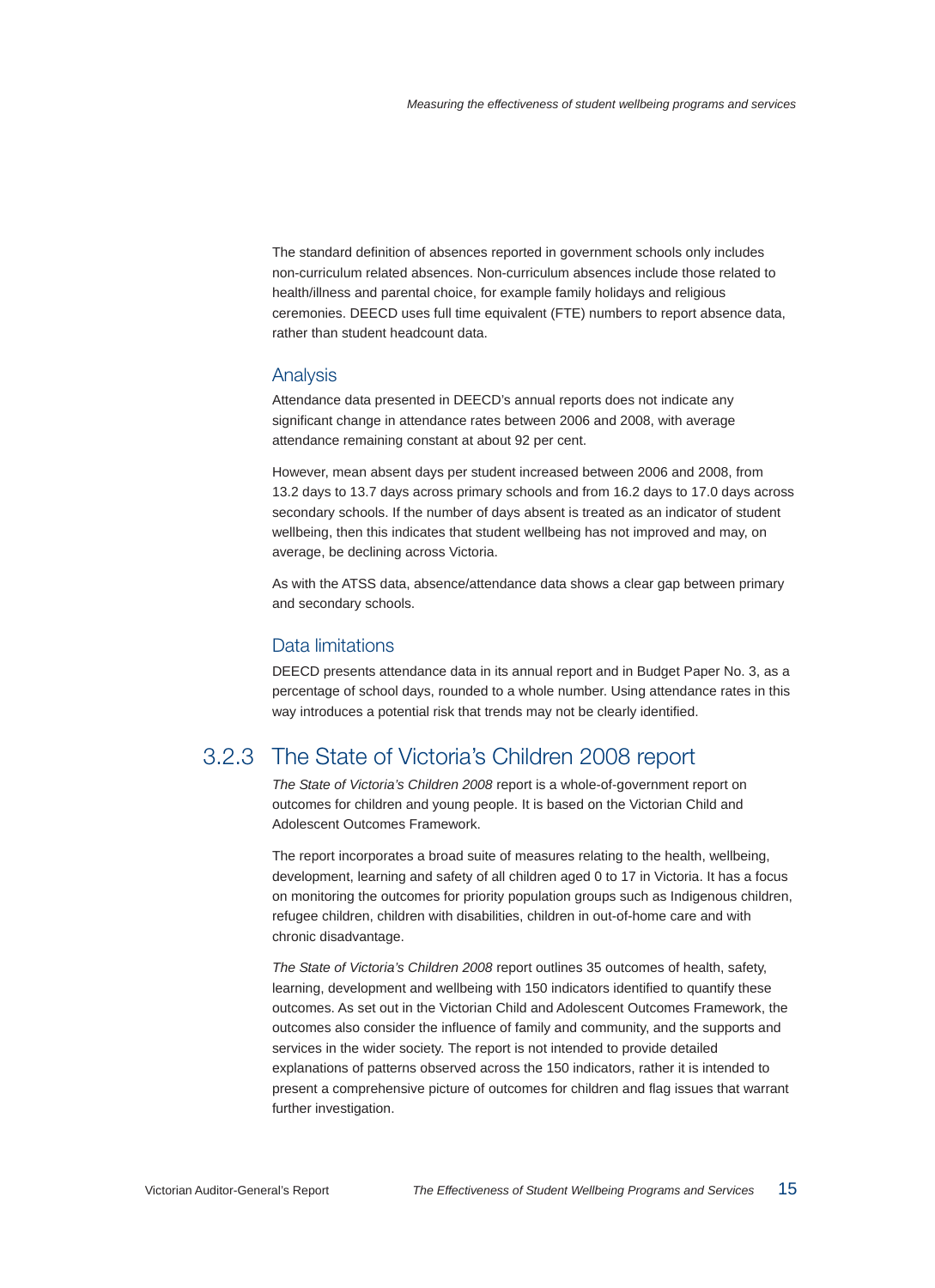Government agencies use the indicators in the report as an evidence base for reviewing the outcomes of the government's policies and strategic initiatives. The indicators are gathered from a range of data sources including expert papers, Australian Bureau of Statistics data, and data from a number of government departments. The report is divided into five main sections, all of which have some relation to student wellbeing:

- physical health
- staying healthy and healthy lifestyles
- safety
- development and learning
- happiness and engagement with families and communities.

#### Analysis

The data presented in the report is difficult to interpret in terms of trends in student wellbeing as some indicators show improvement while others show negative trends.

#### Physical health

Schools have only a limited capacity to influence the physical health of their students. While the report contained a few indicators of physical health relevant to student wellbeing, those included in the report were missing critical data. For example, the report identified that 31.1 per cent of students in Years 6 and 8 were either overweight or obese in 2006. However, the report did not include current or historical comparators for this indicator, nor did it include reliable recent data for older students. Data on the incidence of Type 2 Diabetes in children, a key indicator of physical health, is also not available.

#### Staying healthy and healthy lifestyles

Student wellbeing programs and services have the potential to have a positive impact on student lifestyles.

The report contained a number of health lifestyle indicators relevant to student wellbeing. While performance against some of these indicators, such as tobacco use, improved, others, such as alcohol consumption, fell. The incidence of self-harm hospitalisation (per 100 000 people) among young people aged 12–24 also increased from 138.2 in 1996–97 to 197.2 in 2005–06.

#### **Safety**

The report states that '*a secure and safe physical environment is critical to the emotional wellbeing and healthy development of children*'.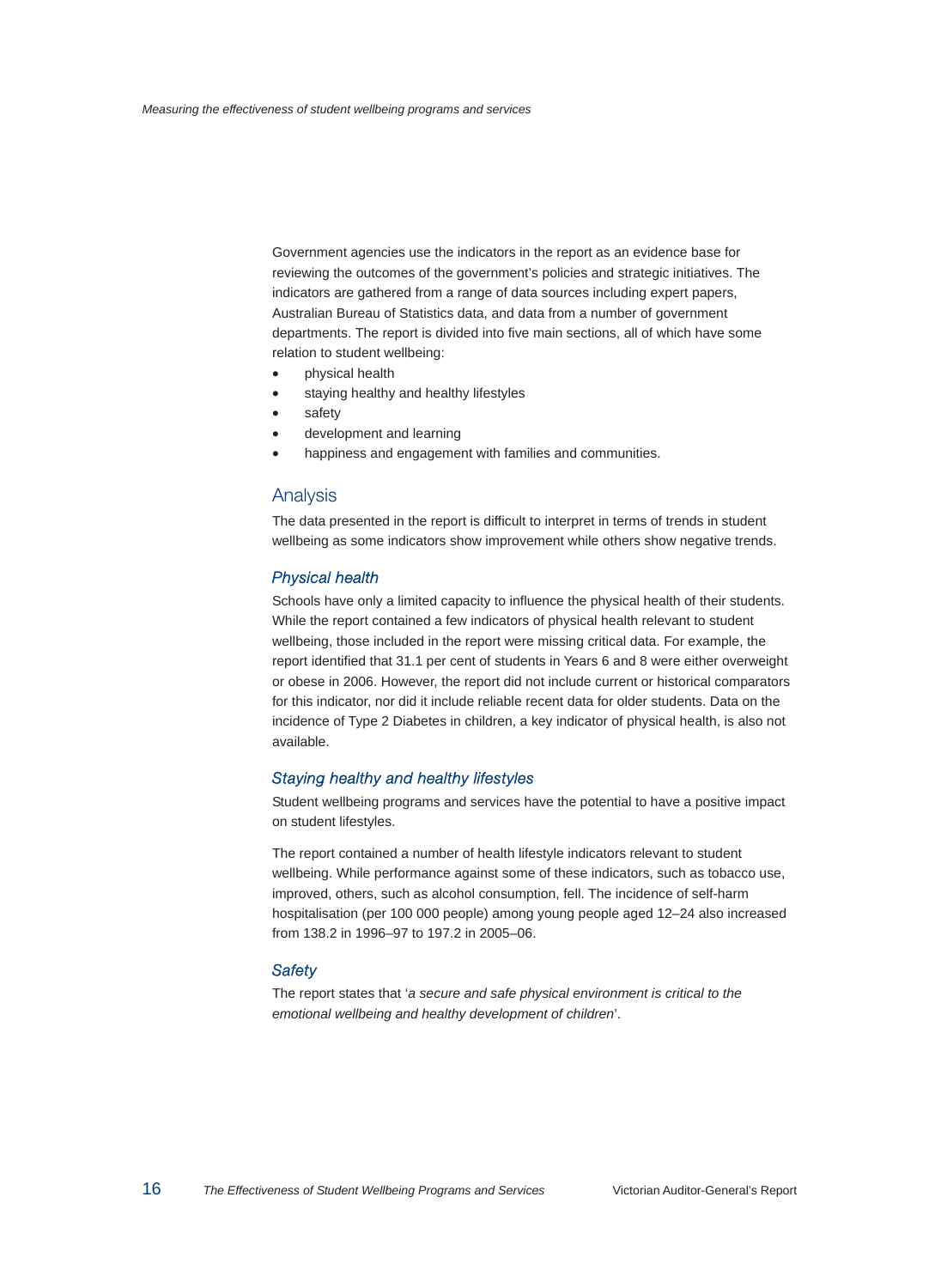The report indicated that in 2006, 37.5 per cent of students experienced bullying and 19.4 per cent took part in bullying. DEECD does not have current or historical comparators for this indicator. The report also uses the ATSS measure for student safety as a proxy measure for bullying and notes that students were feeling increasingly safe between 2003 and 2007. However, it does not indicate how significant this result is, or explain what factors have contributed to it.

Another safety indicator, children and young people as offenders, showed that the number of young alleged offenders' (aged 10–17) that police processed increased by 4 per cent from 32.5 thousand in 2002–03 to 33.9 thousand in 2007–08.

#### Development and learning

A student's mental and physical state of wellbeing may affect their ability to learn and develop. Attendance and completion rates are key indicators of a student's connectedness to school and willingness to learn.

The report includes a number of indicators relating to development and learning, which showed broadly positive results. For example, attendance rates remained 'broadly stable' in Prep to Year 9 and have shown small increases in Years 10, 11 and 12. There has also been a slight increase in the number of students completing Year 12 or its equivalent.

#### Happiness and engagement with families and communities

Student wellbeing is closely associated with their sense of happiness and connectedness to their peers, school and community.

The indicators relating to this outcome area were largely positive. For example, in 2006 the majority of students 'almost always' or 'often' enjoyed school and the ATSS results from 2006 to 2007 showed that connectedness scores were generally higher among younger students.

## 3.3 Wellbeing programs and services: measures and results

It is important to establish a strong connection between the objectives of each student wellbeing program or service and the impact it is expected to have on student wellbeing. In other words, there needs to be an evidence-based description of the program that shows how, and to what extent, the achievement of the program's objectives will affect student wellbeing. For example, this could be done by outlining program logic, which is a systematic, visual way to present a planned program with its underlying assumptions and theoretical framework.

The three student wellbeing programs and services reviewed were based on sound evidence and an identified need, and had clear objectives. However, the extent to which the objectives have been achieved is not adequately measured.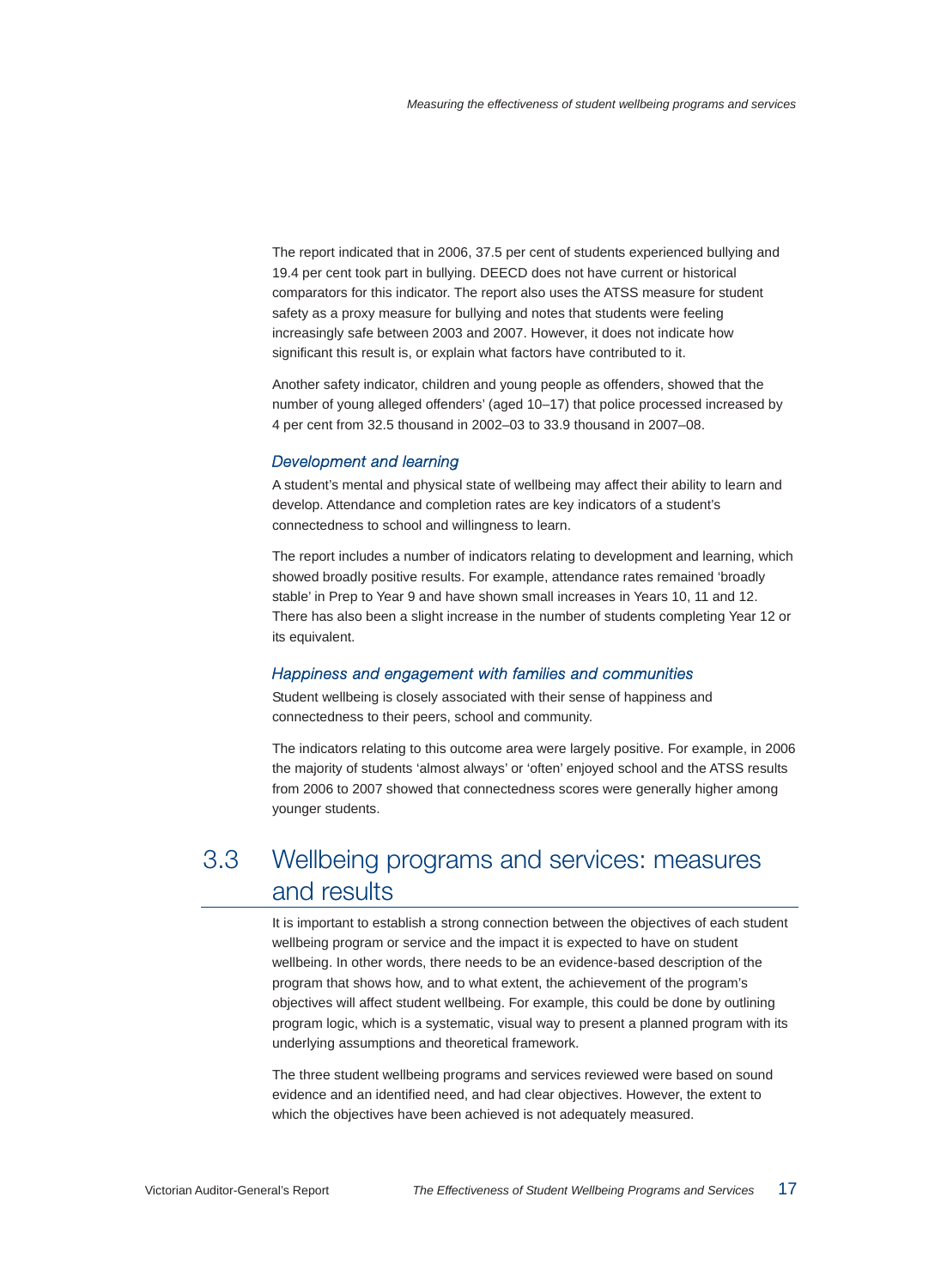For example, the Student Support Services Program (SSSP) objectives are:

- increasing access to services
- improving continuity of care
- developing partnerships and
- providing a greater focus on primary and early intervention.

However, performance of the SSSP is measured only in terms of utilisation of SSSP staff and demand for services.

Planned revisions to the SSSP include new accountability and performance reporting arrangements to 'establish a data collection and reporting system that captures service delivery and performance data'. These changes will include data on the efficiency of service provision and effectiveness of the program. DEECD started collecting interim service provision data, covering demand, volume and activity in April 2009 and plans to roll out its new accountability and performance reporting arrangements in 2010.

## 3.3.1 Results of DEECD's own program and service reviews

DEECD periodically evaluates programs and services to determine how effectively schools and regions are delivering them. The evaluations we reviewed showed problems with DEECD's measurement processes and data collection systems.

As DEECD does not rigorously evaluate whether its student wellbeing programs and services are achieving their objectives, only limited data is available regarding their effectiveness. For the programs and services, we examined:

- **Student Support Services Program (SSSP)**—DEECD's discussion paper— *Strengthening Student Support Services* indicated that Student Support Services Officers are recognised as a key resource and that there are opportunities to improve the delivery of the SSSP. Neither this discussion paper, nor the subsequent 'Directions' paper indicated whether the SSSP had achieved its objectives. *The Principals' Mid Year Supplementary Census*, conducted by DEECD showed high ongoing levels of satisfaction with the SSSP. For example, in 2009, 97.4 per cent of schools used the SSSP in the first-half of 2009 with about 80 per cent of schools being either 'very satisfied' or 'satisfied'.
- **Primary Welfare Officer Initiative (PWOI)**—DEECD's 2006 review of the PWOI found that the program had helped schools to support at-risk students and their families, and that immediate impacts are being realised at both the school level and for individual students. The same review, however, also identified that the PWOI had not had any significant impact on its objectives of improving student attendance and achievements.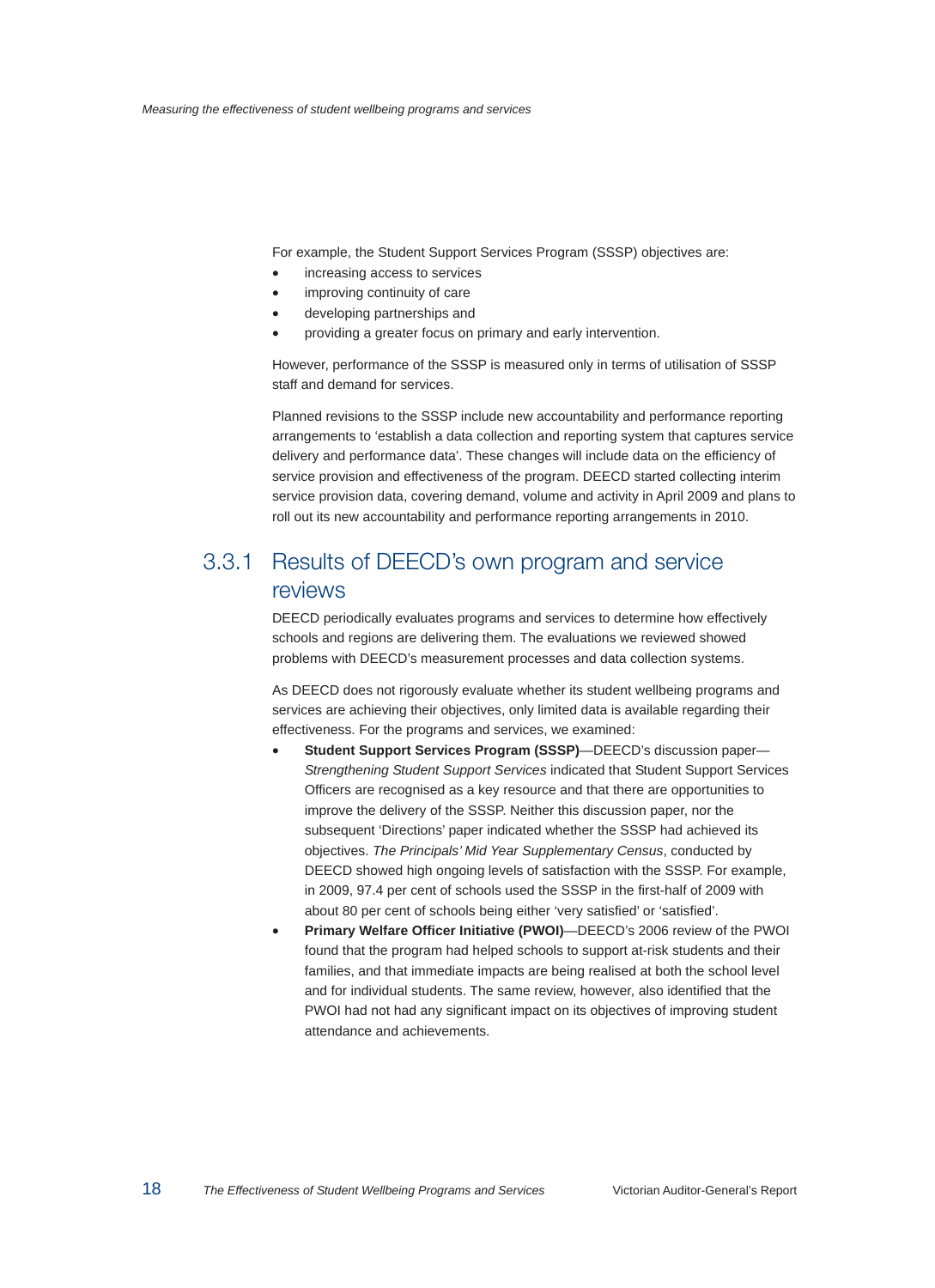• **Secondary School Nursing Program (SSNP)**—DEECD's 2008–09 review of the SSNP showed that schools and community stakeholders value the contribution the program makes to the health and wellbeing of students in vulnerable schools. The review did not assess the SSNP's impact on student wellbeing; however, it did note that school nurses periodically evaluate the effectiveness of programs run in schools at a local level.

## 3.3.2 DEECD's Outcomes and Evaluation Framework

DEECD has recently developed an Outcomes and Evaluation Framework to better measure its progress towards achieving its outcomes and goals. The framework links key departmental initiatives to corporate priorities and strategies and ultimately to the outcomes and goals identified in DEECD's policy documents—the *Blueprint for Education and Early Childhood Development*. DEECD is progressively implementing this framework.

If successfully implemented, the framework, which includes an annual review process, should allow DEECD to achieve a more structured overview of its activities and help it better understand how programs and services affect student wellbeing outcomes.

In line with DEECD's focus on outcomes, all of its regions are currently transitioning from a program-based to an outcomes-based service delivery model for student wellbeing. Under the program-based model, evaluations focus on identifying the level of satisfaction with programs and services, whereas the outcomes-based model seeks to evaluate the impact of these activities on student wellbeing. This has implications for the data the regions collect, analyse and use.

All of the three regions audited were at different stages of reviewing how they evaluate the effectiveness of wellbeing programs and services:

- Region 1 does not use data to inform planning because they don't have the resources to analyse and use it.
- Region 2 regularly makes use of a range of student wellbeing data.
- Region 3 has taken data use a step further and has conducted an audit to identify what data is collected and why, and used the audit results to inform its planning.

#### School performance linkages map

In 2008, DEECD conducted a mapping exercise—the School Performance Linkages Map—to look at relationships between its various measures of school performance. The School Performance Linkages Map showed that at the school level, students' wellbeing is strongly influenced by their experiences of teaching and learning, peer relations and student behaviour. However, the School Performance Linkages Map does not correlate the impact of individual programs and services on student outcomes.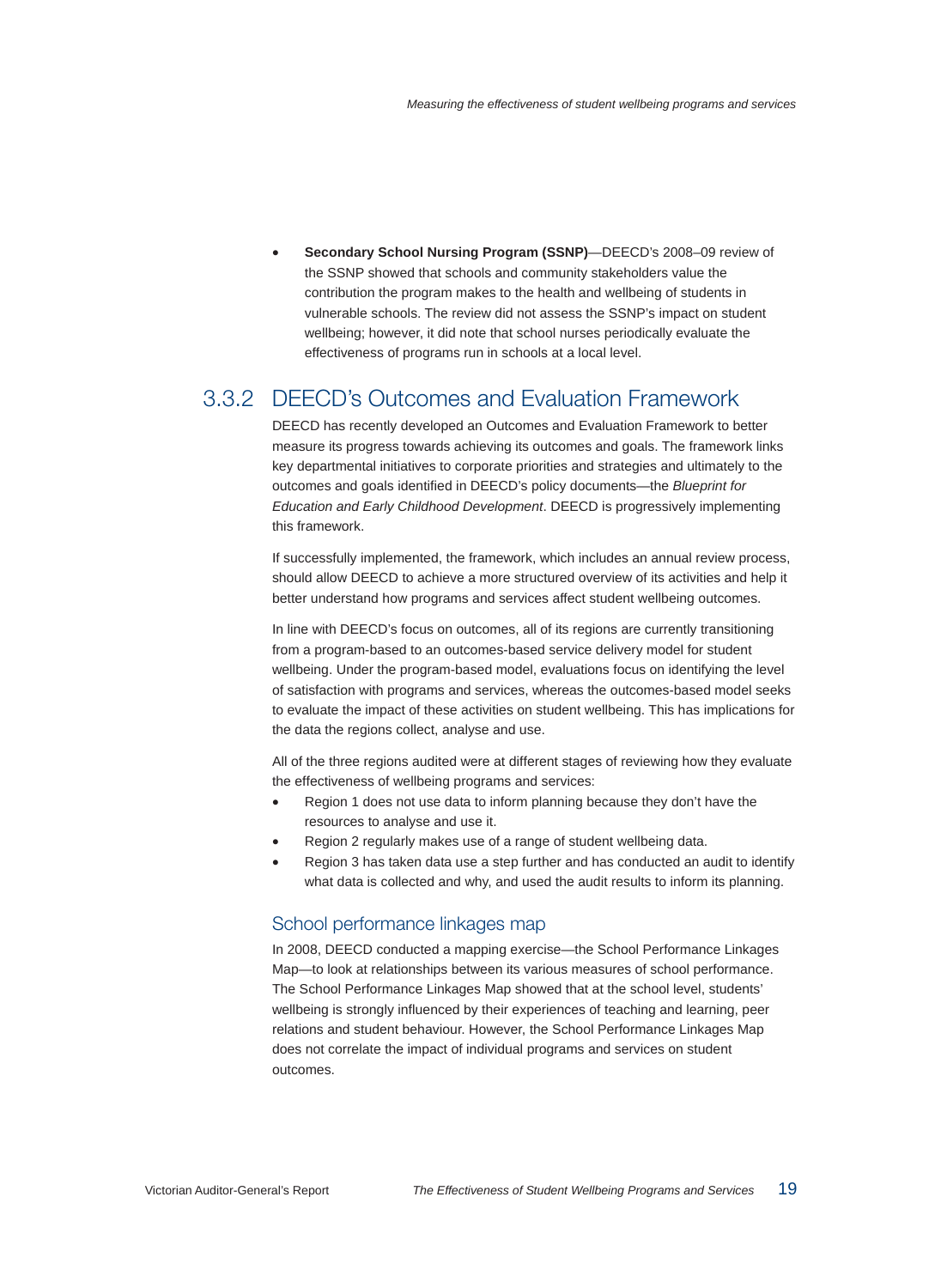## 3.4 School case studies: measures and results

The audit examined two secondary schools with contrasting student wellbeing performance to understand the main factors that influenced those results.

#### Overall findings

While both schools have developed policies and practices to improve student wellbeing, it is clear that School one has implemented these strategies more effectively than School two. School one had a strong cohesive student wellbeing team with a clear plan and objective, which has allowed it to integrate student wellbeing into the everyday life of everyone in the school. The student wellbeing team in School two is more disjointed and does not have a clear, shared vision for student wellbeing. This has prevented the school from delivering its student wellbeing services in an efficient and effective way.

## 3.4.1 Student Attitudes to School Survey results

Figure 3C details the ATSS results for the two case study schools.

| <b>School</b>                     | <b>Morale</b> | <b>Distress</b> | <b>Safety</b> | <b>Classroom</b><br>behaviour | <b>Connectedness</b> |
|-----------------------------------|---------------|-----------------|---------------|-------------------------------|----------------------|
| <b>School one</b>                 |               |                 |               |                               |                      |
| 2006                              | 4.59          | 4.82            | 4.00          | 2.69                          | 3.40                 |
| 2007                              | 4.83          | 4.98            | 4.03          | 2.77                          | 3.48                 |
| 2008                              | 5.15          | 5.19            | 4.17          | 3.03                          | 3.82                 |
| 2009                              | 5.19          | 5.44            | 4.42          | 3.39                          | 3.89                 |
| <b>Four-year</b><br>variation (%) | 13.07         | 12.86           | 10.50         | 26.02                         | 14.41                |
| <b>School two</b>                 |               |                 |               |                               |                      |
| 2006                              | 4.59          | 4.84            | 3.91          | 2.65                          | 3.28                 |
| 2007                              | 4.61          | 4.88            | 3.94          | 2.64                          | 3.28                 |
| 2008                              | 4.37          | 4.73            | 3.89          | 2.75                          | 3.1                  |
| 2009                              | 4.29          | 4.81            | 3.98          | 2.61                          | 2.93                 |
| Four-year<br>variation (%)        | $-6.54$       | $-0.62$         | 1.79          | $-1.51$                       | $-10.67$             |

#### **Figure 3C School level Attitude to School Survey results mean scores for selected measures**

*Note:* In all measures, a higher score represents a more positive result.

*Note:* Mean scores for morale and distress have a maximum score of seven and are not comparable with mean scores for the other three measures, which have a maximum score of five. This is because student morale and distress were measured against a seven-point scale, while all other indicators were measured against a five-point scale.

*Source:* Victorian Auditor-General's Office, analysis of DEECD's ATSS results from 2006 to 2009.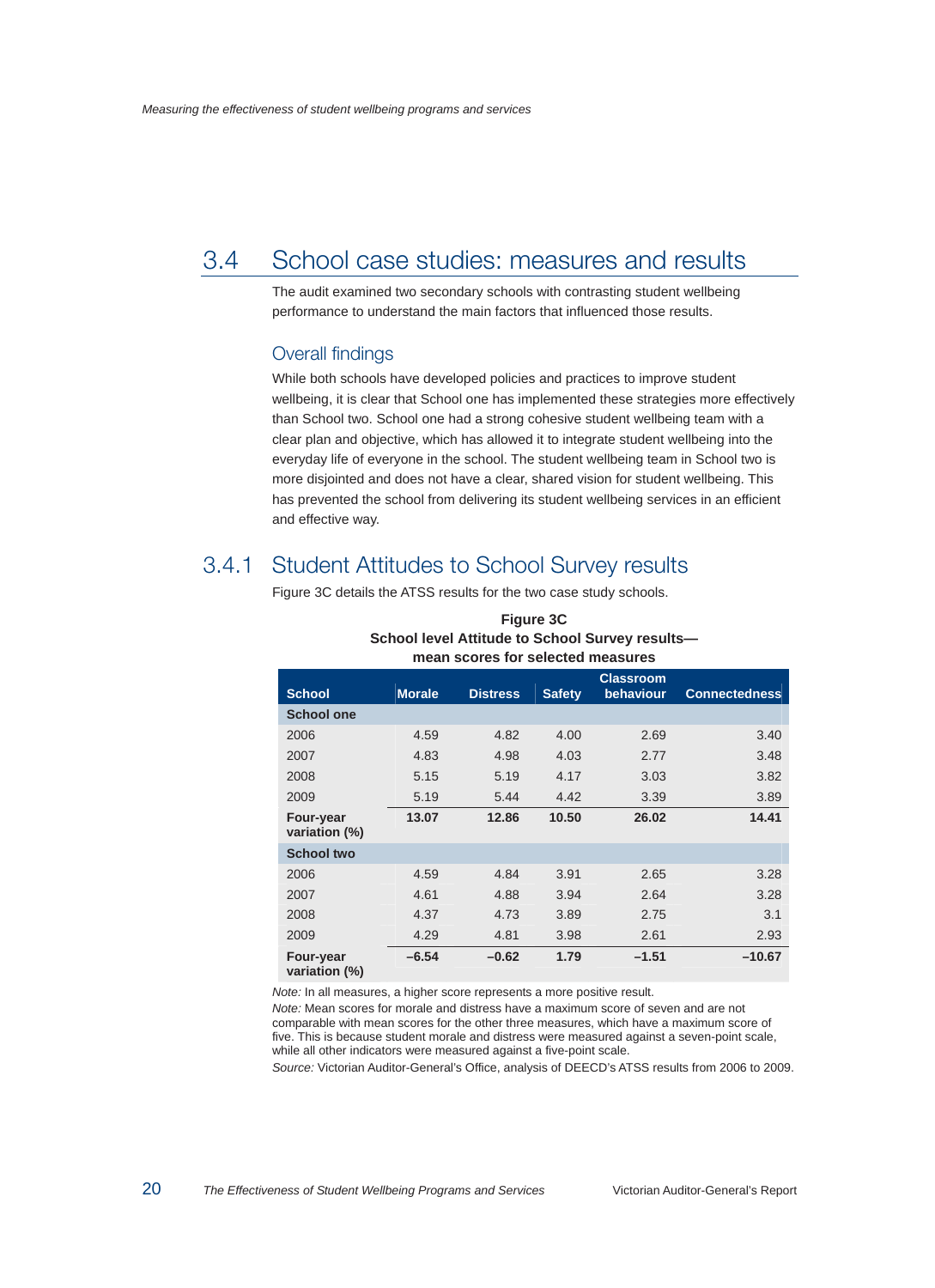As Figure 3C shows, the ATSS results for Schools one and two illustrate a very different student wellbeing scenario. In 2006, scores for both schools were similar across most indicators; however, from that point forward the results moved in opposite directions:

- Scores in School one increased by more than 10 per cent in each indicator, with the largest increase in the perceptions of classroom behaviour indicator.
- Scores in School two were static for three indicators and decreased in two others. The largest decrease was in the connectedness to school indicator.

## 3.4.2 School one

The ATSS results for School one in 2009 put it in the top 10 per cent of secondary schools for all measures. The school attributes its positive ATSS results to its coordinated and integrated approach to wellbeing. The key elements of this approach include:

- **Pastoral care**—having been involved in Beyond Blue research over a number of years and through the adoption and implementation of Mind Matters, a national mental health initiative for secondary schools, the school established its own pastoral care program in 2000. Since then it has worked to improve this program and to embed it deeply within the school culture and curriculum.
- **Strong supportive wellbeing team—the student wellbeing staff at the school** presented as a cohesive unit with clear, commonly understood objectives. For example, the whole student wellbeing team, across four campuses, is involved in developing the annual program of work for the school nurse who primarily covers only one campus.
- **Focus on prevention—the school has adopted a proactive approach to** preventing negative behaviour and outcomes. Students have set their own values and been involved in framing the attributes that distinguish the teacher values at the school.
- **Transition to secondary**—the school spends a lot of time helping Year 7 students to transition effectively into secondary school. They changed their teaching structure so Year 7 students spend the majority of their class time with only two teachers. The school then gradually increases the number of teachers that students encounter as they progress through the school.
- **Restorative practices**—the school has adopted an approach to dealing with bullying and other destructive behaviours that is based on cooperation, mutual understanding, and respect. This required a shift in philosophy from traditional punitive models of behaviour management to a model based on developing relationships and resolving issues. Under this model, teachers hold students accountable for their behaviour. The school considers this practice is effective.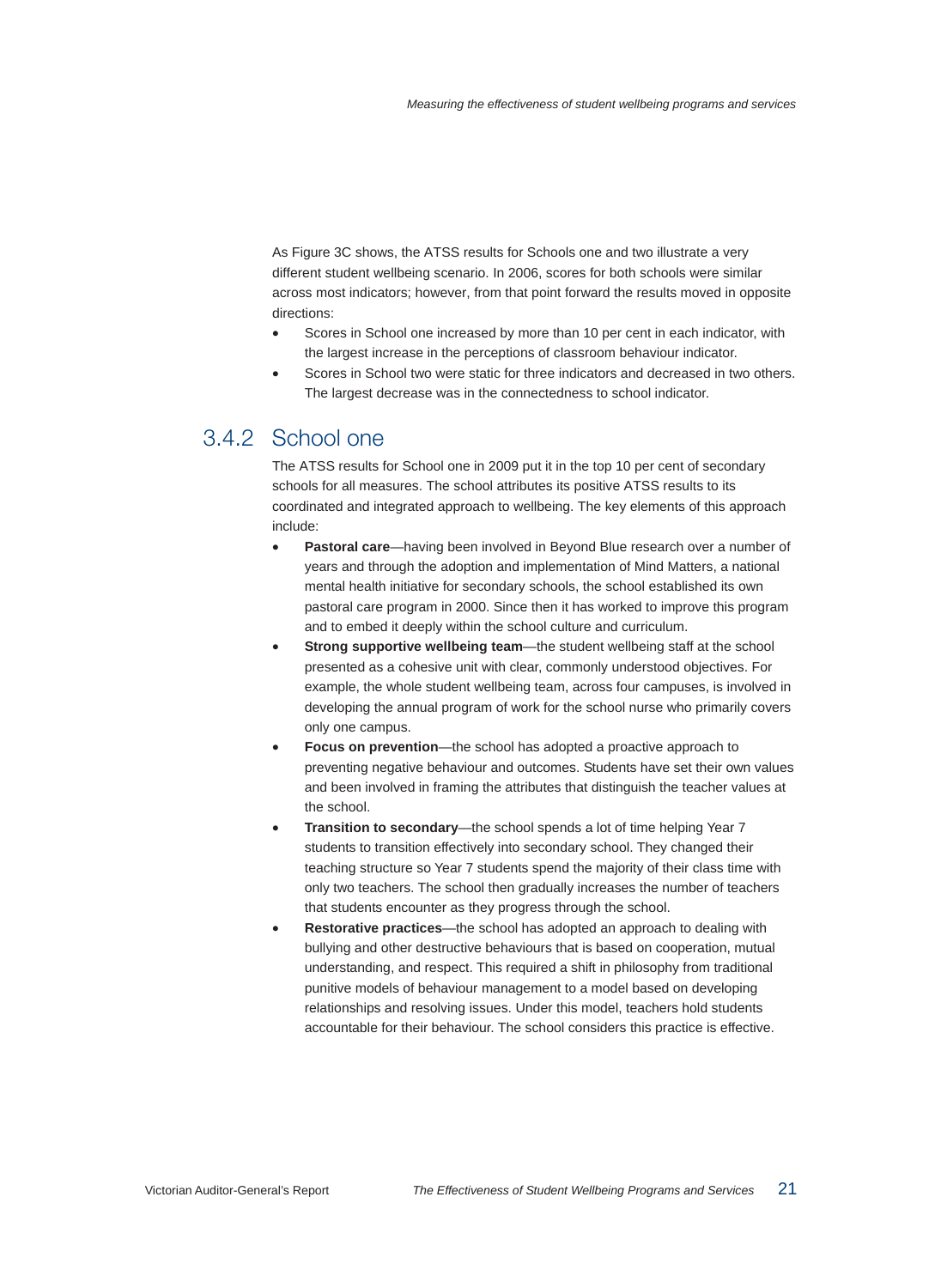## 3.4.3 School two

The 2009 ATSS results for School two put it in the bottom 16 per cent of secondary schools for all measures. The school is working with its local DEECD regional office to prevent these scores from falling further, but acknowledge that it may take some time to address all of the issues affecting these results. Figure 3D highlights the wellbeing issues that School two identified and the way it is addressing them.

#### **Figure 3D Student wellbeing issues in School two and its approaches to improving wellbeing**

#### **Student wellbeing issues**

#### **Disjointed student wellbeing team**

The student wellbeing professionals at School two did not present as a cohesive unit. Not all members of the wellbeing team were involved in all aspects of the schools wellbeing services. While some members of the wellbeing team noted the high demand for services and the lack of resources to deliver them, others felt that they had capacity to assist in this function.

#### **Teacher skills**

The school has identified that its teaching staff do not have the skills to deal with the increasing incidence of difficult behaviour that students are presenting. This has hampered the schools efforts to integrate student wellbeing into the curriculum and has increased the volume of student issues that the wellbeing team must address.

#### **Crisis management**

The wellbeing team operate a triage system to deal with students who require additional support. However, they are prevented from adequately planning service delivery improvements due to the high incidence of crisis issues, such as drunkenness, homelessness and violence.

#### **Approaches to improving student wellbeing**

#### **School-wide positive behaviour program**

The school has engaged in a three-year positive behaviour program in association with its regional office. The aims of this program are to:

- establish a school environment where appropriate behaviour is the norm for all students
- provide school communities with an effective, evidence-based approach to creating safe, positive and engaging school environments.

#### **Program to improve engagement**

The school has formed a subcommittee to address engagement. The subcommittee consulted with students, which resulted in the following recent activities:

- improving equipment and recreation facilities
- creating chill out areas

• reducing break times to stop students from getting bored and misbehaving.

#### **Community engagement**

The school has identified a lack of community engagement and is working with its regional office to increase community involvement in the school.

*Source:* Victorian Auditor-General's Office.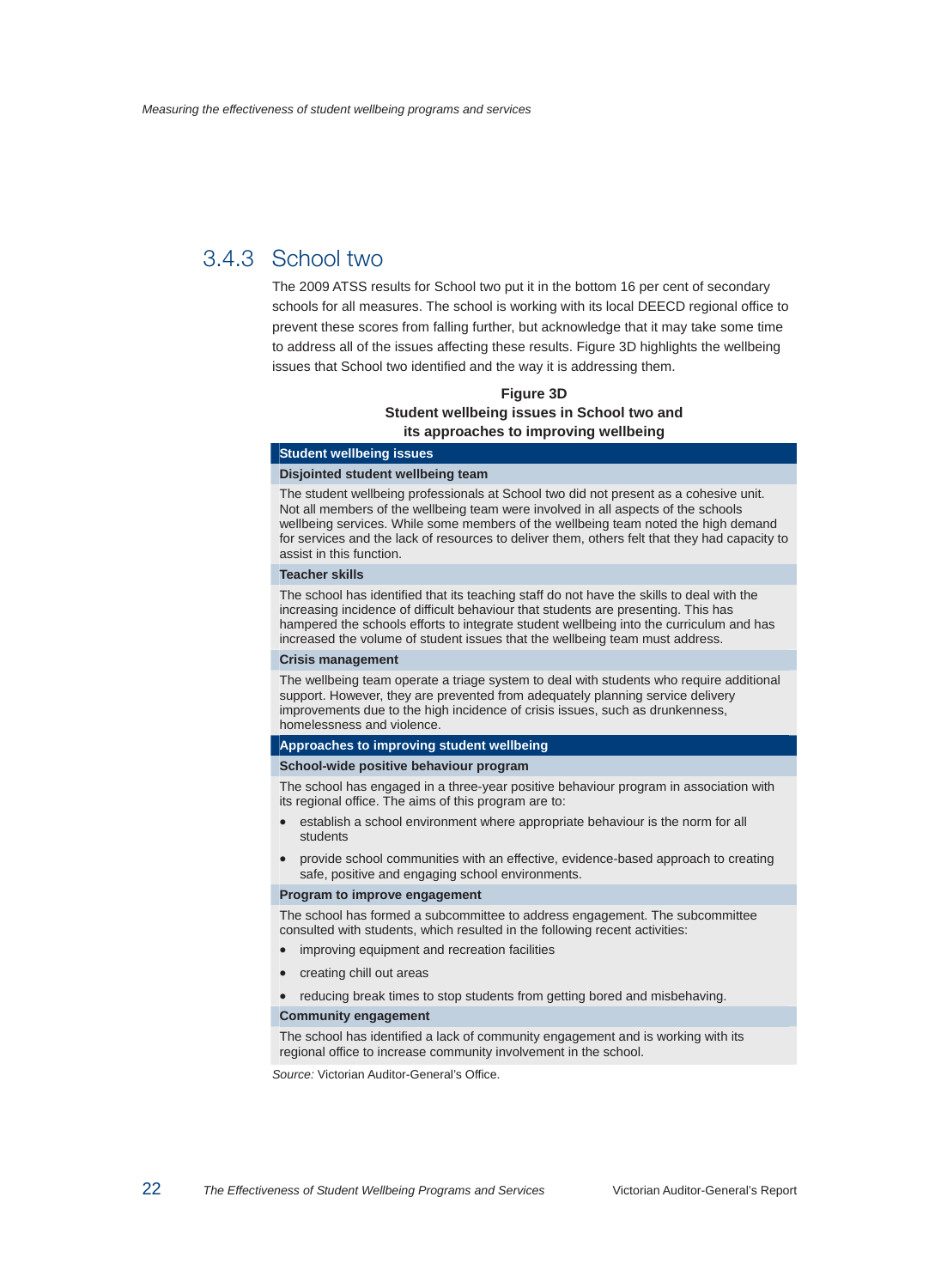## 3.5 Conclusion

Although DEECD collects a substantial amount of wellbeing-related survey data from students, parents and school staff, this data is not used effectively to measure student wellbeing or to monitor the effectiveness of wellbeing programs and services. To this extent, DEECD cannot demonstrate whether its use of student wellbeing resources has been effective.

The ATSS data indicates that student wellbeing has improved from 2006 to 2009, which is a positive result. It also shows that primary school students have a higher level of wellbeing than secondary students do and that the gap has remained around the same level over the four-year period. While this result may be attributable to students facing increasing social, mental and physical health issues as they move into secondary school and through their teenage years, it warrants further examination.

The ATSS data is generally not supported by targets or benchmarks. Without these, it is difficult to gauge whether the results are in line with DEECD's expectations, or represent an acceptable outcome for its investment in student wellbeing. Moreover, without robust data on the effectiveness of programs and services, it is difficult to attribute results to DEECD's activities, other external influences, or just general population trends.

DEECD is doing extensive work to implement its new Outcomes and Evaluation Framework and other performance measurement initiatives. When completed, these activities should help measure the effectiveness of student wellbeing programs and services. Given that extensive resources have been allocated to improving student wellbeing over a number of years, DEECD needs to complete implementation of its performance measurement initiatives, actively monitor their operation and drive continuous improvement.

#### **Recommendations**

DEECD should:

- 2. Apply its Outcomes and Evaluation Framework to monitor, evaluate and review the effectiveness of its student wellbeing programs and services, and drive continuous improvement.
- 3. Continue to actively monitor the differences in wellbeing levels across all primary and secondary schools and explore opportunities to redress the gaps between schools, including identifying and disseminating better practices adopted by schools.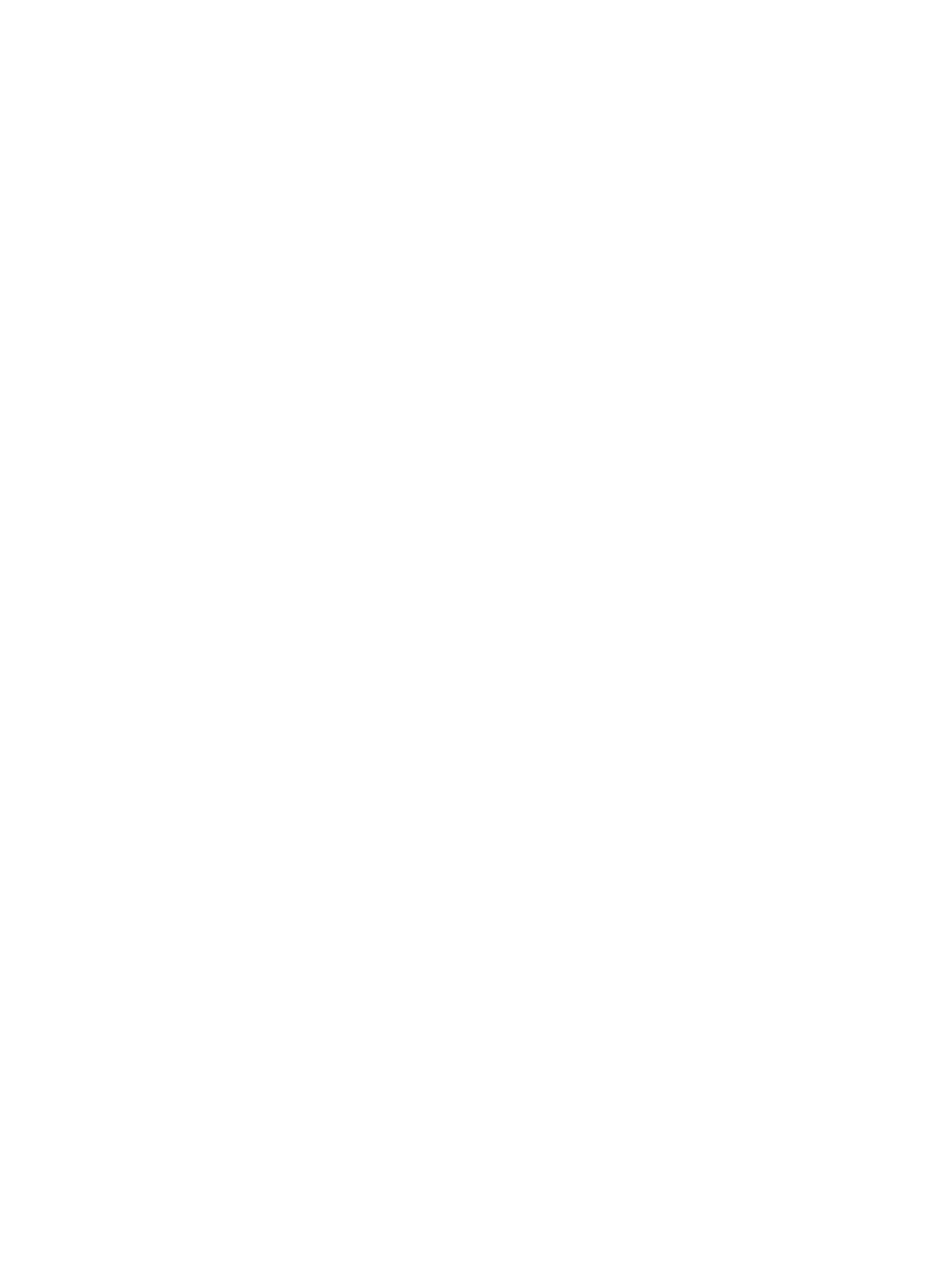# Appendix A. Student Attitudes to School Survey results

## Attitudes to School Survey results

The Department of Education and Early Childhood Development's (DEECD) Attitudes to School Survey (ATSS) is a voluntary student survey which schools administer covering five wellbeing-related measures:

- student morale
- student distress
- student safety
- perceptions of classroom behaviour
- connectedness to school.

Figures A1 to A10 show the ATSS results for the five student wellbeing measures between 2006–2009. Two figures are presented for each measure—one showing aggregated primary and secondary school scores and the other by year level. It is important to note that while the aggregated scores for Years 5 and 6 have been presented as a 'primary school' measure, they are in fact only a measure of the two upper years of primary school.

While the results presented are not direct representations of student wellbeing, it is likely that they reflect the general mental and physical wellbeing of the students completing the surveys. Rates of school participation and student responses were sufficiently high to place reliance on the results.

#### Student morale

To measure morale, students are asked to rate on a seven-point scale how far they agree with the following statements:

- I feel positive at school.
- I feel cheerful at school.
- I feel relaxed at school.
- I feel happy at school.
- I feel energised at school.

Student responses to these statements provide a good indication of the extent to which students feel positive at or about school. A high score reflects a highly positive state.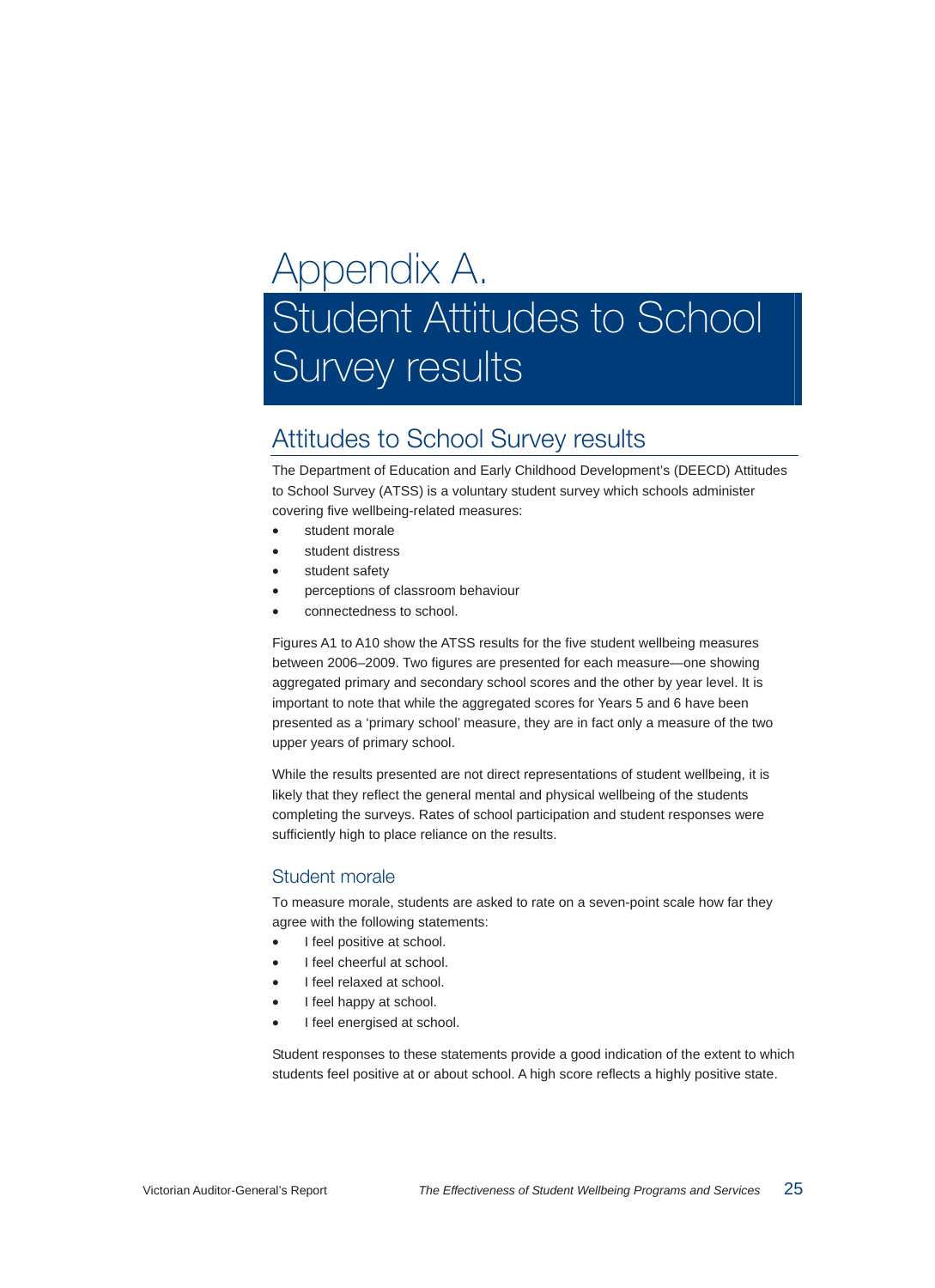

**Figure A1 ATSS mean scores for student morale** 

*Source:* Victorian Auditor-General's Office analysis of DEECD's ATSS data.



**Figure A2 ATSS mean scores for student morale by year group** 

*Source:* Victorian Auditor-General's Office analysis of DEECD's ATSS data.

In 2009, student morale among Years 5 and 6 students was substantially higher (mean score of 5.67) than among their counterparts in secondary school (mean score of 4.88).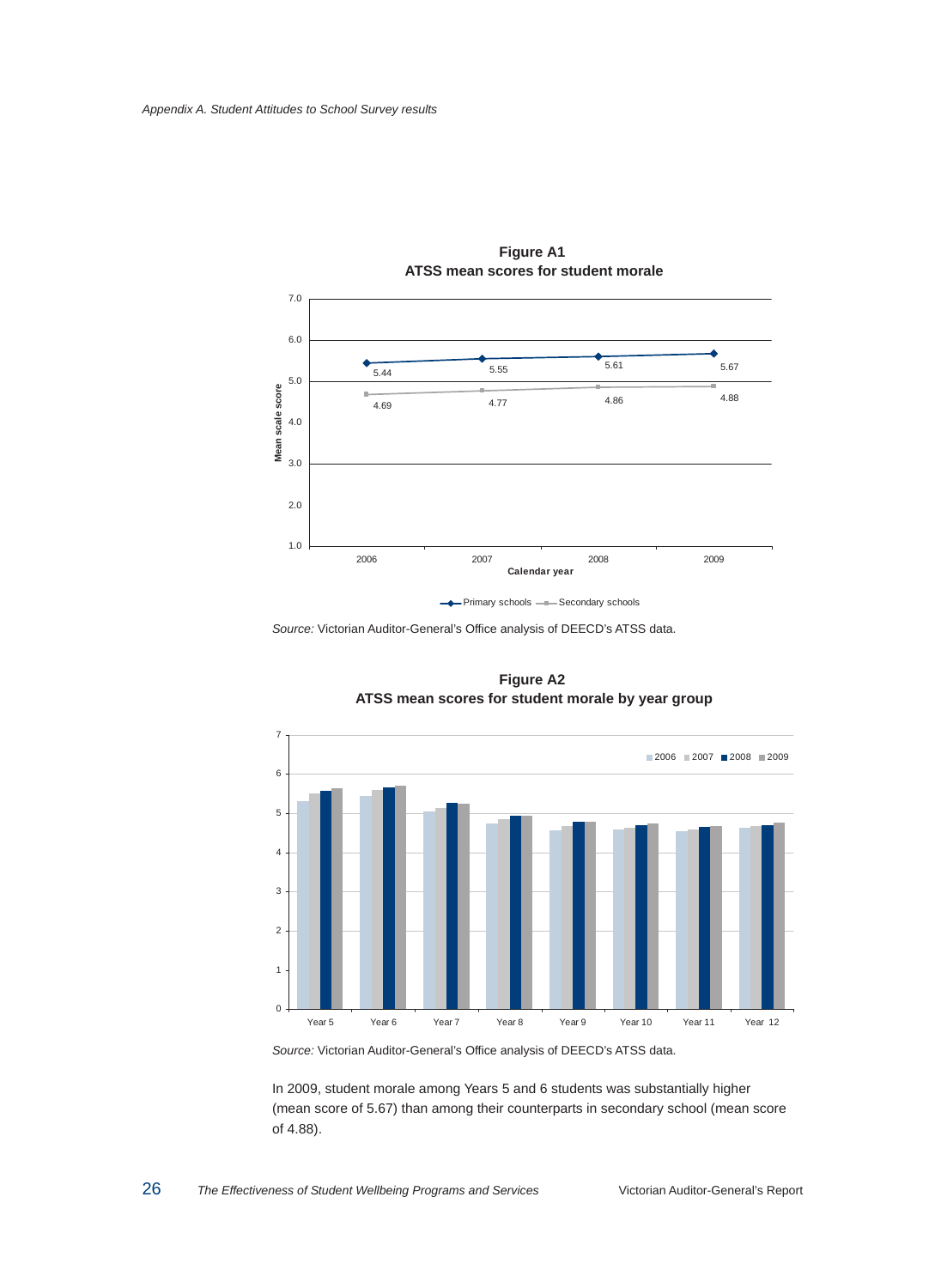Mean scores for morale drop consistently between Year 7 and Year 9, before slowing in Year 10 and eventually increasing again in Year 12. This effect may be associated with the most disaffected and unhappy students dropping out of the school system over time.

#### Student distress

To measure distress, students are asked to rate on a seven-point scale how strongly they agree with the following statements:

- I feel tense at school.
- I feel negative at school.
- I feel frustrated at school.
- I feel depressed at school.
- I feel uneasy at school.
- I feel stressed at school.

Student responses to these statements provide a good indication of whether students feel negative at or about school. The results for this measure are reversed to make it easier to compare other ATSS scores. This means that a high score reflects a low level of distress.



**Figure A3 ATSS mean scores for student distress** 

*Source:* Victorian Auditor-General's Office analysis of DEECD's ATSS data.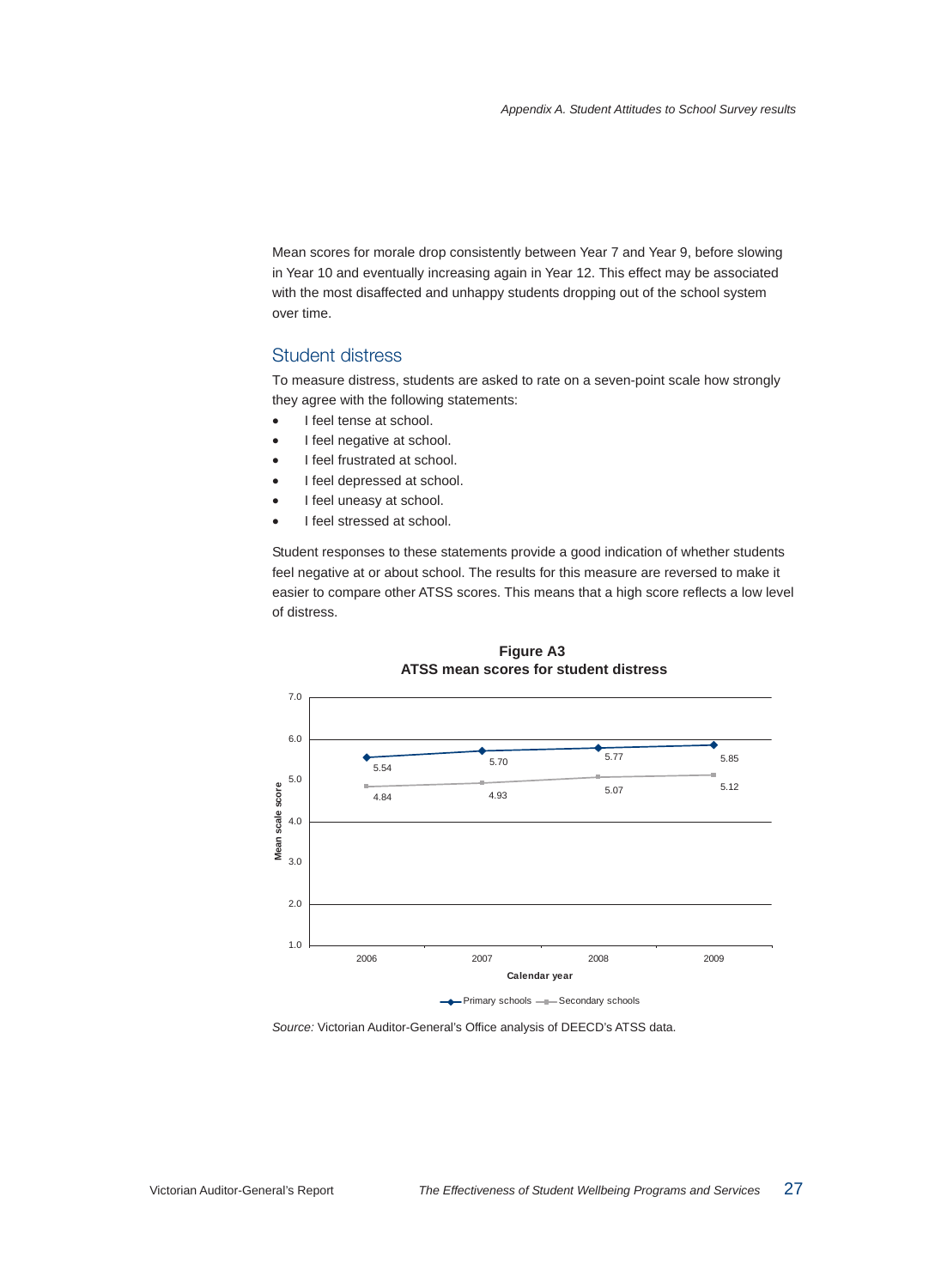

**Figure A4 ATSS mean scores for student distress by year group** 

*Source:* Victorian Auditor-General's Office analysis of DEECD's ATSS data.

Unlike student morale, which drops through Year 7 to Year 11, before picking up again in Year 12, levels of student distress increase consistently (shown as a decreasing score in Figures A3 and A4) as student pass through school. This difference may be a result of the fact that Year 11 and Year 12 students sitting formal examinations are subject to increased levels of distress.

#### Student safety

To measure safety, students are asked to rate on a five-point scale how strongly they agree with the following statements:

- I have been bullied recently at school.
- I have been teased in an unpleasant way recently at my school.
- Students are mean to me at this school.
- I have been deliberately hit, kicked or threatened by another student recently.
- Other students often spread rumours about me at my school.

Student responses to these statements provide a good indication of the extent to which students feel they are safe from bullying and harassment. The results for this measure are reversed to make it easier to compare with other ATSS scores. This means that a high score represents a feeling of safety and security.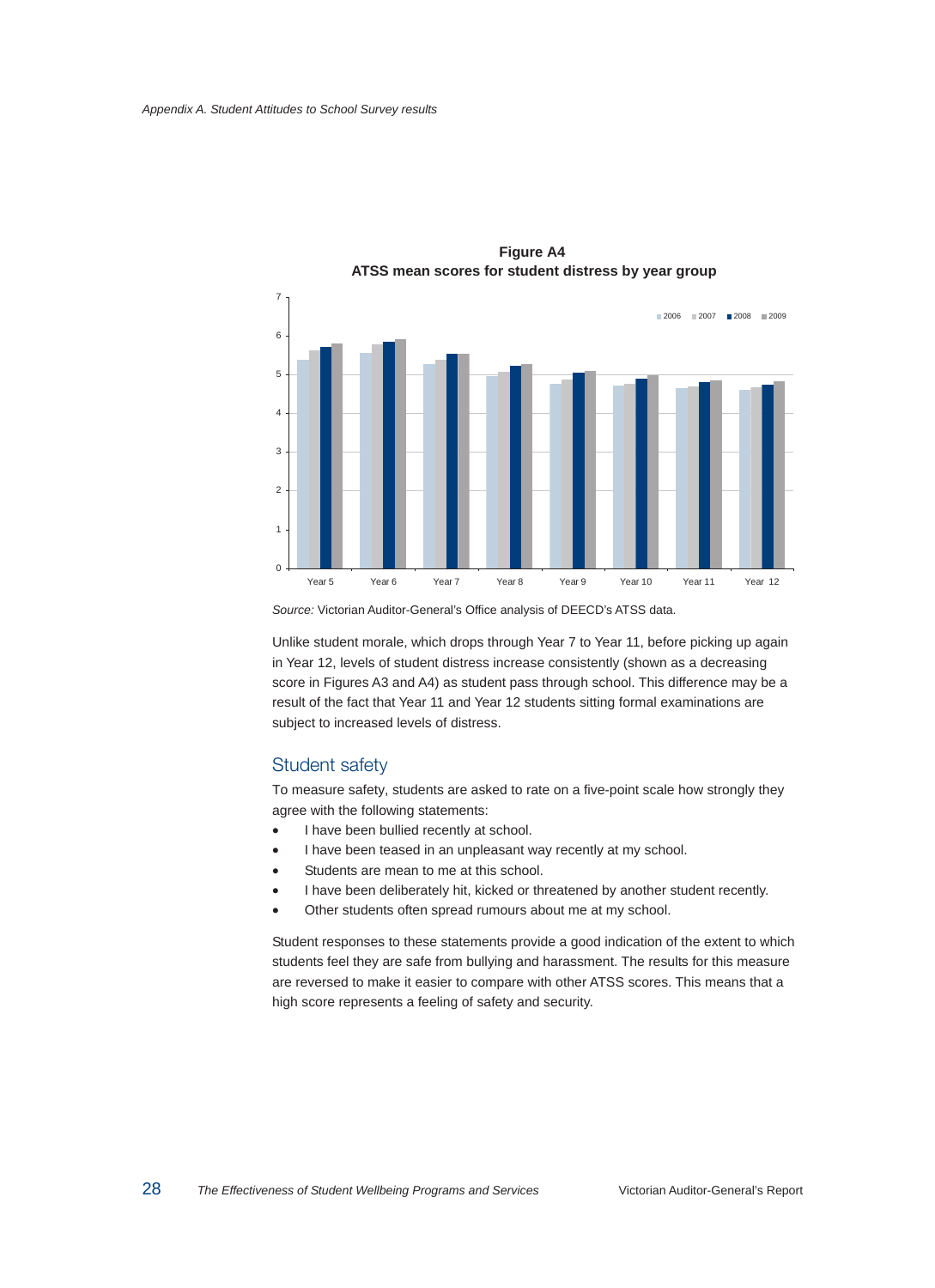

**Figure A5 ATSS mean scores for student safety** 

*Source:* Victorian Auditor-General's Office analysis of DEECD's ATSS data.



**Figure A6 ATSS mean scores for student safety by year group** 

*Source:* Victorian Auditor-General's Office analysis of DEECD's ATSS data.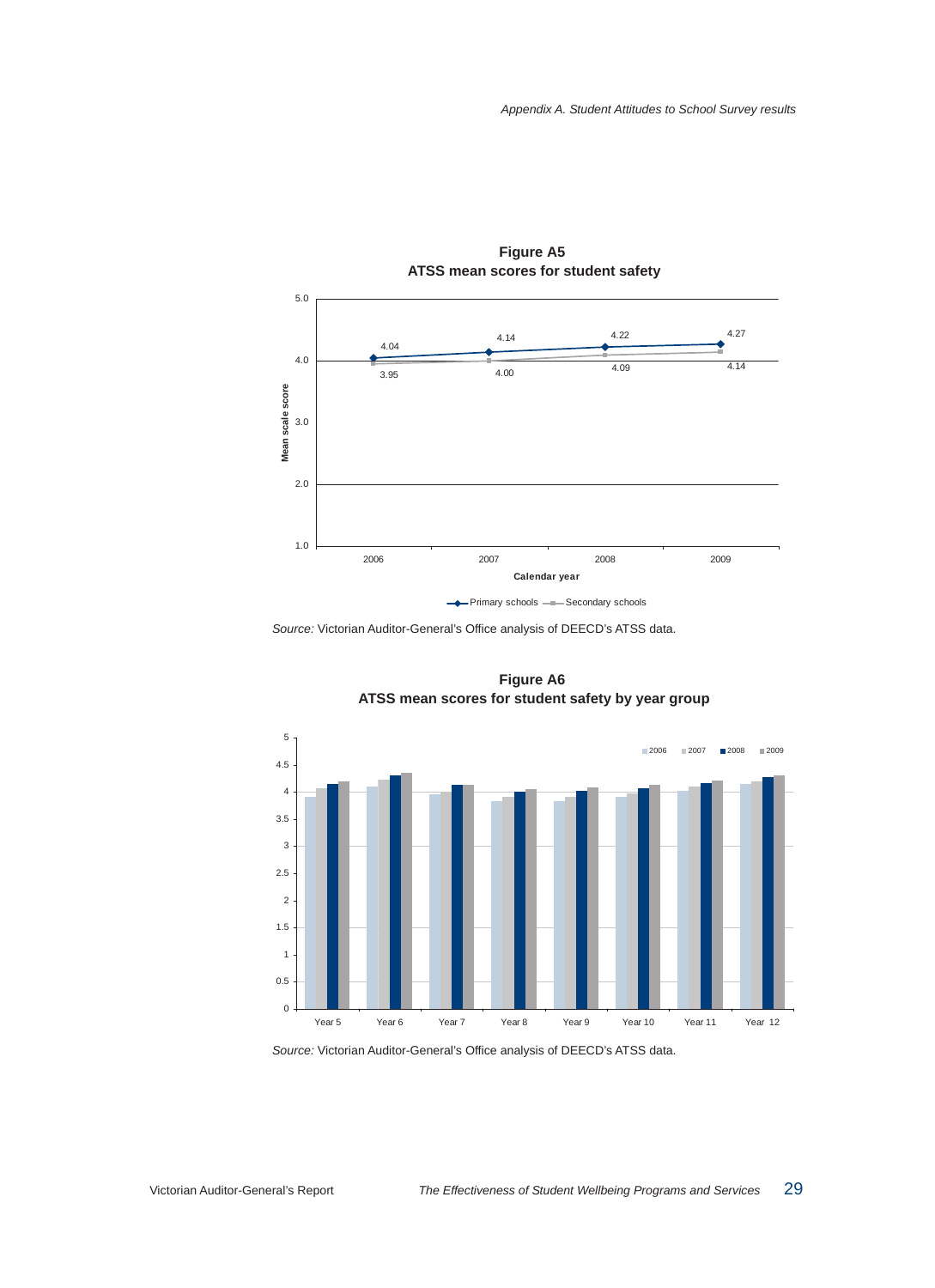Student perceptions of safety showed the smallest variation between year groups and this was the only measure of wellbeing where the results actually increased consistently from Year 7 to Year 12.

#### Perceptions of classroom behaviour

To measure classroom behaviour, students are asked to rate on a five-point scale how strongly they agree with the following statements:

- It's often hard to learn in class because some students are really disruptive.
- It's often hard to listen to the teacher in class, because other students are misbehaving.
- The behaviour of some students in class makes it hard for me to do my work.

Student responses to these statements provide a good indication of whether other students are disruptive in class. The results for this measure are reversed to make it easier to compare with other ATSS scores. This means that a high score represents a well-behaved classroom.





*Source:* Victorian Auditor-General's Office analysis of DEECD's ATSS data.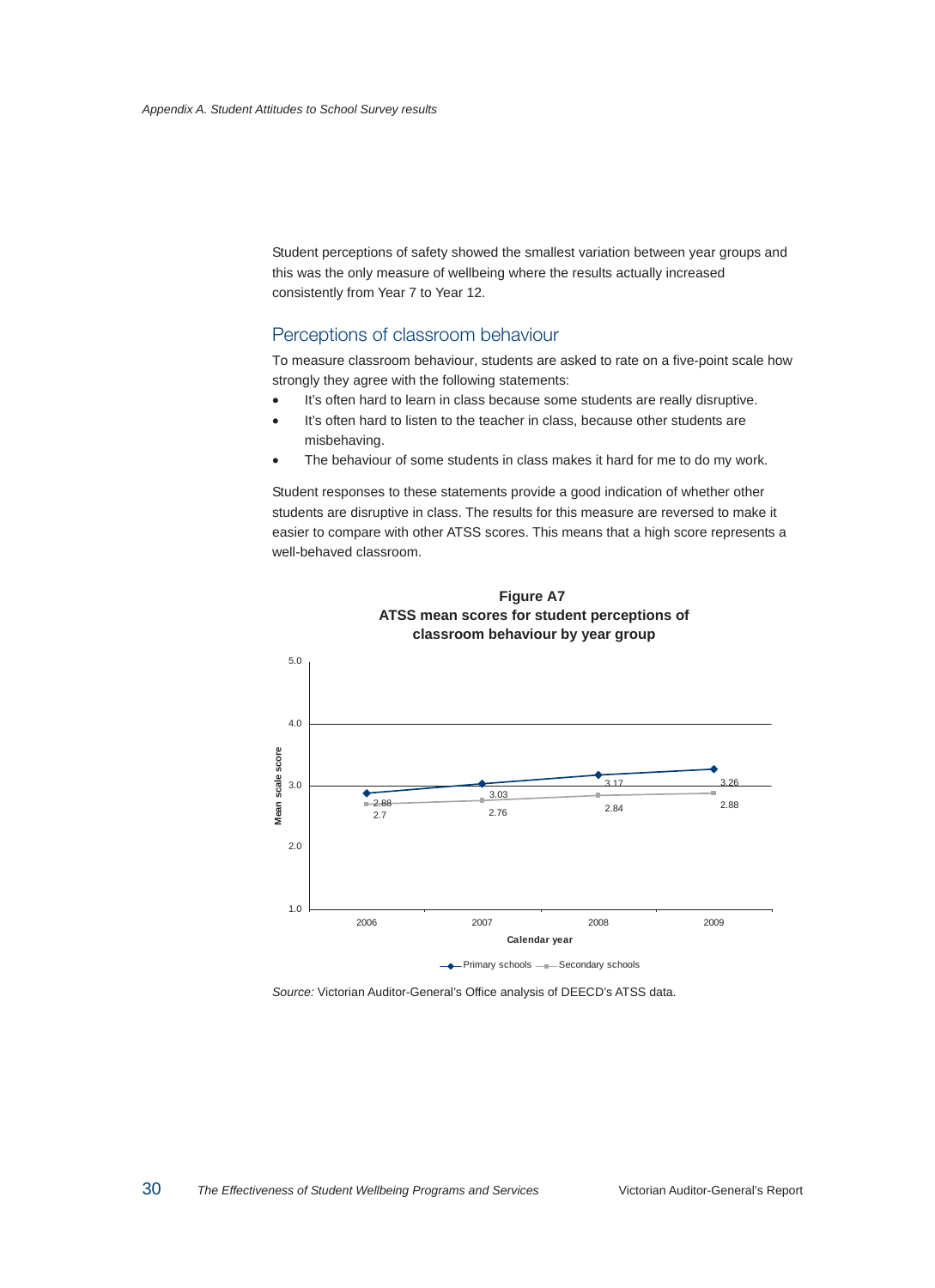

#### **Figure A8 ATSS mean scores for student perceptions of classroom behaviour by year group**

*Source:* Victorian Auditor-General's Office analysis of DEECD's ATSS data.

Student perceptions of classroom behaviour have improved more rapidly overall among Year 5 and Year 6 students than among their secondary school counterparts. The scores for classroom behaviour are also the lowest of all of the ATSS measures of wellbeing. This suggests that there is not a strong correlation between student perceptions of classroom behaviour and perceptions of safety.

#### Connectedness to school

To measure connectedness to school, students are asked to rate on a five-point scale how far they agree with the following statements:

- I feel good about being a student at this school.
- I like school this year.
- I am happy to be at this school.
- I feel I belong at this school.
- I look forward to going to school.

Student responses to these statements provide a good indication of whether students feel they belong and enjoy attending school. A high score reflects a high level of connectedness to school.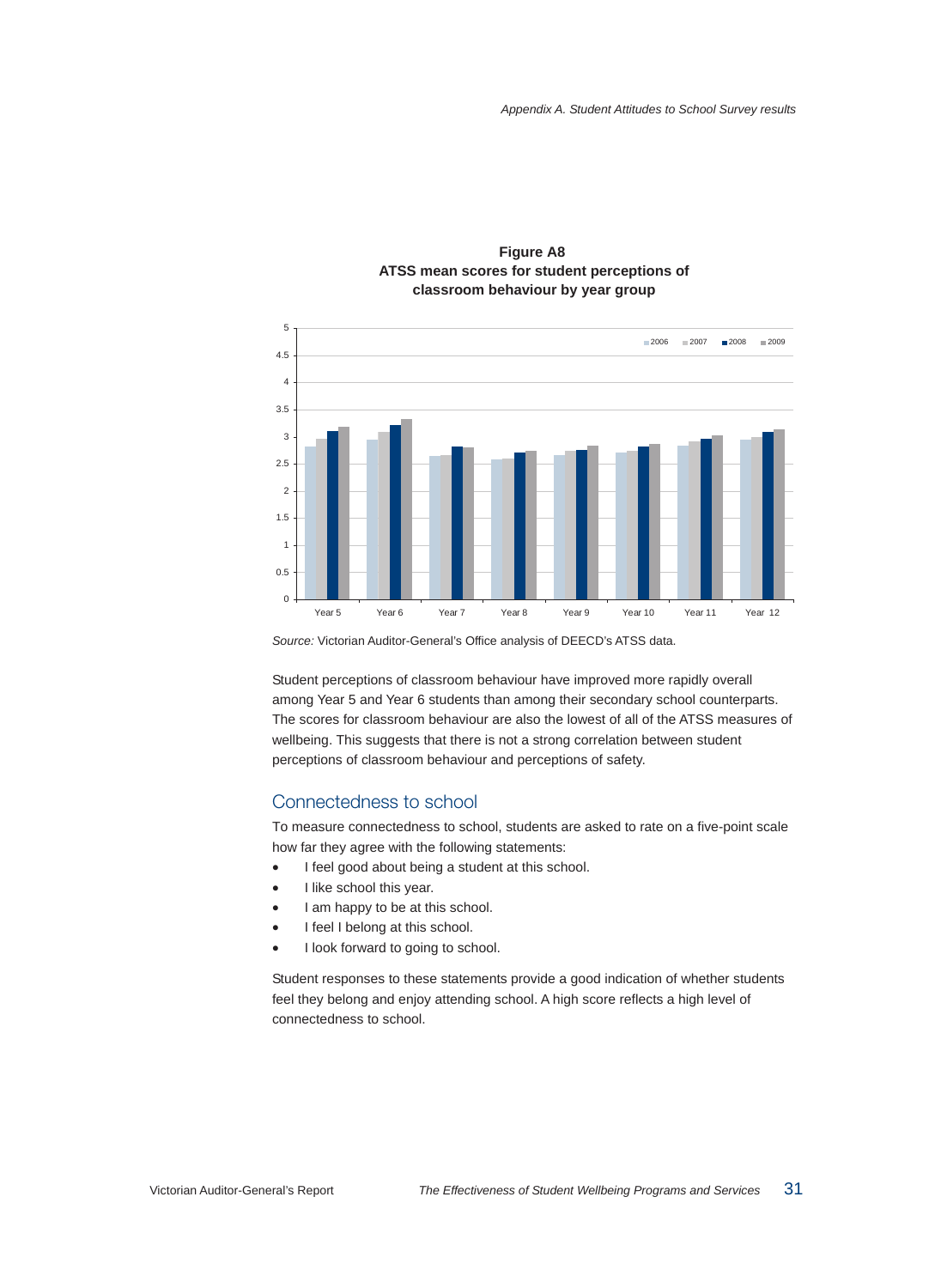

**Figure A9 ATSS mean scores for student connectedness to school** 

*Source:* Victorian Auditor-General's Office analysis of DEECD's ATSS data.



**Figure A10 ATSS mean scores for student connectedness to school by year group** 

*Source:* Victorian Auditor-General's Office analysis of DEECD's ATSS data.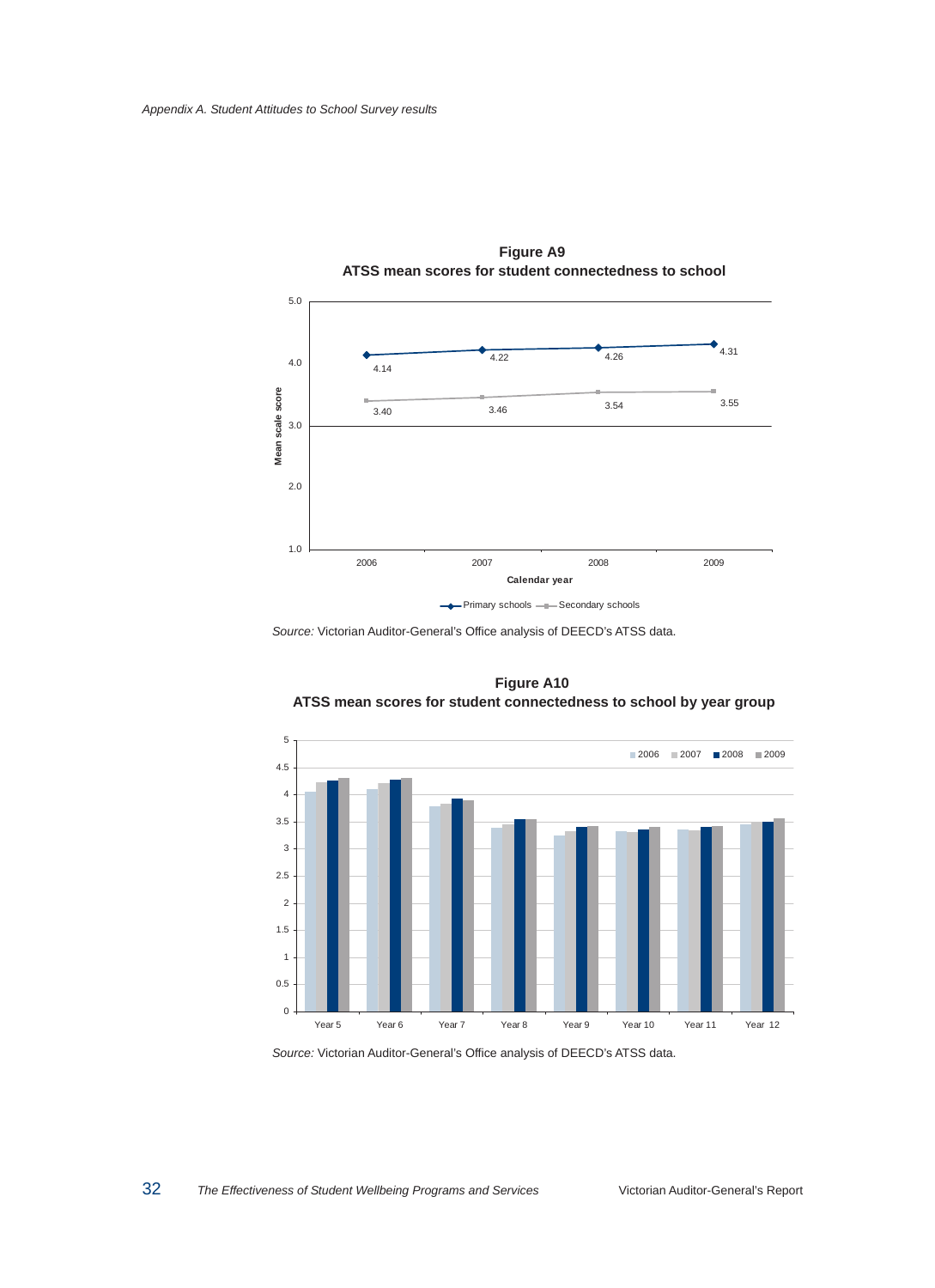Student connectedness to school scores show the biggest gap between the mean scores for Year 5 and Year 6 students and the collective mean score for secondary students. This may be a reflection of the fact that primary school students have a close association with one main class teacher, whereas secondary school students are taught by multiple teachers in a variety of subjects.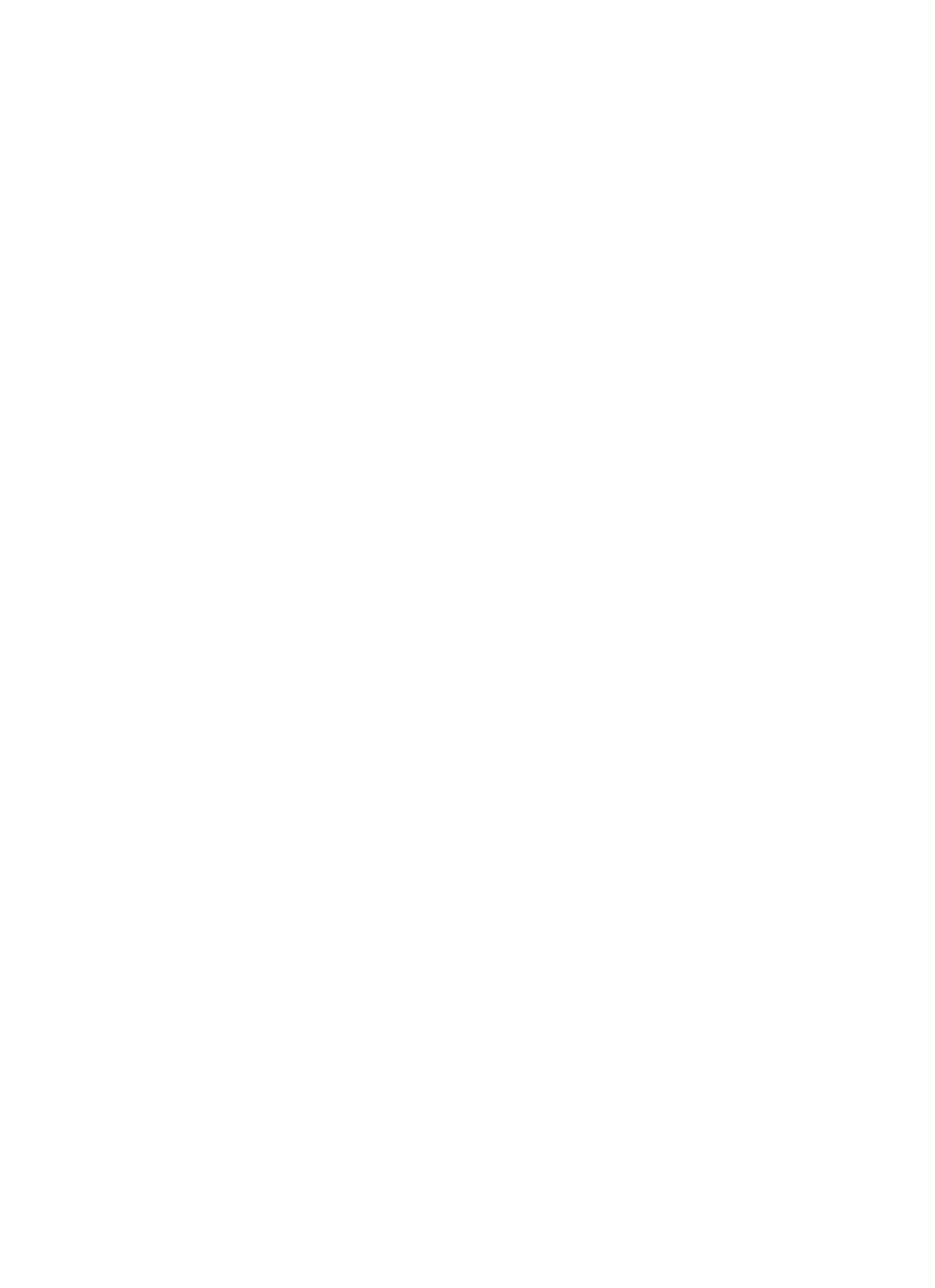# Appendix B. Audit Act 1994 section 16 submissions and comments

## Introduction

In accordance with section 16(3) of the *Audit Act 1994* a copy of this report, or relevant extracts from the report, was provided to the Department of Education and Early Childhood Development with a request for comments or submissions.

The comments and submissions provided are not subject to audit nor the evidentiary standards required to reach an audit conclusion. Responsibility for the accuracy, fairness and balance of those comments rests solely with the agency head.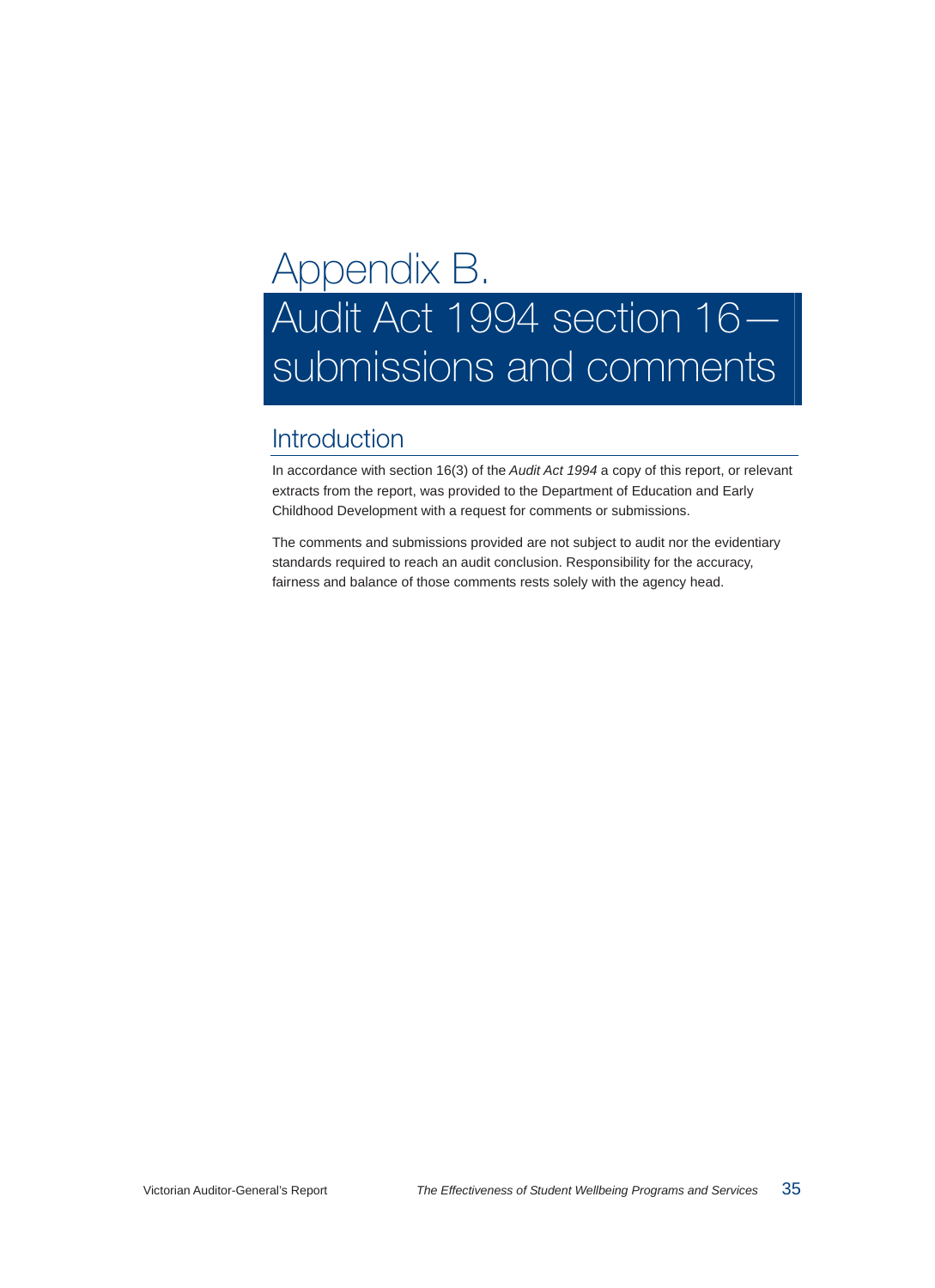## Submissions and comments received

**RESPONSE provided by the Acting Secretary, Department of Education and Early Childhood Development** 



#### **Department of Education and Early Childhood Development**

Office of the Secretary

2 Treasury Place<br>East Melbourne, Victoria 3002 Telephone: +61 3 9637 2000 DX 210083 GPO Box 4367 Melbourne, Victoria 3001

#### SEC020218

Mr D.D.R. Pearson Auditor-General Victorian Auditor-General's Office Level 24, 35 Collins Street MELBOURNE 3000

Dear Mr Pearson

Thank you for your letter of 18 December 2009 inviting management comments on the proposed report: The Effectiveness of Student Wellbeing Programs and Services.

The Department conveyed further comment on the Proposed Draft Report to VAGO officers by way of email on 06 January 2010.

We understand amendments to the final report have been endorsed at Assistant Auditor General level but require your final approval. These are considered positive and have<br>been required from DEECD's perspective to ensure consistency and clarity regarding its existing policy framework and commitment to update its health and wellbeing service framework on which work has commenced.

The Department requests the attached management response be included in the report for tabling.

The Department's contact is Mr James Kelly, General Manager, Portfolio Governance and Improvement Division, telephone 1, should you wish to discuss the response and any matters further.

Yours sincerely

**Darrell Fraser Acting Secretary** 



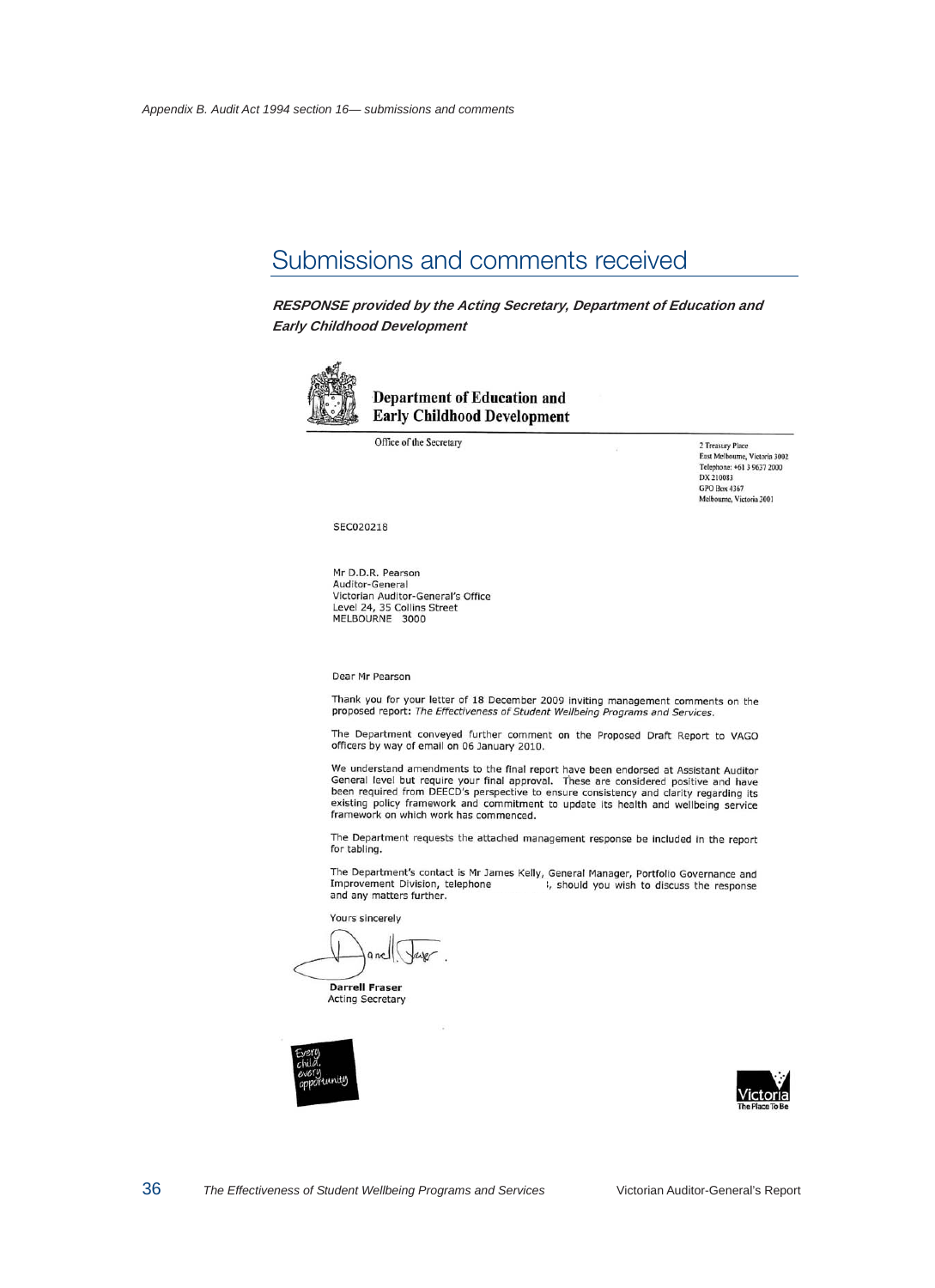*The Department accepts the performance report on The Effectiveness of Student Wellbeing Programs and Services and welcomes its recognition that all of the programs and services examined have clearly defined objectives, a strong evidence base and clear need, and have had extensive community involvement in their development.* 

*As articulated in its Corporate Plan and policy/planning documentation, the learning, development, health and wellbeing of all young Victorians, from birth to adulthood, are central to DEECD's operations. The Blueprint for Education and Early Childhood Development released in 2008 commits the Department to develop a health and wellbeing service framework for children and young people from 0–18 years. This Health and Wellbeing Service Framework (HWSF) will provide an integrated approach to optimise children and young people's health, wellbeing, learning and development outcomes by bringing together the Department's health and wellbeing services under a shared vision and set of principles. The HWSF will complement and inform the Framework for Student Support Services which has operated as the Department's overarching policy framework for its previous student wellbeing services (excluding school nursing).* 

*The Department acknowledges the report's recognition of the variety of factors that may influence students' wellbeing, many of which will be outside the school setting.* 

*In this context, DEECD has a rich source of data about the characteristics of schools in terms of student outcomes (student learning, engagement and wellbeing, pathways and transitions), teacher judgement data, student attitudes to school, staff opinion and parent opinion and a range of demographic measures.* 

*It is important to note that student wellbeing outcomes should be thought of both at the school population level as well as at the individual level. For example, student services such as support officers and school nurses focus much of their time and effort on student wellbeing by addressing children's specific health and developmental needs. This important role, which may contribute to the overall wellbeing of the school population, is designed to ensure that children receive the additional help and clinical assistance they require to both make the most of the learning environment and to improve their life outcomes and overall wellbeing.* 

*Conversely, based on analysis conducted by Insight SRC, in partnership with DEECD, from aggregated data from all primary and secondary Victorian government schools, student wellbeing is an important outcome of schooling, highly influenced by a school's overall climate and a critical outcome in relation to children and young people's health.*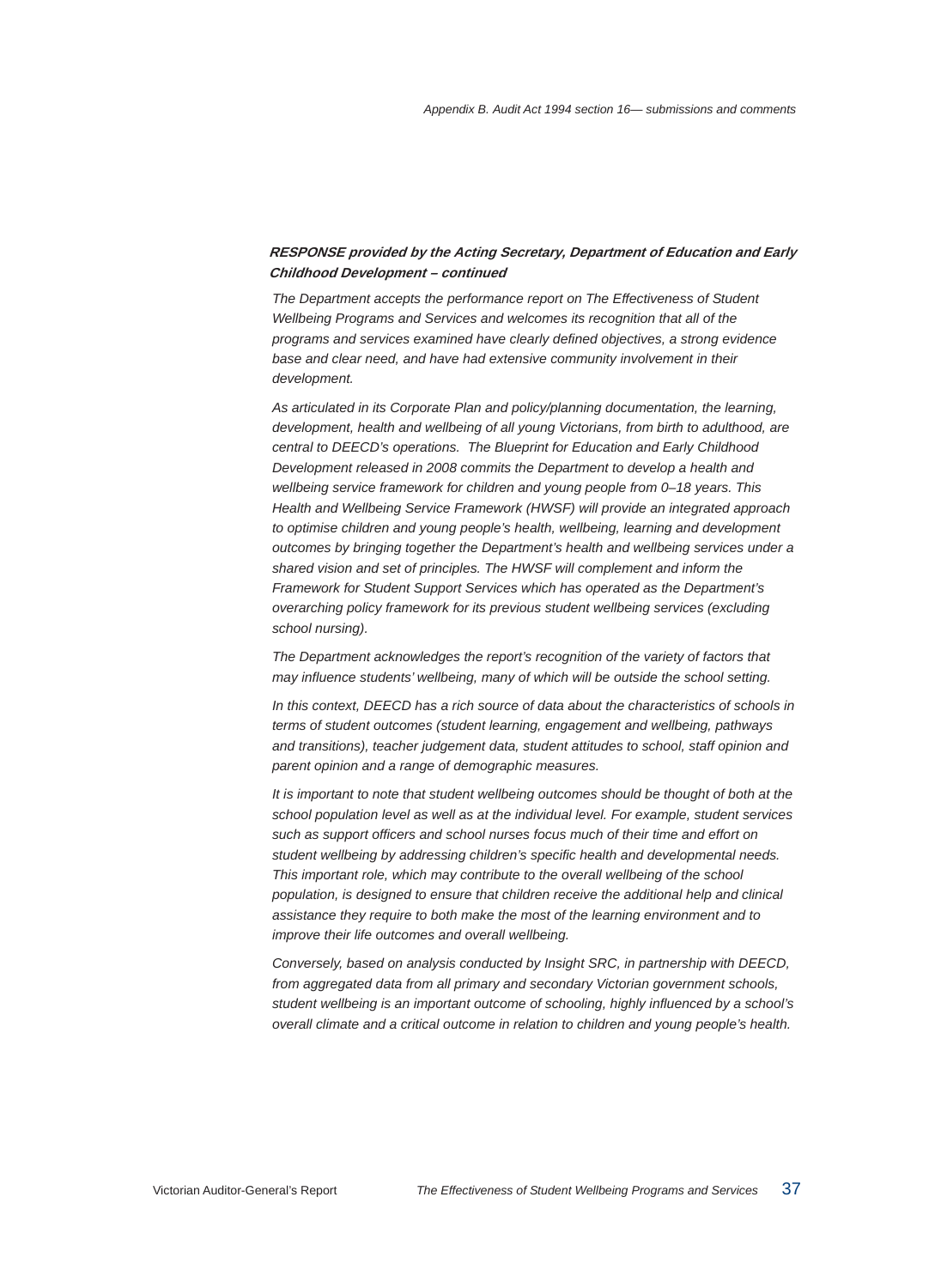*The School Performance Linkages Map resulting from this work and referred to briefly in the Auditor General's report, also shows that at the school level, student wellbeing and learning outcomes are separate and distinct and equally important outcomes. School improvement initiatives to enhance wellbeing will not necessarily result in improved learning, and initiatives to improve student learning will not necessarily result in improved student wellbeing. There are different drivers for these different outcomes.* 

*The School Performance Linkages Map shows that the relationships between measures of school performance are complex and interconnected, and students' wellbeing is strongly influenced by their learning experiences in the classroom – ie their experiences of teaching and learning (Teacher Effectiveness, Teacher Empathy and Stimulating Learning).* 

*Evidence suggests that a focus on student support and wellbeing programs that are disconnected from teaching and learning are unlikely to yield gains in student wellbeing. Programs aimed to enhance student wellbeing need to focus on improving teacher effectiveness and empathy, and creating a stimulating learning environment. This is not to say that some students do not need additional support, rather that at a program level, the importance of the learning environment cannot be neglected.* 

*At the school level, the quality of teaching and learning practices (as reported by students) has a significant effect on increasing students' wellbeing – lifting their morale, reducing their distress and increasing their engagement and connectedness with school. Effective Schools are Engaging Schools – Student Engagement Policy Guidelines have been developed to support schools in promoting student engagement and attendance. The aim of the Guidelines is to ensure schools are happy, positive and safe environments where students learn, thrive and succeed.* 

*As a system, DEECD also uses a suite of performance measures to make judgements about the quality and effectiveness of improvement at both a school and system level. However, we support audit's observation of the need to increase our shared understanding about student wellbeing and improve the useability of empirical measures of student wellbeing to inform the school and system environments.* 

*Within this context, DEECD is pleased to note audit's finding that DEECD's performance data indicates that student wellbeing is improving overall. The Department in turn is confident that actions recently commenced will help to determine the impact of its programs and services on student wellbeing. In particular:* 

• *the machinery of government transfer of the Office for Children from the Department of Human Services to form DEECD in 2007 has provided opportunities to enhance the health and wellbeing service systems for children and young people. The development of the Health and Wellbeing Service Framework (outlined in the Blueprint for Education and Early*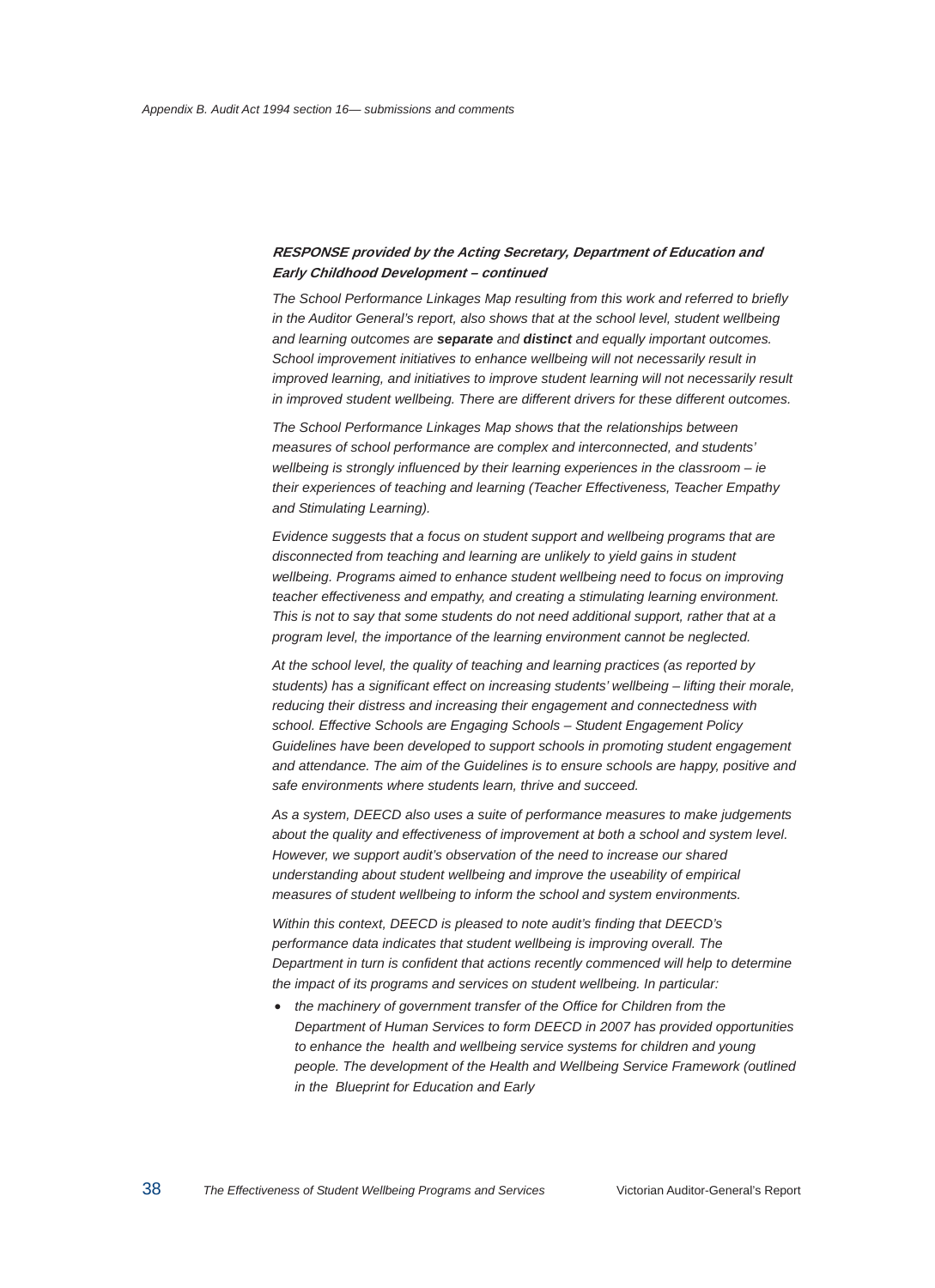*Childhood Development in 2008) will set the direction for how these services can better support the health and wellbeing of children and young people from birth to 18 years; and* 

• *the Outcomes and Evaluation Framework will improve measurement of the effectiveness of student wellbeing programs and services and the sharing of research and best practice with regions and other stakeholders. DEECD shares audit's view that robust data is required to determine program and service effectiveness and undermine resource allocation decisions.* 

*In relation to the specific recommendations of the report, DEECD is confident work on each of them is already underway or can be readily implemented:* 

**Recommendation 1** – Include in its Health and Wellbeing Service Framework:

- clearly defined overall student health and wellbeing outcomes
- descriptions of how programs and services relate to and affect each other, and how their delivery across relevant agencies will be coordinated.

*This recommendation is accepted. As the report indicates, DEECD is developing this framework that will include a set of agreed measurable outcomes that will be drawn from the outcomes and indicators already set out in the Victorian Child and Adolescent Outcomes Framework. This will enable each program and service to account for their performance and will support an integrated approach to service delivery. The Framework, which will include student health and wellbeing outcomes, is due for completion in 2010.* 

**Recommendation 2** – Apply its Outcomes and Evaluation Framework to monitor, evaluate and review the effectiveness of its student wellbeing programs and services, and drive continuous improvement.

*This recommendation is accepted. As the report indicates, DEECD has recently developed an outcomes and evaluation framework to better measure its progress towards achieving its outcomes and goals. This framework has been subject to audit by the Auditor General's office in the performance audit examining Performance Reporting Across Government which is forthcoming. DEECD's progressive implementation of this framework will include application to student wellbeing programs and services.*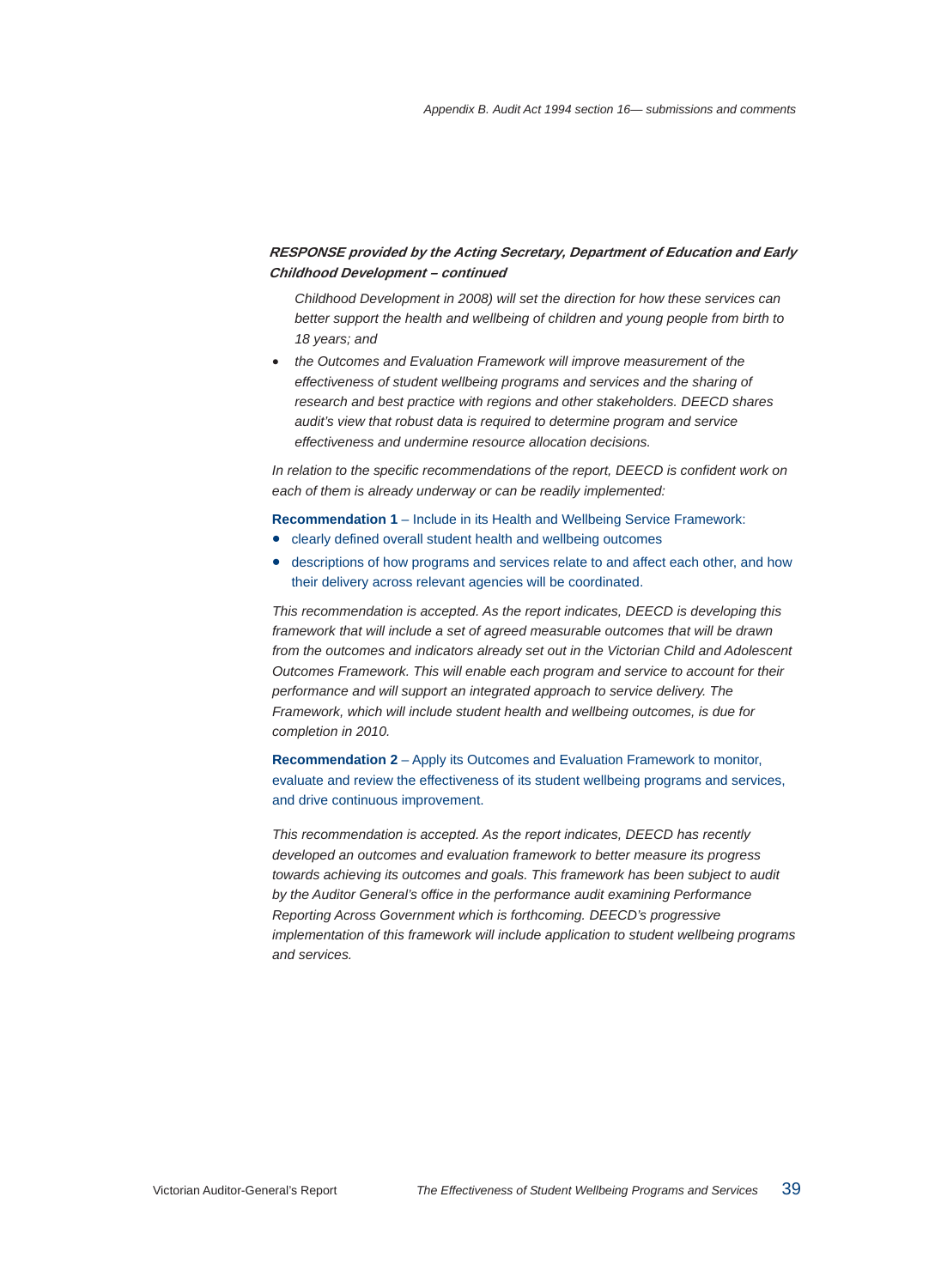**Recommendation 3** – Continue to actively monitor the difference in wellbeing levels across all primary and secondary schools and explore opportunities to redress the gaps between schools, including identifying and disseminating better practices adopted by schools.

*The recommendation is accepted. Differences in wellbeing levels identified by the audit report are, however, considered by DEECD to be expected across student year levels and reflect normal pathways for adolescent development. The Department's Attitudes to School Survey (ATSS) will however continue to be used to monitor wellbeing levels over time. DEECD will continue to explore opportunities for service system coordination and improvements that will make better use of the existing resources and redress gaps between schools, while providing a basis for identifying and disseminating better practices to be adopted by schools.* 

*The findings and recommendations of the audit report can be expected to provide a basis for DEECD to drive improvement in student health and wellbeing services and programs. However DEECD makes the following comments on the specific finding that* 

*'Service delivery demands (on the student support services program) may prevent some regions from delivering the planned service revisions and or within the required timeframes' (Section 2.4.2 of the VAGO Report).* 

*DEECD believes this finding is at odds with feedback received through the regional forums and the data collection process established for the Program.* 

*DEECD acknowledges that there are high service demands for student support services across the state. However, the Department's Student Wellbeing Division, together with Regional Student Support Services Coordinators, have established an effective mechanism for planning, monitoring and reviewing implementation of the new service delivery model through the monthly Statewide Student Support Services Coordination forum where regions routinely report progress in implementing the reforms and any issues or potential barriers are raised and addressed. Feedback from this forum indicates the Program is on track in meeting all its key project milestones. In addition, data from the student support services interim reporting process provides direct evidence that the service delivery model including school referral to the service and multidisciplinary service delivery is in place at the school level.*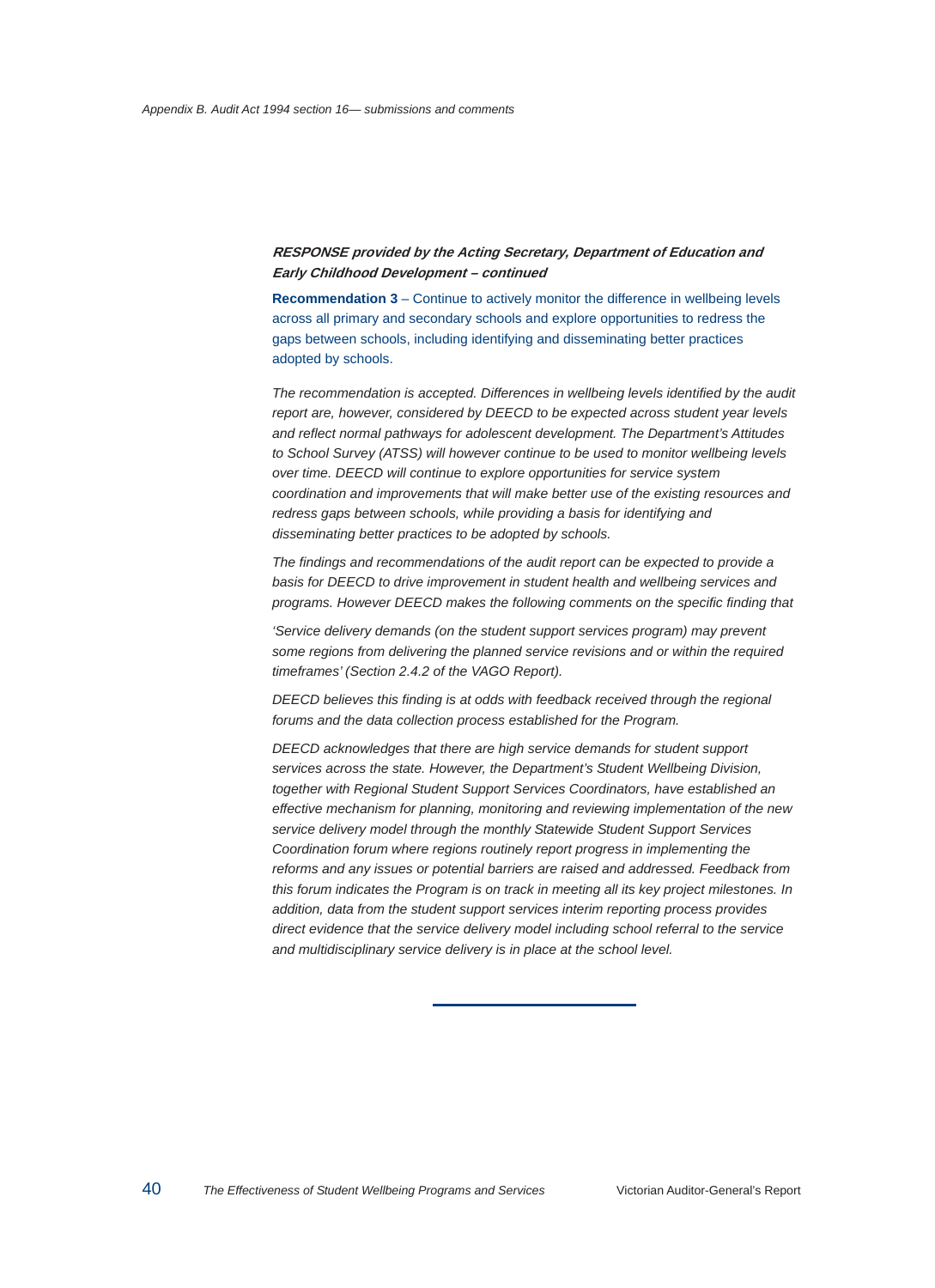# Auditor-General's reports

## Reports tabled during 2009–10

| <b>Report title</b>                                                                                        | Date tabled   |
|------------------------------------------------------------------------------------------------------------|---------------|
| Local Government: Results of the 2008-09 Audits (2009-10:1)                                                | November 2009 |
| Public Hospitals: Results of the 2008-09 Audits (2009-10:2)                                                | November 2009 |
| Towards a 'smart grid'—the roll-out of Advanced Metering Infrastructure<br>$(2009 - 10:3)$                 | November 2009 |
| Responding to Mental Health Crises in the Community (2009-10:4)                                            | November 2009 |
| Management of the Community Support Fund (2009-10:5)                                                       | November 2009 |
| Auditor-General's Report on the Annual Financial Report of the State of<br>Victoria, 2008-2009 (2009-10:6) | November 2009 |
| Water: Results of the 2008-09 Audits (2009-10:7)                                                           | November 2009 |
| Maintaining the Integrity and Confidentiality of Personal Data (2009–10:8)                                 | November 2009 |
| Vehicle Fleet Management (2009-10:9)                                                                       | November 2009 |
| Managing Offenders on Community Corrections Orders (2009-10:10)                                            | November 2009 |
| Portfolio Departments and Associated Entities: Results of the 2008-09 Audits<br>$(2009 - 10:11)$           | December 2009 |
| Making Public Transport More Accessible for People Who Face Mobility<br>Challenges (2009-10:12)            | December 2009 |
| Use of Development Contributions by Local Government (2009–10:13)                                          | December 2009 |

VAGO's website at <www.audit.vic.gov.au> contains a comprehensive list of all reports issued by the Office. The full text of the reports issued is available at the website.